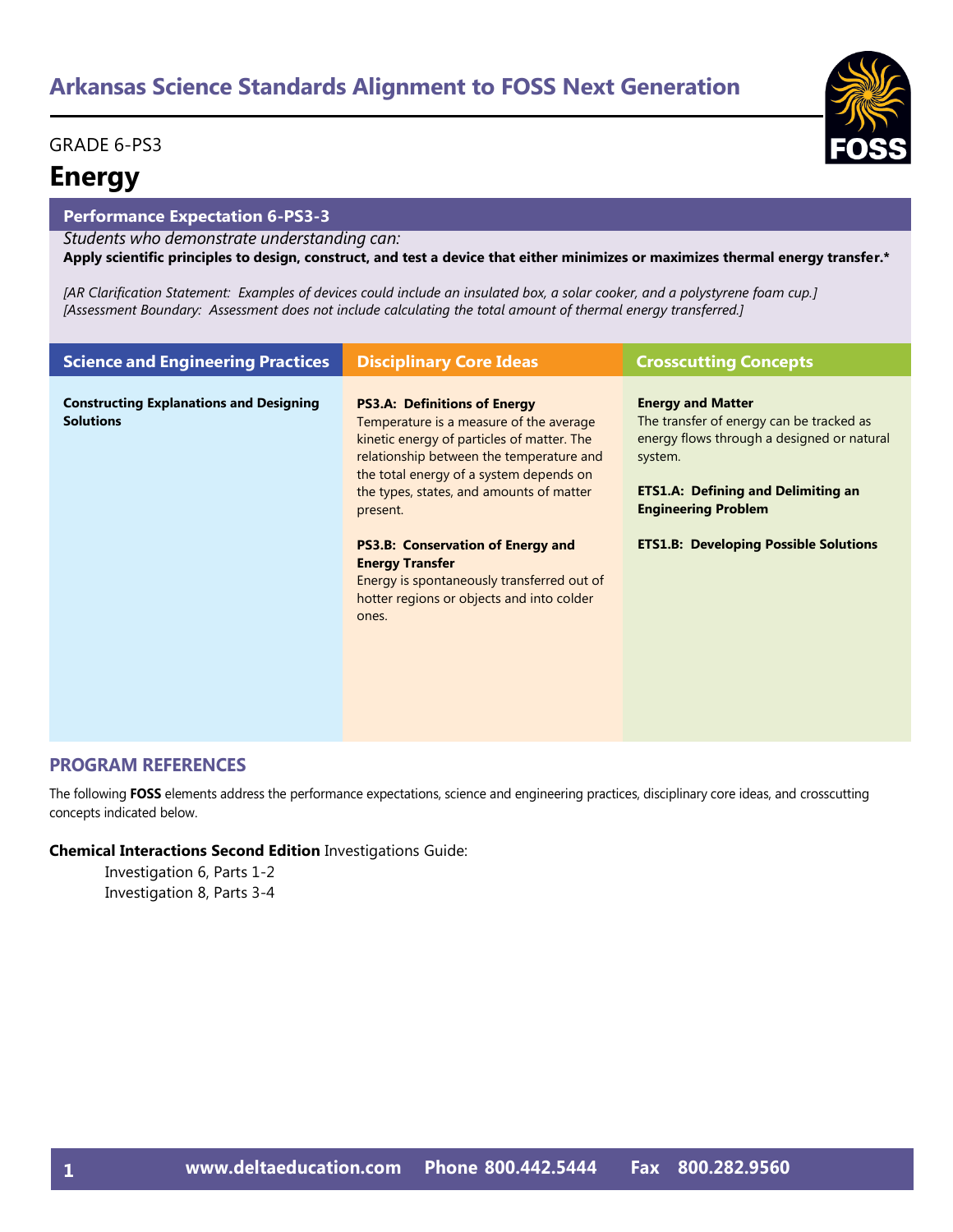### GRADE 6-PS3

# **Energy**

#### **Performance Expectation 6-PS3-4**

*Students who demonstrate understanding can:*

**Plan an investigation to determine the relationships among the energy transferred, the type of matter, the mass, and the change in the average kinetic energy of the particles as measured by the temperature of the sample.**

*[Clarification Statement: Examples of experiments could include comparing final water temperatures after different masses of ice have melted in the same volume of water with the same initial temperature, the temperature change of samples of different materials with the same mass as they cool or heat in the environment, or the same material with different masses when a specific amount of energy is added.] [Assessment Boundary: Assessment does not include calculating the total amount of thermal energy transferred.]*

| <b>Science and Engineering Practices</b>                                                                                   | <b>Disciplinary Core Ideas</b>                                                                                                                                                                                                                                          | <b>Crosscutting Concepts</b>                                                                                                                                                                                                                           |
|----------------------------------------------------------------------------------------------------------------------------|-------------------------------------------------------------------------------------------------------------------------------------------------------------------------------------------------------------------------------------------------------------------------|--------------------------------------------------------------------------------------------------------------------------------------------------------------------------------------------------------------------------------------------------------|
| <b>Planning and Carrying Out</b><br><b>Investigations</b><br>Scientific Knowledge is Based on<br><b>Empirical Evidence</b> | <b>PS3.B: Conservation of Energy and</b><br><b>Energy Transfer</b><br>The amount of energy transfer needed to<br>change the temperature of a matter sample<br>by a given amount depends on the nature<br>of the matter, the size of the sample, and<br>the environment. | <b>Scale, Proportion, and Quantity</b><br>Proportional relationships (e.g. speed as the<br>ratio of distance traveled to time taken)<br>among different types of quantities provide<br>information about the magnitude of<br>properties and processes. |

#### **PROGRAM REFERENCES**

The following **FOSS** elements address the performance expectations, science and engineering practices, disciplinary core ideas, and crosscutting concepts indicated below.

#### **Chemical Interactions Second Edition** Investigations Guide:

Investigation 5, Parts 1-3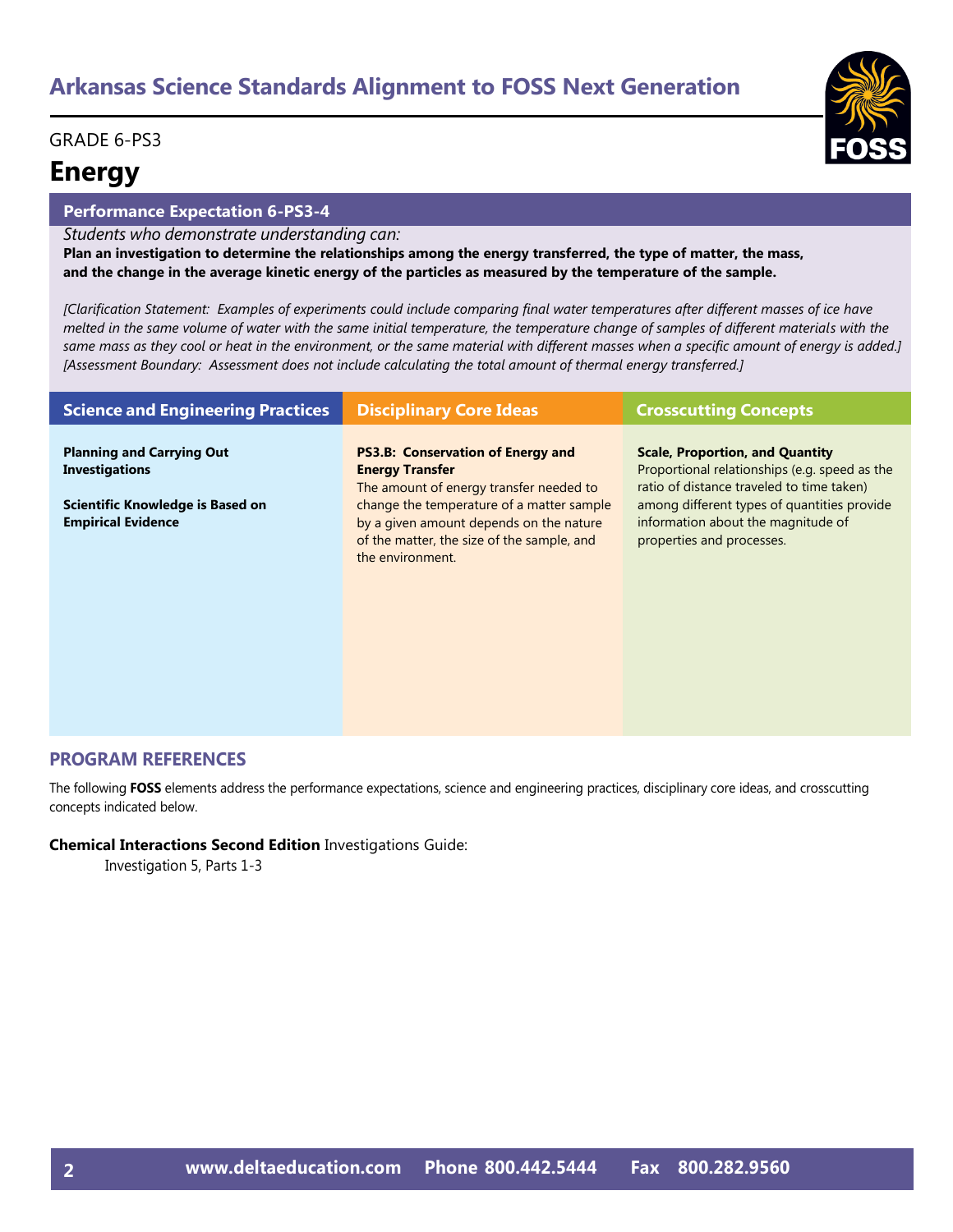#### GRADE 6-PS3

### **Energy**

#### **Performance Expectation 6-PS3-5**

*Students who demonstrate understanding can:*

**Construct, use, and present arguments to support the claim that when the kinetic energy of an object changes, energy is transferred to or from the object.**

*[AR Clarification Statement: Examples of empirical evidence used in arguments could include a diagram, flowchart, or other representation of the energy before and after the transfer in the form of temperature changes or motion of an object.] [Assessment Boundary: Assessment does not include calculations of energy.]*

| <b>Science and Engineering Practices</b>                                                                                                                                                                                 | <b>Disciplinary Core Ideas</b>                                                                                                                                                             | <b>Crosscutting Concepts</b>                                                                                                     |
|--------------------------------------------------------------------------------------------------------------------------------------------------------------------------------------------------------------------------|--------------------------------------------------------------------------------------------------------------------------------------------------------------------------------------------|----------------------------------------------------------------------------------------------------------------------------------|
| <b>Engaging in Argument from Evidence</b><br>Scientific Knowledge is Based on Empirical<br><b>Evidence</b><br>Science knowledge is based upon logical and<br>conceptual connections between evidence<br>and explanations | <b>PS3.B: Conservation of Energy and</b><br><b>Energy Transfer</b><br>When the motion energy of an object<br>changes, there is inevitably some other<br>change in energy at the same time. | <b>Energy and Matter</b><br>Energy may take different forms (e.g. energy<br>in fields, thermal energy, and energy of<br>motion). |

#### **PROGRAM REFERENCES**

The following **FOSS** elements address the performance expectations, science and engineering practices, disciplinary core ideas, and crosscutting concepts indicated below.

#### **Chemical Interactions Second Edition** Investigations Guide:

Investigation 5, Parts 3-4

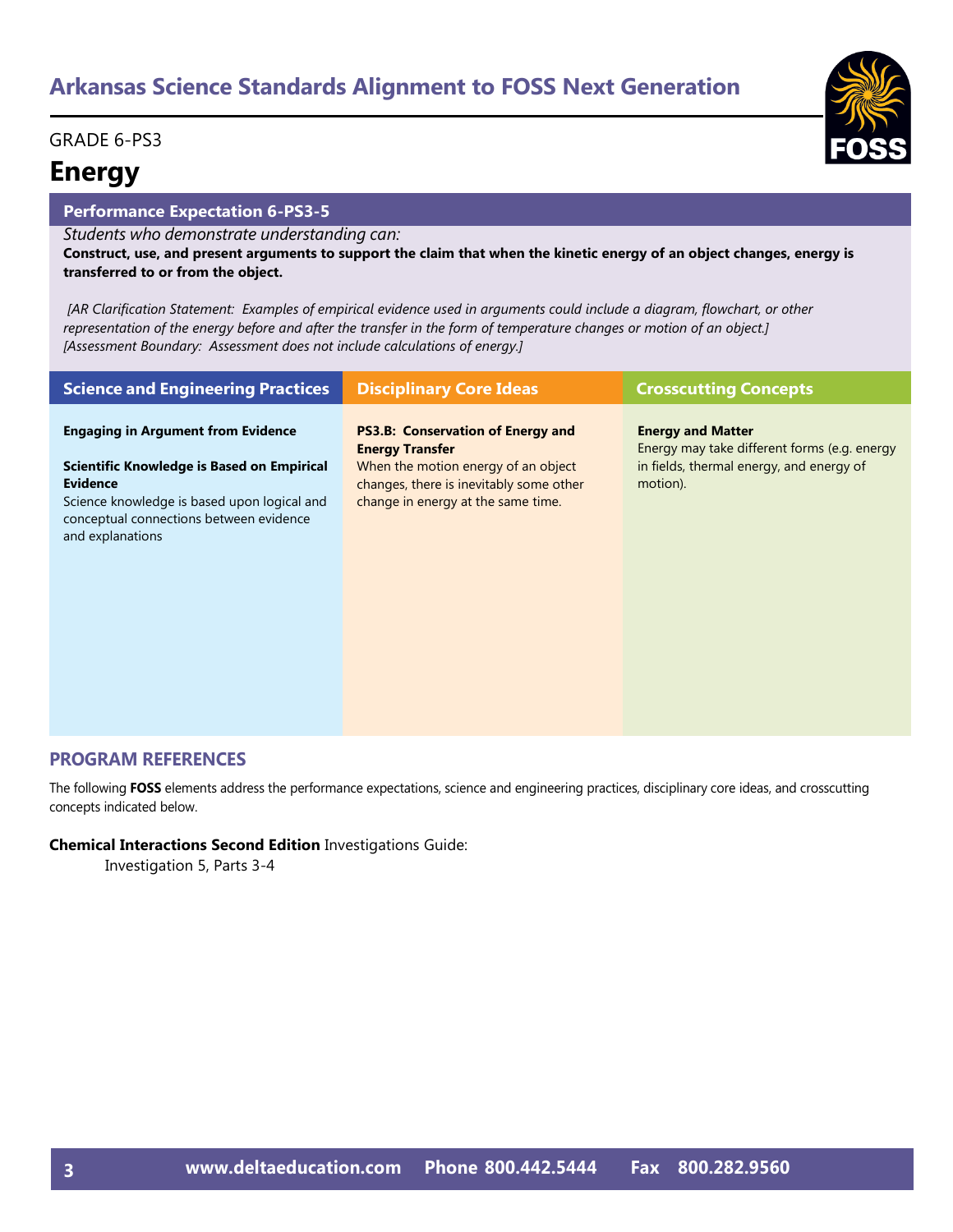# **Structure, Function, and Information Processing**

#### **Performance Expectation 6-LS1-1**

*Students who demonstrate understanding can:*

*Conduct an investigation to provide evidence that living things are made of cells; either one cell or many different numbers and types of cells.* 

*[Clarification Statement: Emphasis is on gathering evidence that living things are made of cells, distinguishing between living and nonliving things, and understanding that living things may be made of one cell or many and varied cells.]*

| <b>Science and Engineering Practices</b>                                                                      | <b>Disciplinary Core Ideas</b>                                                                                                                                                                                                                                              | <b>Crosscutting Concepts</b>                                                                                                        |
|---------------------------------------------------------------------------------------------------------------|-----------------------------------------------------------------------------------------------------------------------------------------------------------------------------------------------------------------------------------------------------------------------------|-------------------------------------------------------------------------------------------------------------------------------------|
| <b>Planning and Carrying Out Investigations</b><br>Interdependence of Science, Engineering,<br>and Technology | <b>LS1.A: Structure and Function</b><br>All living things are made up of cells, which<br>is the smallest unit that can be said to be<br>alive. An organism may consist of one<br>single cell (unicellular) or many different<br>numbers and types of cells (multicellular). | <b>Scale, Proportion, and Quantity</b><br>Phenomena that can be observed at one<br>scale may not be observable at another<br>scale. |
|                                                                                                               |                                                                                                                                                                                                                                                                             |                                                                                                                                     |

#### **PROGRAM REFERENCES**

The following **FOSS** elements address the performance expectations, science and engineering practices, disciplinary core ideas, and crosscutting concepts indicated below.

#### **Diversity of Life Next Generation** Investigations Guide:

Investigation 1, Parts 1-2 Investigation 3, Parts 1-4 Investigation 4, Parts 1-4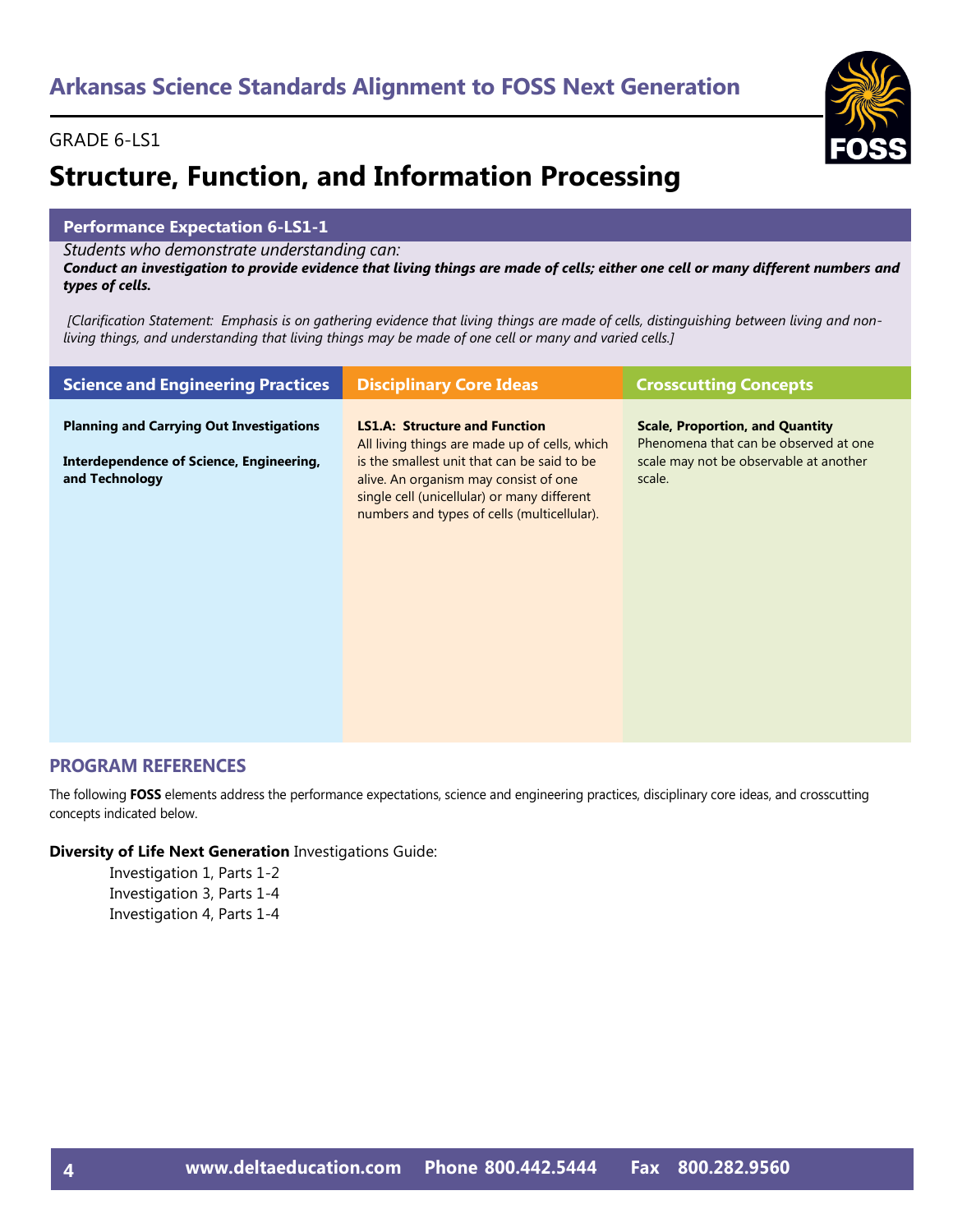# **Structure, Function and Information Processing**

#### **Performance Expectation 6-LS1-2**

*Students who demonstrate understanding can:*

**Develop and use a model to describe the function of a cell as a whole and ways parts of cells contribute to the function.** 

*[Clarification Statement: Emphasis is on the cell functioning as a whole system and the primary role of identified parts of the cell, specifically the nucleus, chloroplasts, mitochondria, cell membrane, and cell wall.]* 

*[Assessment Boundary: Assessment of organelle structure/function relationships is limited to the cell wall and cell membrane. Assessment of the function of the other organelles is limited to their relationship to the whole cell. Assessment does not include the biochemical function of cells or cell parts.]*

| <b>Science and Engineering Practices</b> | <b>Disciplinary Core Ideas</b>                                                                                                                                                                                      | <b>Crosscutting Concepts</b>                                                                                                                                                                                                                                                                                     |
|------------------------------------------|---------------------------------------------------------------------------------------------------------------------------------------------------------------------------------------------------------------------|------------------------------------------------------------------------------------------------------------------------------------------------------------------------------------------------------------------------------------------------------------------------------------------------------------------|
| <b>Developing and Using Models</b>       | <b>LS1.A: Structure and Function</b><br>Within cells, special structures are<br>responsible for particular functions, and the<br>cell membrane forms the boundary that<br>controls what enters and leaves the cell. | <b>Structure and Function</b><br>Complex and microscopic structures and<br>systems can be visualized, modeled, and<br>used to describe how their function depends<br>on the relationships among its parts;<br>therefore complex natural structures/systems<br>can be analyzed to determine how they<br>function. |

#### **PROGRAM REFERENCES**

The following **FOSS** elements address the performance expectations, science and engineering practices, disciplinary core ideas, and crosscutting concepts indicated below.

#### **Diversity of Life Next Generation** Investigations Guide:

Investigation 3, Parts 1, 2, and 4 Investigation 4, Parts 1-3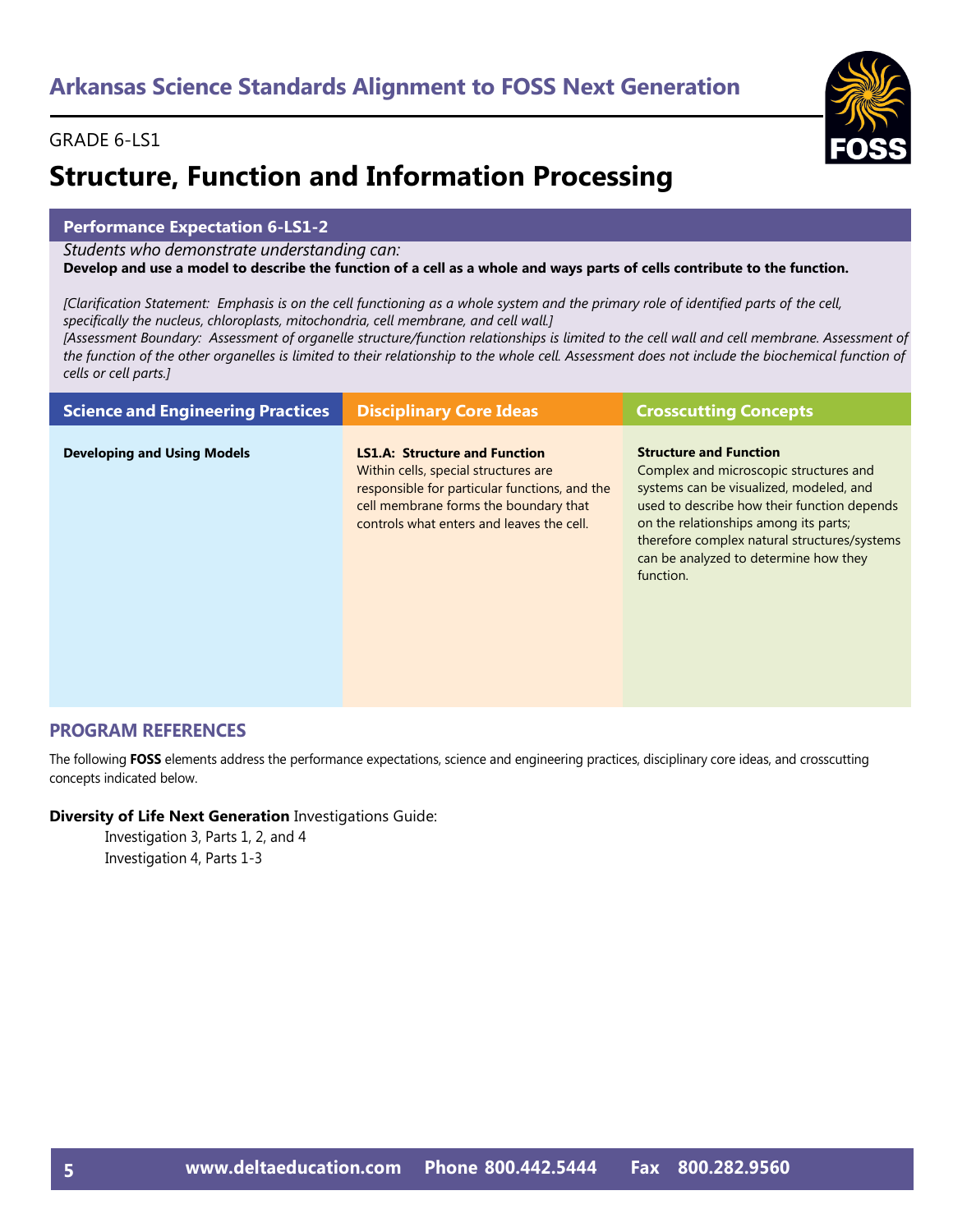# **Structure, Function, and Information Processing**

#### **Performance Expectation 6-LS1-3**

*Students who demonstrate understanding can:*

**Use argument supported by evidence for how the body is a system of interacting subsystems composed of groups of cells.** 

*[Clarification Statement: Emphasis is on the conceptual understanding that cells form tissues and tissues form organs specialized for particular body functions. Examples could include the interaction of subsystems within a system and the normal functioning of those systems.]* 

*[Assessment Boundary: Assessment is limited to circulatory, excretory, digestive, respiratory, muscular, and nervous systems. Assessment does not include the mechanism of one body system independent of others.]*

| <b>Science and Engineering Practices</b>                                                      | <b>Disciplinary Core Ideas</b>                                                                                                                                                                                                                                                     | <b>Crosscutting Concepts</b>                                                                                                                          |
|-----------------------------------------------------------------------------------------------|------------------------------------------------------------------------------------------------------------------------------------------------------------------------------------------------------------------------------------------------------------------------------------|-------------------------------------------------------------------------------------------------------------------------------------------------------|
| <b>Engaging in Argument from Evidence</b><br>Science is a Human Endeavor<br><b>Scientists</b> | <b>LS1.A: Structure and Function</b><br>In multicellular organisms, the body is a<br>system of multiple interacting subsystems.<br>These subsystems are groups of cells that<br>work together to form tissues and organs<br>that are specialized for particular body<br>functions. | <b>Systems and System Models</b><br>Systems may interact with other systems;<br>they may have sub-systems and be a part of<br>larger complex systems. |
|                                                                                               |                                                                                                                                                                                                                                                                                    |                                                                                                                                                       |

#### **PROGRAM REFERENCES**

The following **FOSS** elements address the performance expectations, science and engineering practices, disciplinary core ideas, and crosscutting concepts indicated below.

#### **Diversity of Life Next Generation** Investigations Guide: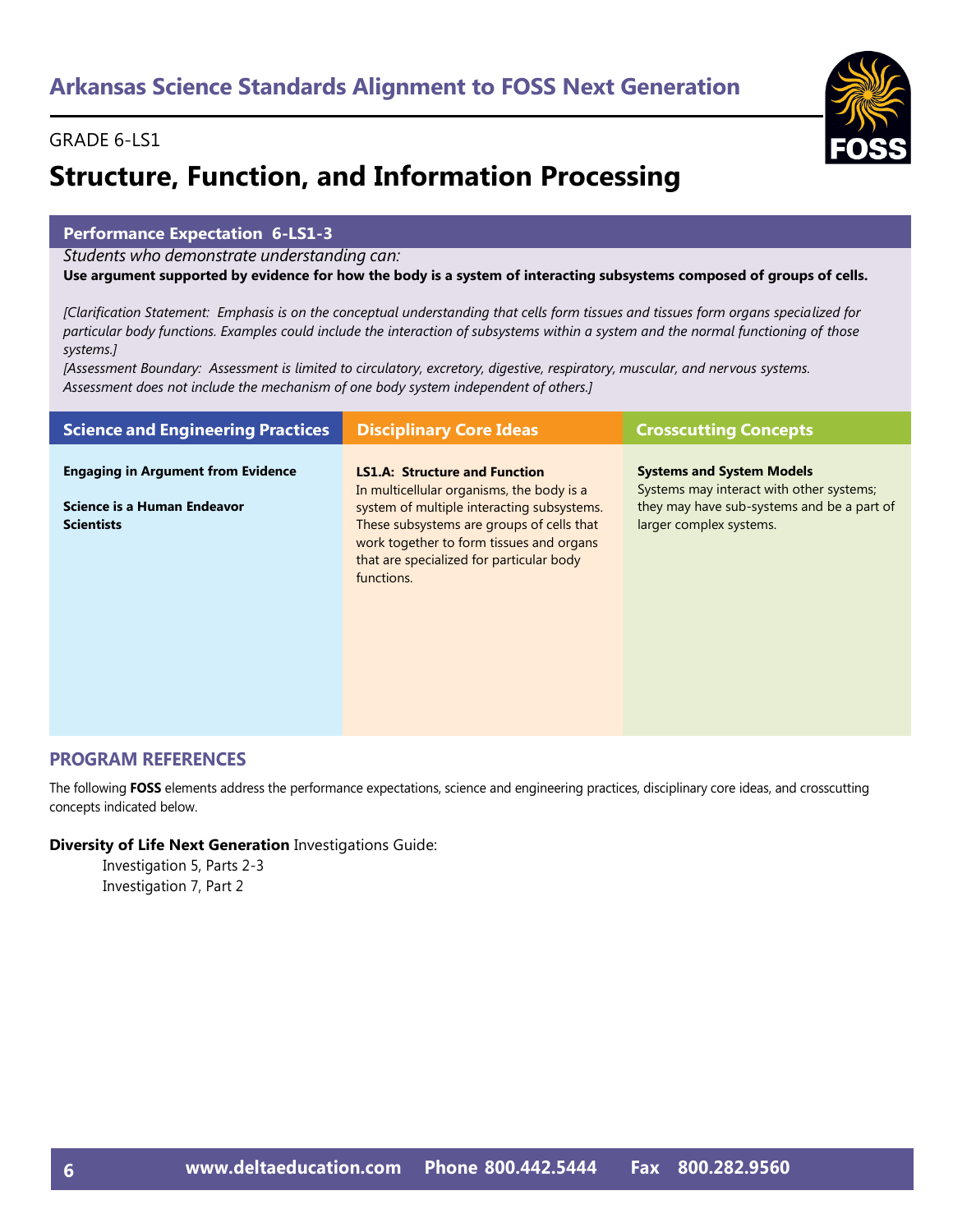# **Structure, Function, and Information Processing**

#### **Performance Expectation 6-LS1-8**

*Students who demonstrate understanding can:*

**Gather and synthesize information that sensory receptors respond to stimuli by sending messages to the brain for immediate behavior or storage as memories.** 

*[Assessment Boundary: Assessment does not include mechanisms for the transmission of this information.]*

| <b>Science and Engineering Practices</b>                              | <b>Disciplinary Core Ideas</b>                                                                                                                                                                                                                                                                                         | <b>Crosscutting Concepts</b>                                                                                      |
|-----------------------------------------------------------------------|------------------------------------------------------------------------------------------------------------------------------------------------------------------------------------------------------------------------------------------------------------------------------------------------------------------------|-------------------------------------------------------------------------------------------------------------------|
| <b>Obtaining, Evaluating, and Communicating</b><br><b>Information</b> | <b>LS1.D: Information Processing</b><br>Each sense receptor responds to different<br>inputs (electromagnetic, mechanical,<br>chemical), transmitting them as signals that<br>travel along nerve cells to the brain. The<br>signals are then processed in the brain,<br>resulting in immediate behaviors or<br>memories | <b>Cause and Effect</b><br>Cause and effect relationships may be used<br>to predict phenomena in natural systems. |

#### **PROGRAM REFERENCES**

The following **FOSS** elements address the performance expectations, science and engineering practices, disciplinary core ideas, and crosscutting concepts indicated below.

*This standard is not met in the recommended scope and sequence for Arkansas.*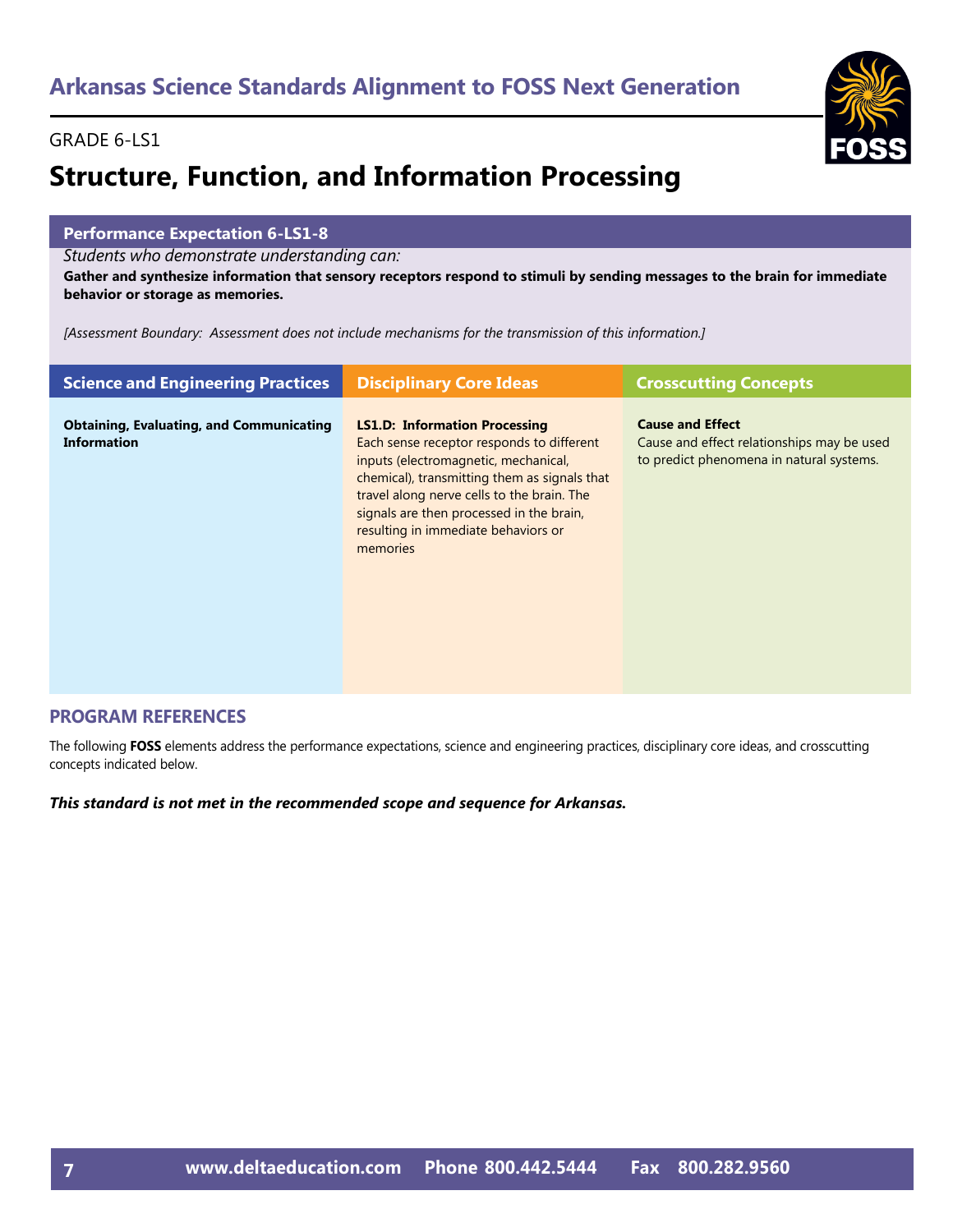# **Growth, Development, and Reproduction of Organisms**

#### **Performance Expectation 6-LS1-4**

*Students who demonstrate understanding can:*

**Use argument based on empirical evidence and scientific reasoning to support an explanation for how characteristic animal behaviors and specialized plant structures affect the probability of successful reproduction of animals and plants respectively.** 

*[Clarification Statement: Examples of behaviors that affect the probability of animal reproduction could include nest building to protect young from cold, herding of animals to protect young from predators, and vocalization of animals and colorful plumage to attract mates for breeding. Examples of animal behaviors that affect the probability of plant reproduction could include transferring pollen or seeds, and creating conditions for seed germination and growth. Examples of plant structures could include bright flowers attracting butterflies that transfer pollen, flower nectar and odors that attract insects that transfer pollen, and hard shells on nuts that squirrels bury.]* 

| <b>Science and Engineering Practices</b>  | <b>Disciplinary Core Ideas</b>                                                                                                                                                                                                                                                         | <b>Crosscutting Concepts</b>                                                                                                                                           |
|-------------------------------------------|----------------------------------------------------------------------------------------------------------------------------------------------------------------------------------------------------------------------------------------------------------------------------------------|------------------------------------------------------------------------------------------------------------------------------------------------------------------------|
| <b>Engaging in Argument from Evidence</b> | <b>LS1.B: Growth and Development of</b><br><b>Organisms</b><br>Animals engage in characteristic behaviors<br>that increase the odds of reproduction.<br>Plants reproduce in a variety of ways,<br>sometimes depending on animal behavior<br>and specialized features for reproduction. | <b>Cause and Effect</b><br>Phenomena may have more than one cause,<br>and some cause and effect relationships in<br>systems can only be described using<br>probability |

#### **PROGRAM REFERENCES**

The following **FOSS** elements address the performance expectations, science and engineering practices, disciplinary core ideas, and crosscutting concepts indicated below.

#### **Diversity of Life Next Generation** Investigations Guide:

Investigation 6, Part 4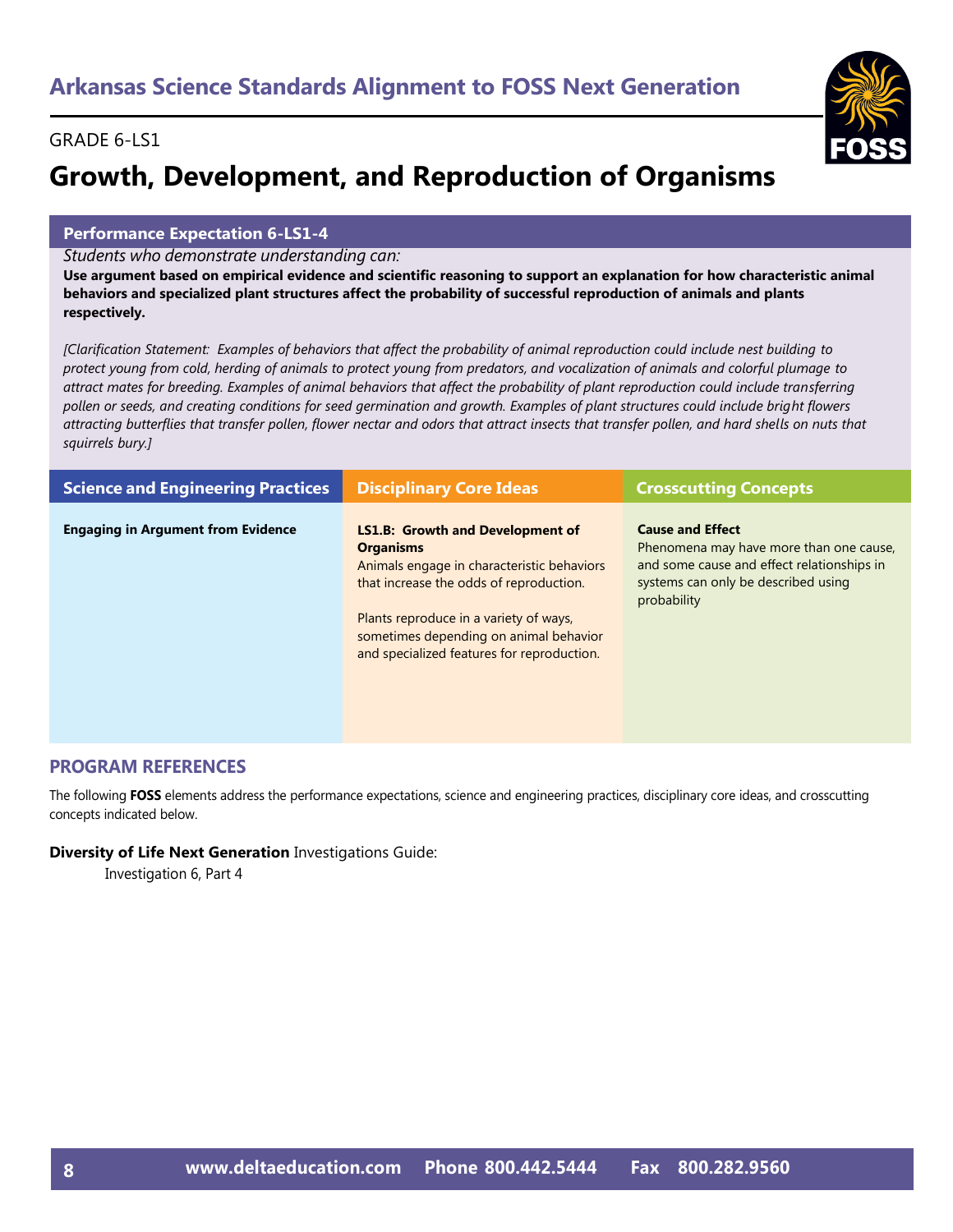# **Growth, Development, and Reproduction of Organisms**

#### **Performance Expectation 6-LS1-5**

*Students who demonstrate understanding can:*

**Construct a scientific explanation based on evidence for how environmental and genetic factors influence the growth of organisms.** 

*[Clarification Statement: Examples of local environmental conditions could include availability of food, light, space, and water. Examples of genetic factors could include large breed cattle and species of grass affecting growth of organisms. Examples of evidence could include*  drought decreasing plant growth, fertilizer increasing plant growth, different varieties of plant seeds growing at different rates in different *conditions, and fish growing larger in large ponds than they do in small ponds.]* 

*[Assessment Boundary: Assessment does not include genetic mechanisms, gene regulation, or biochemical processes.]*

| <b>Science and Engineering Practices</b>                           | <b>Disciplinary Core Ideas</b>                                                                                                                      | <b>Crosscutting Concepts</b>                                                                                                                                            |
|--------------------------------------------------------------------|-----------------------------------------------------------------------------------------------------------------------------------------------------|-------------------------------------------------------------------------------------------------------------------------------------------------------------------------|
| <b>Constructing Explanations and</b><br><b>Designing Solutions</b> | <b>LS1.B: Growth and Development of</b><br><b>Organisms</b><br>Genetic factors as well as local conditions<br>affect the growth of the adult plant. | <b>Cause and Effect</b><br>Phenomena may have more than one cause,<br>and some cause and effect relationships in<br>systems can only be described using<br>probability. |

#### **PROGRAM REFERENCES**

The following **FOSS** elements address the performance expectations, science and engineering practices, disciplinary core ideas, and crosscutting concepts indicated below.

#### **Diversity of Life Next Generation** Investigations Guide:

Investigation 6, Part 2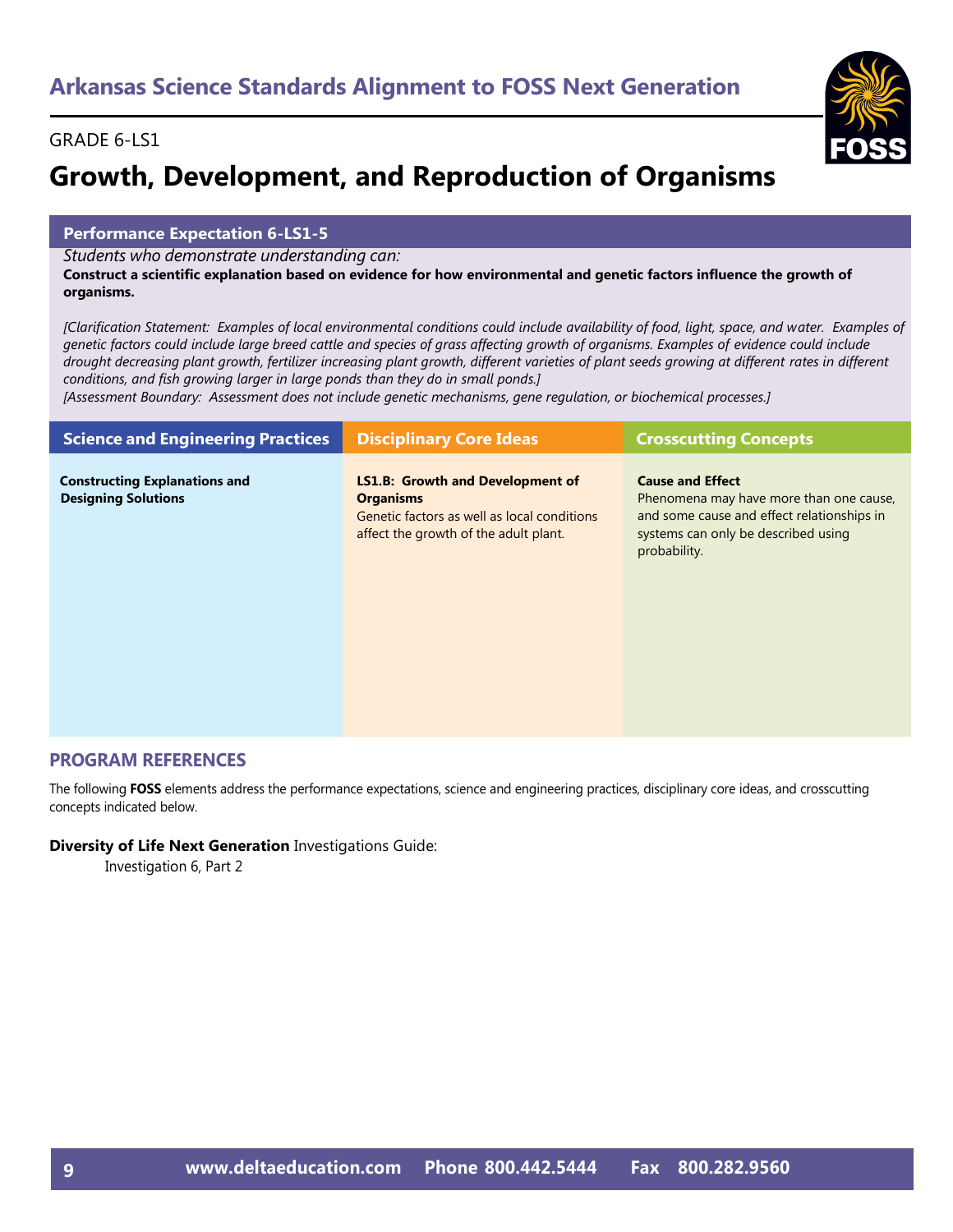### **Growth, Development, and Reproduction of Organisms**

#### **Performance Expectation 6-LS3-2**

*Students who demonstrate understanding can:*

**Develop and use a model to describe why asexual reproduction results in offspring with identical genetic information and sexual reproduction results in offspring with genetic variation.** 

*[Clarification Statement: Emphasis is on using models such as Punnett squares, diagrams, and simulations to describe the cause and effect relationship of gene transmission from parent(s) to offspring and resulting genetic variation.]*

| <b>Science and Engineering Practices</b> | <b>Disciplinary Core Ideas</b>                                                                                                                                                                                                                                                                                                                                                                                                                                                                                                                                                                                                                                                                                                     | <b>Crosscutting Concepts</b>                                                                                     |
|------------------------------------------|------------------------------------------------------------------------------------------------------------------------------------------------------------------------------------------------------------------------------------------------------------------------------------------------------------------------------------------------------------------------------------------------------------------------------------------------------------------------------------------------------------------------------------------------------------------------------------------------------------------------------------------------------------------------------------------------------------------------------------|------------------------------------------------------------------------------------------------------------------|
| <b>Developing and Using Models</b>       | <b>LS1.B: Growth and Development of</b><br><b>Organisms</b><br>Organisms reproduce, either sexually or<br>asexually, and transfer their genetic<br>information to their offspring.<br>Variations of inherited traits between<br>parent and offspring arise from genetic<br>differences that result from the subset of<br>chromosomes (and therefore genes)<br>inherited<br><b>LS3.B: Variation of Traits</b><br>In sexually reproducing organisms, each<br>parent contributes half of the genes<br>acquired (at random) by the offspring.<br>Individuals have two of each chromosome<br>and hence two alleles of each gene, one<br>acquired from each parent. These versions<br>may be identical or may differ from each<br>other. | <b>Cause and Effect</b><br>Cause and effect relationships may be used<br>to predict phenomena in natural systems |
|                                          |                                                                                                                                                                                                                                                                                                                                                                                                                                                                                                                                                                                                                                                                                                                                    |                                                                                                                  |

#### **PROGRAM REFERENCES**

The following **FOSS** elements address the performance expectations, science and engineering practices, disciplinary core ideas, and crosscutting concepts indicated below.

#### **Diversity of Life Next Generation** Investigations Guide:

Investigation 4, Parts 1-2 Investigation 6, Parts 1 and 3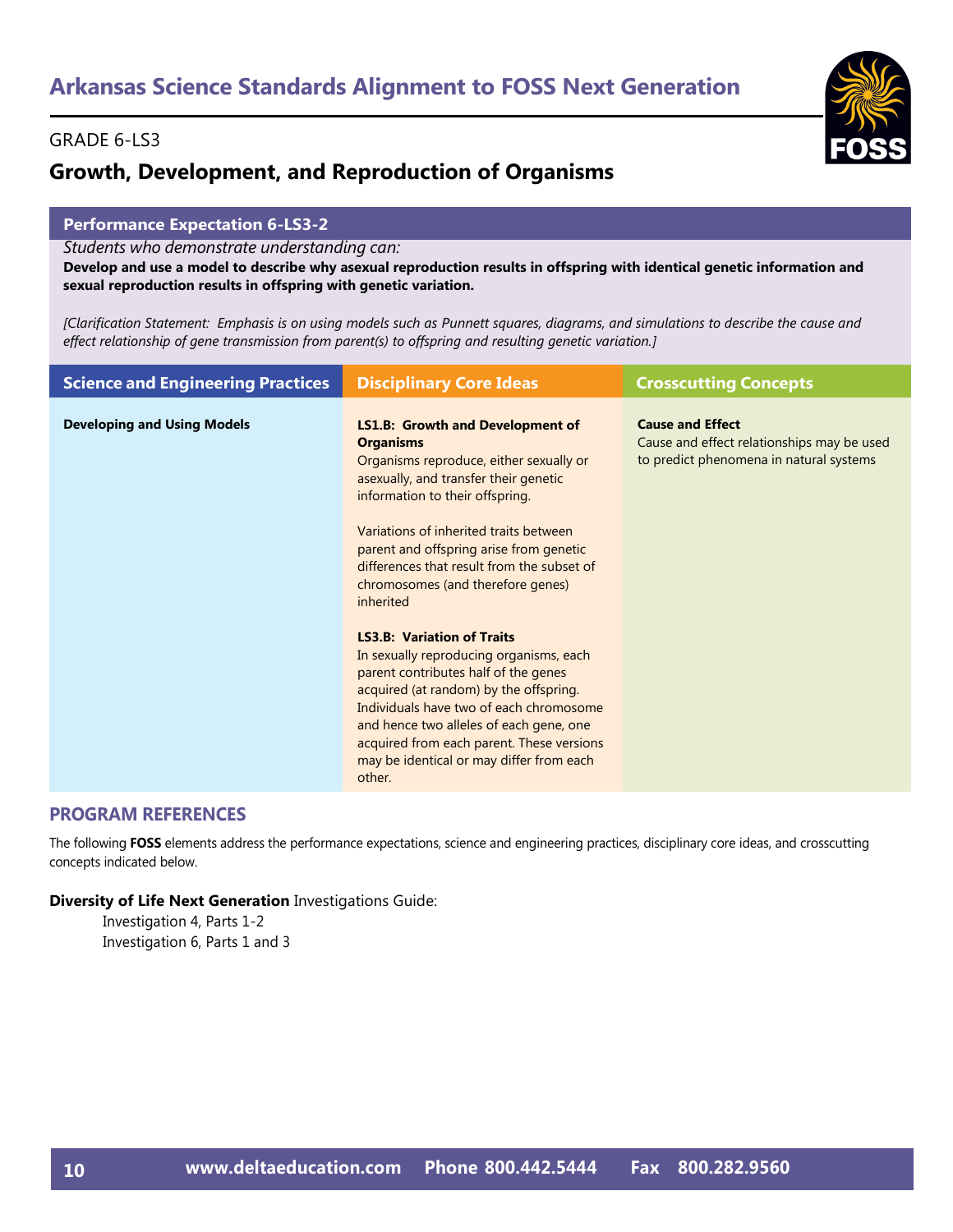#### GRADE 6-ESS2

# **Earth's Systems**

#### **Performance Expectation 6-ESS2-4**

*Students who demonstrate understanding can:*

**Develop a model to describe the cycling of water through Earth's systems driven by energy from the sun and the force of gravity.** 

*[Clarification Statement: Emphasis is on the ways water changes its state as it moves through the multiple pathways of the hydrologic cycle. Examples of models can be conceptual or physical.]* 

*[Assessment Boundary: A quantitative understanding of the latent heats of vaporization and fusion is not assessed.]*

| <b>Science and Engineering Practices</b> | <b>Disciplinary Core Ideas</b>                                                                                                                                                                                                                                                                                                                                               | <b>Crosscutting Concepts</b>                                                                                                              |
|------------------------------------------|------------------------------------------------------------------------------------------------------------------------------------------------------------------------------------------------------------------------------------------------------------------------------------------------------------------------------------------------------------------------------|-------------------------------------------------------------------------------------------------------------------------------------------|
| <b>Developing and Using Models</b>       | <b>ESS2.C: The Roles of Water in Earth's</b><br><b>Surface Processes</b><br>Water continually cycles among land,<br>ocean, and atmosphere via transpiration,<br>evaporation, condensation and<br>crystallization, and precipitation, as well as<br>downhill flows on land.<br>Global movements of water and its<br>changes in form are propelled by sunlight<br>and gravity. | <b>Energy and Matter</b><br>Within a natural or designed system, the<br>transfer of energy drives the motion and/or<br>cycling of matter. |

#### **PROGRAM REFERENCES**

The following **FOSS** elements address the performance expectations, science and engineering practices, disciplinary core ideas, and crosscutting concepts indicated below.

#### **Weather and Water Second Edition** Investigations Guide:

Investigation 1, Parts 1-2 (foundational) Investigation 7, Parts 1-3 Investigation 9, Parts 1-3 Investigation 10, Part 4

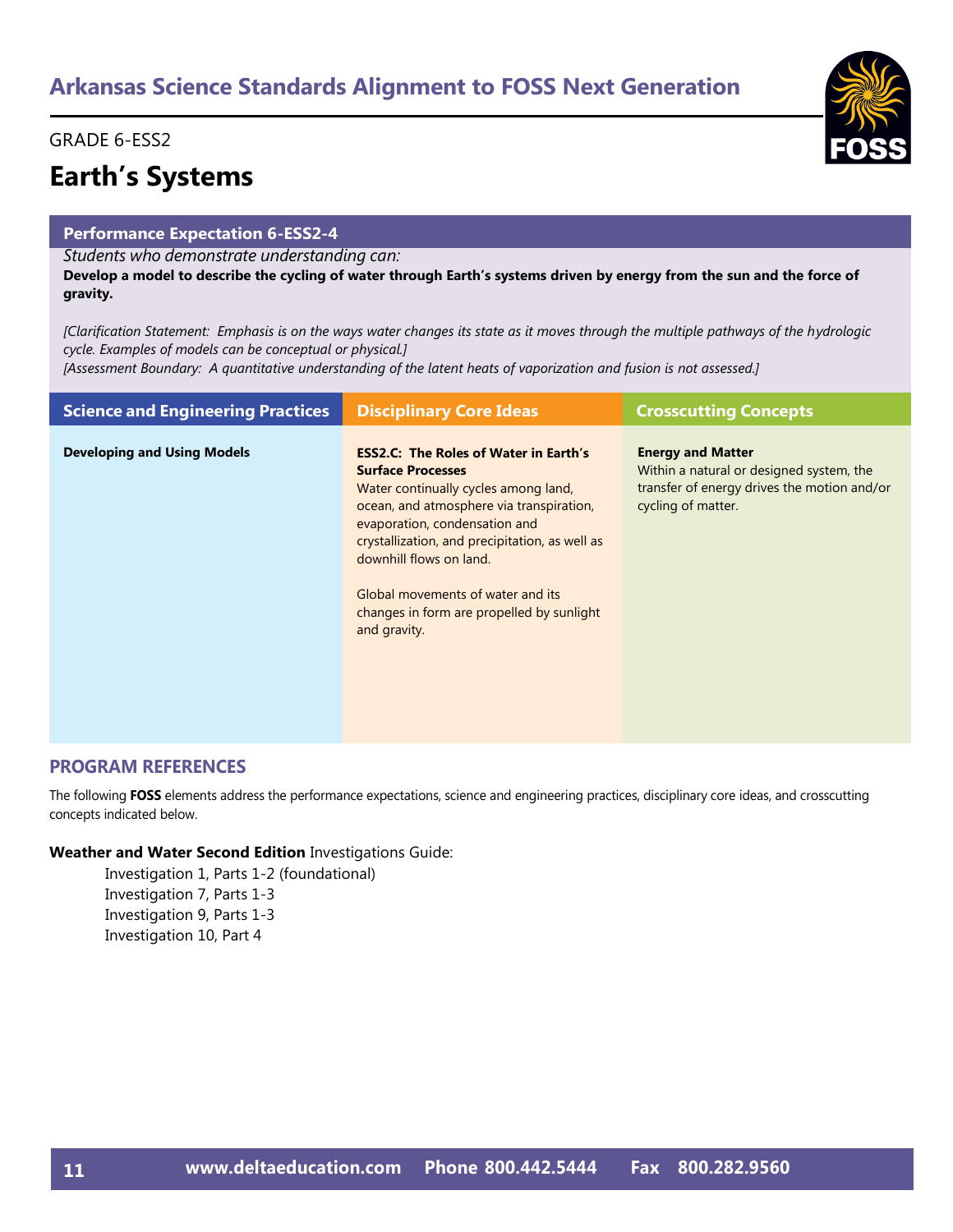#### GRADE 6-ESS3

### **Human Impacts**

#### **Performance Expectation 6-ESS3-3**

#### *Students who demonstrate understanding can:*

**Apply scientific principles to design a method for monitoring and minimizing a human impact on the environment.\*** 

*[Clarification Statement: Examples of the design process could include examining human environmental impacts, assessing the kinds of solutions that are feasible, and designing and evaluating solutions that could reduce that impact. Examples of human impacts could include water usage (such as the withdrawal of water from streams and aquifers or the construction of dams and levees), land usage (such as urban development, agriculture, or the removal of wetlands), and pollution (such as of the air, water, or land).]* 

| <b>Science and Engineering Practices</b>                           | <b>Disciplinary Core Ideas</b>                                                                                                                                                                                                                                                                                                                                                                                                  | <b>Crosscutting Concepts</b>                                                                                                                                                                                                                                                                                                                                                                                                                                        |
|--------------------------------------------------------------------|---------------------------------------------------------------------------------------------------------------------------------------------------------------------------------------------------------------------------------------------------------------------------------------------------------------------------------------------------------------------------------------------------------------------------------|---------------------------------------------------------------------------------------------------------------------------------------------------------------------------------------------------------------------------------------------------------------------------------------------------------------------------------------------------------------------------------------------------------------------------------------------------------------------|
| <b>Constructing Explanations and Designing</b><br><b>Solutions</b> | <b>ESS3.C: Human Impacts on Earth Systems</b><br>Human activities have significantly altered<br>the biosphere, sometimes damaging or                                                                                                                                                                                                                                                                                            | <b>Cause and Effect</b><br>Relationships can be classified as causal or<br>correlational, and correlation does not                                                                                                                                                                                                                                                                                                                                                  |
| <b>Science Addresses Questions About the</b><br><b>Natural and</b> | destroying natural habitats and causing<br>the extinction of other species. But changes<br>to Earth's environments can have different<br>impacts (negative and positive) for different<br>living things.<br>Typically as human populations and per-<br>capita consumption of natural resources<br>increase, so do the negative impacts on<br>Earth unless the activities and technologies<br>involved are engineered otherwise. | necessarily imply causation.<br><b>Connections to Engineering, Technology,</b><br>and Applications of Science<br>The uses of technologies and any limitations<br>on their use are driven by individual or<br>societal needs, desires, and values; by the<br>findings of scientific research; and by<br>differences in such factors as climate, natural<br>resources, and economic conditions. Thus<br>technology use varies from region to region<br>and over time. |

#### **PROGRAM REFERENCES**

The following **FOSS** elements address the performance expectations, science and engineering practices, disciplinary core ideas, and crosscutting concepts indicated below.

*This standard is met at Grade 7 with Earth History Second Edition: Earth History Investigations Guide: Investigation 8, Parts 2-3*

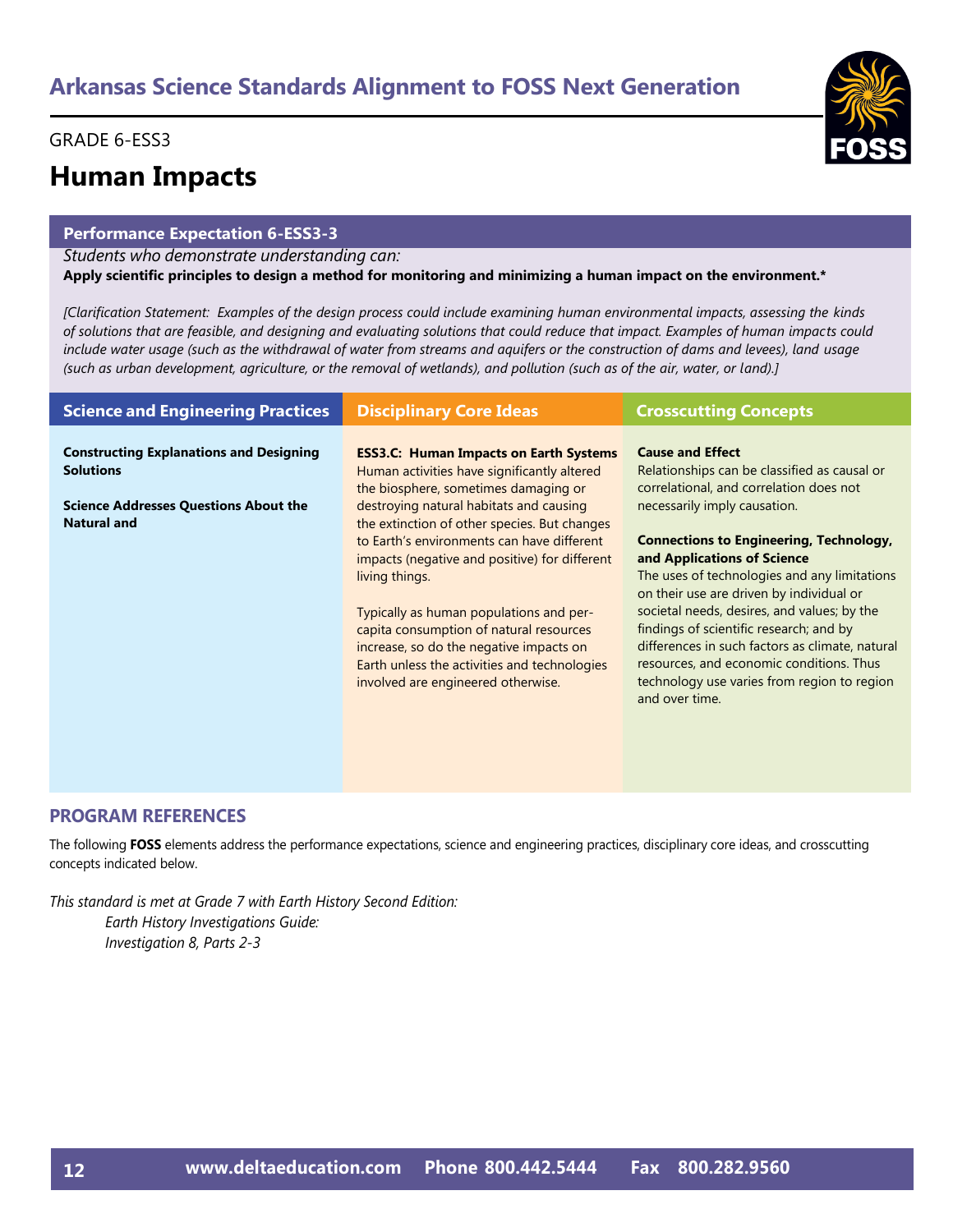### GRADE 6-ESS3 **Human Impacts**

#### **Performance Expectation 6-ESS3-4**

*Students who demonstrate understanding can:*

**Construct an argument supported by evidence for how increases in human population and per-capita consumption of natural resources impact Earth's systems.** 

*[Clarification Statement: Examples of evidence include grade-appropriate databases on human populations or the rates of consumption of food and natural resources (such as freshwater, minerals, or energy). Examples of impacts could include changes to the appearance, composition, or structure of Earth's systems as well as the rates at which they change. The consequences of increases in human populations and consumption of natural resources are described by science, but science does not make the decisions for the actions society takes.]*

| <b>Science and Engineering Practices</b>            | <b>Disciplinary Core Ideas</b>                                                                                                                                                                                                                                                 | <b>Crosscutting Concepts</b>                                                                                                                                                                                                                                                                                                                                                                                                       |
|-----------------------------------------------------|--------------------------------------------------------------------------------------------------------------------------------------------------------------------------------------------------------------------------------------------------------------------------------|------------------------------------------------------------------------------------------------------------------------------------------------------------------------------------------------------------------------------------------------------------------------------------------------------------------------------------------------------------------------------------------------------------------------------------|
| <b>Engaging in Argument from</b><br><b>Evidence</b> | <b>ESS3.C: Human Impacts on Earth</b><br><b>Systems</b><br>Typically as human populations and per-<br>capita consumption of natural resources<br>increase, so do the negative impacts on Earth<br>unless the activities and technologies<br>involved are engineered otherwise. | <b>Cause and Effect</b><br>Cause and effect relationships may be used<br>to predict phenomena in natural or designed<br>systems<br>Influence of Science, Engineering, and<br><b>Technology on Society and the Natural</b><br>World<br>All human activity draws on natural resources<br>and has both short and long-term<br>consequences, positive as well as negative,<br>for the health of people and the natural<br>environment. |

#### **PROGRAM REFERENCES**

The following **FOSS** elements address the performance expectations, science and engineering practices, disciplinary core ideas, and crosscutting concepts indicated below.

#### **Weather and Water Second Edition** Investigations Guide:

Investigation 9, Part 1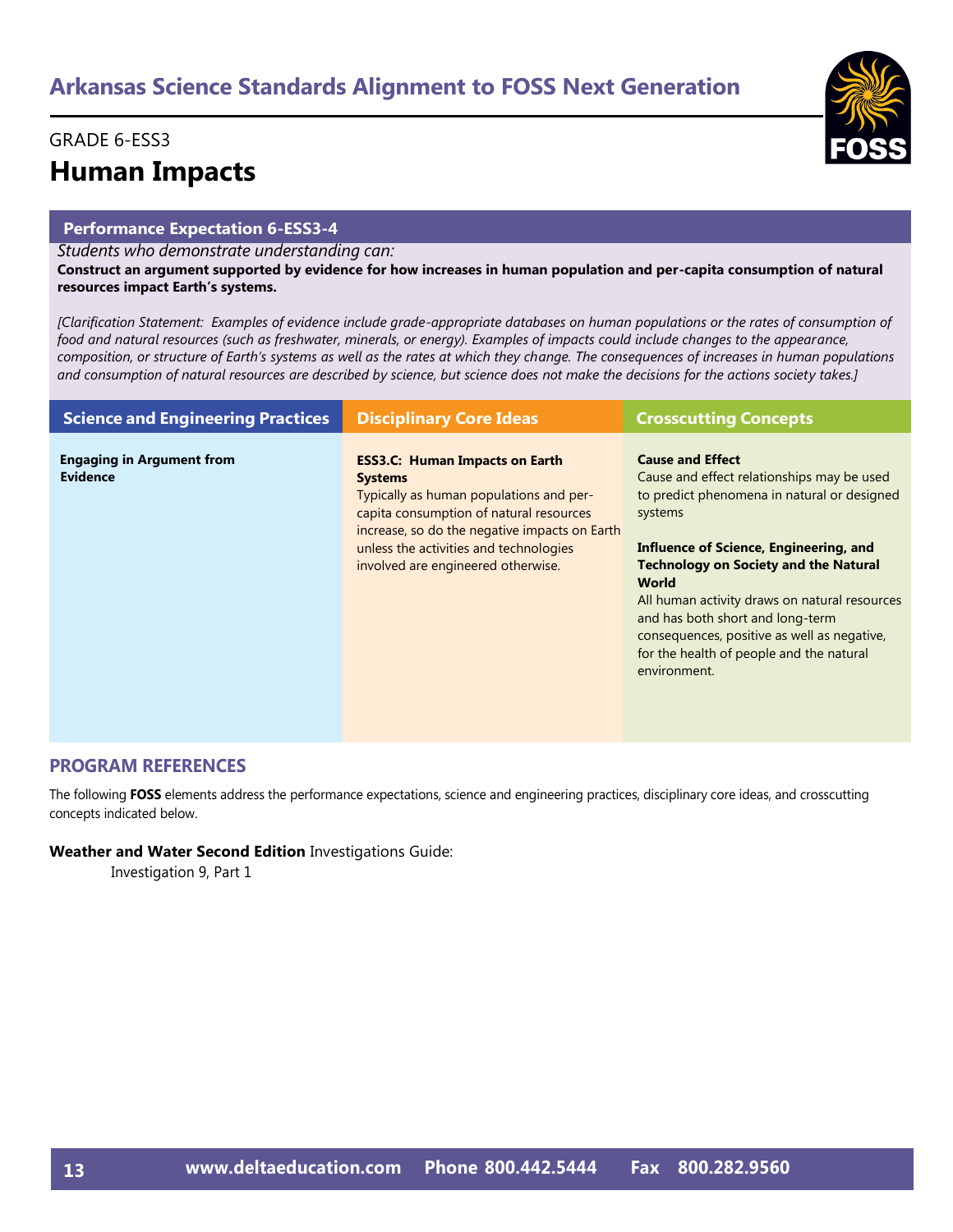#### GRADE 6-ESS2

# **Weather and Climate**

#### **Performance Expectation 6-ESS2-5**

*Students who demonstrate understanding can:*

**Collect data to provide evidence for how the motions and complex interactions of air masses results in changes in weather conditions.** 

*[Clarification Statement: Emphasis is on how air masses flow from regions of high pressure to low pressure, causing weather (defined by temperature, pressure, humidity, precipitation, and wind) at a fixed location to change over time, and how sudden changes in weather can result when different air masses collide. Emphasis is on how weather can be predicted within probabilistic ranges. Examples of data can be provided to students (such as weather maps, diagrams, or visualizations) or obtained through laboratory experiments (such as with condensation).]* 

*[Assessment Boundary: Assessment does not include recalling the names of cloud types or weather symbols used on weather maps or the reported diagrams from weather stations.]*

| <b>Science and Engineering Practices</b>        | <b>Disciplinary Core Ideas</b>                                                                                                                                                                                                                                                                                                                                                                                                         | <b>Crosscutting Concepts</b>                                                                                                     |
|-------------------------------------------------|----------------------------------------------------------------------------------------------------------------------------------------------------------------------------------------------------------------------------------------------------------------------------------------------------------------------------------------------------------------------------------------------------------------------------------------|----------------------------------------------------------------------------------------------------------------------------------|
| <b>Planning and Carrying Out Investigations</b> | <b>ESS2.C: The Roles of Water in Earth's</b><br><b>Surface Processes</b><br>The complex patterns of the changes and<br>the movement of water in the atmosphere,<br>determined by winds, landforms, and ocean<br>temperatures and currents, are major<br>determinants of local weather patterns.<br><b>ESS2.D: Weather and Climate</b><br>Because these patterns are so complex,<br>weather can only be predicted<br>probabilistically. | <b>Cause and Effect</b><br>Cause and effect relationships may be used<br>to predict phenomena in natural or designed<br>systems. |

#### **PROGRAM REFERENCES**

The following **FOSS** elements address the performance expectations, science and engineering practices, disciplinary core ideas, and crosscutting concepts indicated below.

**Weather and Water Second Edition** Investigations Guide:

Investigation 1, Part 2 (foundational) Investigation 2, Parts 1-2 (foundational) Investigation 3, Part 1 (foundational) Investigation 3, Part 2 Investigation 6, Parts 2-3 Investigation 8, Parts 1-2 Investigation 10, Part 4

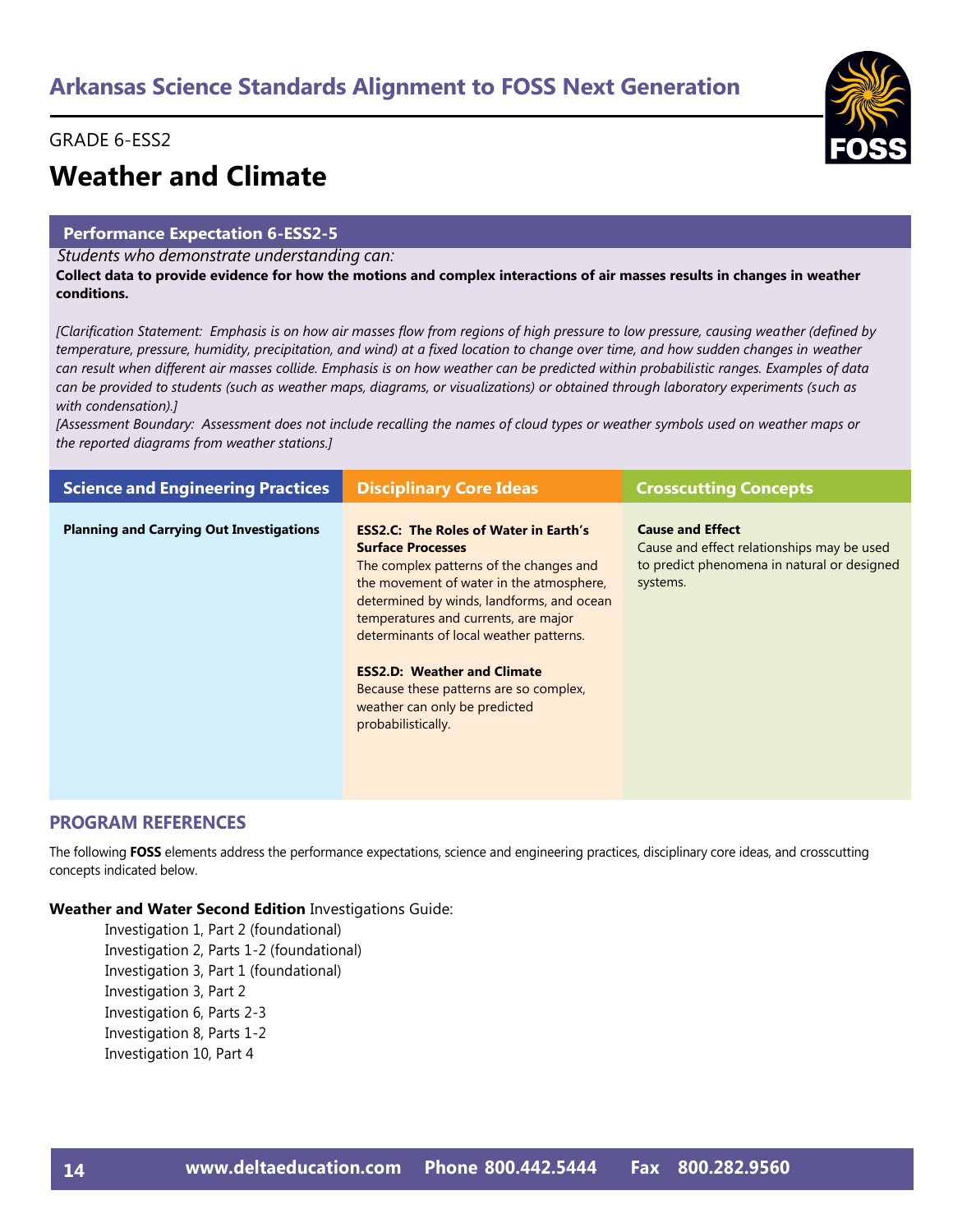#### GRADE 6-ESS2

# **Weather and Climate**

#### **Performance Expectation 6-ESS2-6**

*Students who demonstrate understanding can:*

**Develop and use a model to describe how unequal heating and rotation of the Earth cause patterns of atmospheric and oceanic circulation that determine regional climates.** 

*[Clarification Statement: Emphasis is on how patterns vary by latitude, altitude, and geographic land distribution. Emphasis of atmospheric circulation is on the sunlight-driven latitudinal banding, the Coriolis effect, and resulting prevailing winds; emphasis of ocean circulation is on the transfer of heat by the global ocean convection cycle, which is constrained by the Coriolis effect and the outlines of continents. Examples of models could be diagrams, maps and globes, or digital representations.]* 

*[Assessment Boundary: Assessment does not include the dynamics of the Coriolis effect.]*

| <b>Science and Engineering Practices</b> | <b>Disciplinary Core Ideas</b>                                                                                                                                                                                                                                                                                                                                                                                                                                                                                                                                                                            | <b>Crosscutting Concepts</b>                                                                                                                                                                                |
|------------------------------------------|-----------------------------------------------------------------------------------------------------------------------------------------------------------------------------------------------------------------------------------------------------------------------------------------------------------------------------------------------------------------------------------------------------------------------------------------------------------------------------------------------------------------------------------------------------------------------------------------------------------|-------------------------------------------------------------------------------------------------------------------------------------------------------------------------------------------------------------|
| <b>Developing and Using Models</b>       | <b>ESS2.C: The Roles of Water in Earth's</b><br><b>Surface Processes</b><br>Variations in density due to variations in<br>temperature and salinity drive a global<br>pattern of interconnected ocean currents.<br><b>ESS2.D: Weather and Climate</b><br>Weather and climate are influenced by<br>interactions involving sunlight, the ocean,<br>the atmosphere, ice, landforms, and living<br>things. These interactions vary with latitude,<br>altitude, and local and regional geography,<br>all of which can affect oceanic and<br>atmospheric flow patterns.<br>The ocean exerts a major influence on | <b>Systems and System Models</b><br>Models can be used to represent systems and<br>their interactions-such as inputs, processes<br>and outputs-and energy, matter, and<br>information flows within systems. |
|                                          | weather and climate by absorbing energy<br>from the sun, releasing it over time, and<br>globally redistributing it through ocean<br>currents.                                                                                                                                                                                                                                                                                                                                                                                                                                                             |                                                                                                                                                                                                             |

#### **PROGRAM REFERENCES**

The following **FOSS** elements address the performance expectations, science and engineering practices, disciplinary core ideas, and crosscutting concepts indicated below.

**Weather and Water Second Edition** Investigations Guide:

Investigation 4, Parts 1-3 (foundational) Investigation 5, Part 1 (foundational) Investigation 5, Part 2 Investigation 6, Parts 2-3 Investigation 8, Part 2 Investigation 9, Parts 2-3 Investigation 10, Part 4

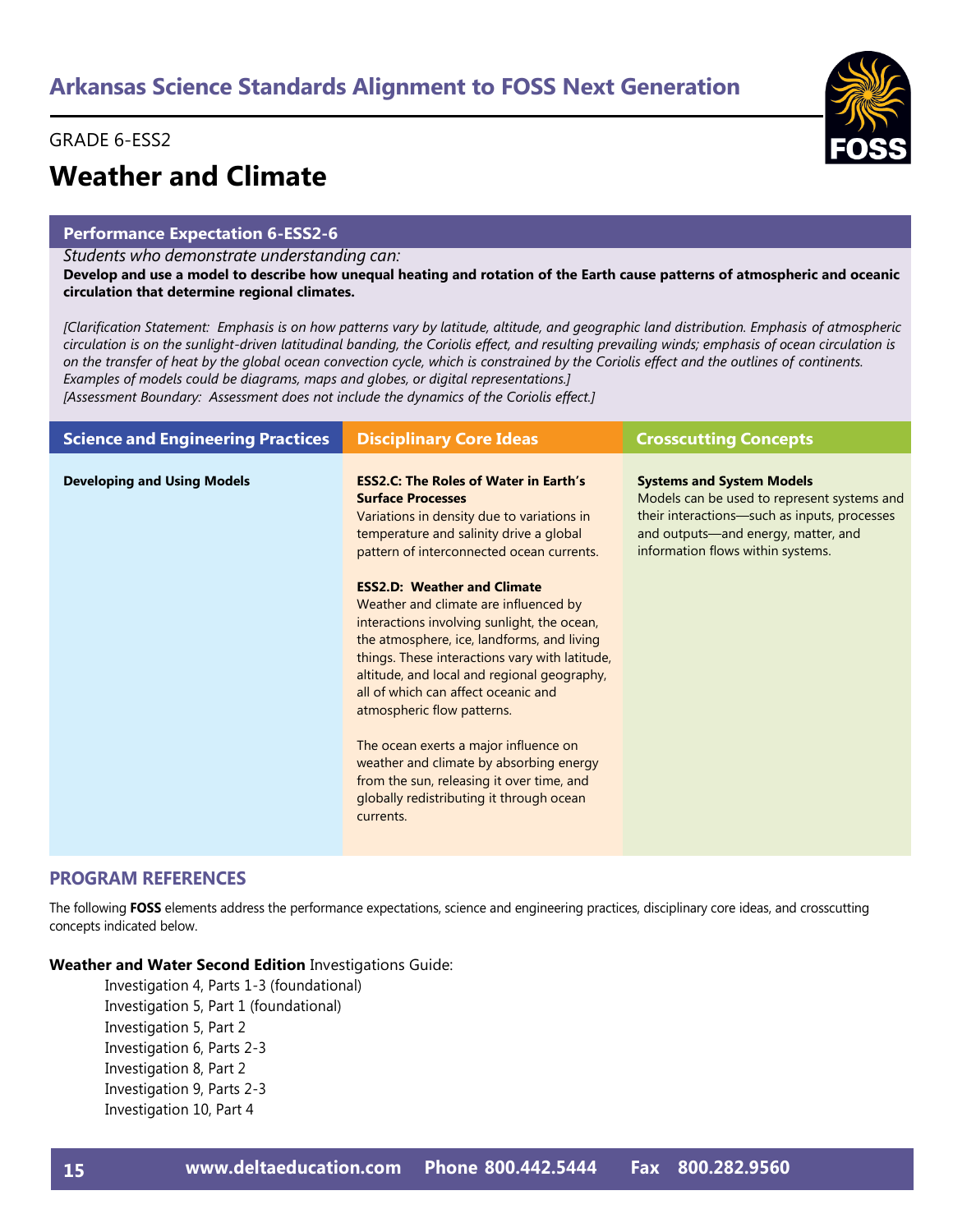#### GRADE 6-ESS3

# **Weather and Climate**

#### **Performance Expectation 6-ESS3-5**

#### *Students who demonstrate understanding can:*

**Ask questions to clarify evidence of the factors that have caused the rise in global temperatures over the past century.** 

*[Clarification Statement: Examples of factors include human activities (such as fossil fuel combustion, cement production, or agricultural activity) and natural processes (such as changes in incoming solar radiation or volcanic activity). Examples of evidence could include tables, graphs, and maps of global and regional temperatures, atmospheric levels of gases such as carbon dioxide or methane, and the rates of human activities. Emphasis is on the major role that human activities play in causing the rise in global temperatures.]*

| <b>Science and Engineering Practices</b>      | <b>Disciplinary Core Ideas</b>                                                                                                                                                                                                                                                                                                                                                                                                                                                                                                                                                             | <b>Crosscutting Concepts</b>                                                                                                            |
|-----------------------------------------------|--------------------------------------------------------------------------------------------------------------------------------------------------------------------------------------------------------------------------------------------------------------------------------------------------------------------------------------------------------------------------------------------------------------------------------------------------------------------------------------------------------------------------------------------------------------------------------------------|-----------------------------------------------------------------------------------------------------------------------------------------|
| <b>Asking Questions and Defining Problems</b> | <b>ESS3.D: Global Climate Change</b><br>Human activities, such as the release of<br>greenhouse gases from burning fossil fuels,<br>are major factors in the current rise in<br>Earth's mean surface temperature (global<br>warming). Reducing the level of climate<br>change and reducing human vulnerability<br>to whatever climate changes do occur<br>depend on the understanding of climate<br>science, engineering capabilities, and other<br>kinds of knowledge, such as understanding<br>of human behavior and on applying that<br>knowledge wisely in decisions and<br>activities. | <b>Stability and Change</b><br>Stability might be disturbed either by sudden<br>events or gradual changes that accumulate<br>over time. |

#### **PROGRAM REFERENCES**

The following **FOSS** elements address the performance expectations, science and engineering practices, disciplinary core ideas, and crosscutting concepts indicated below.

#### **Weather and Water Second Edition** Investigations Guide:

Investigation 10, Parts 1-3

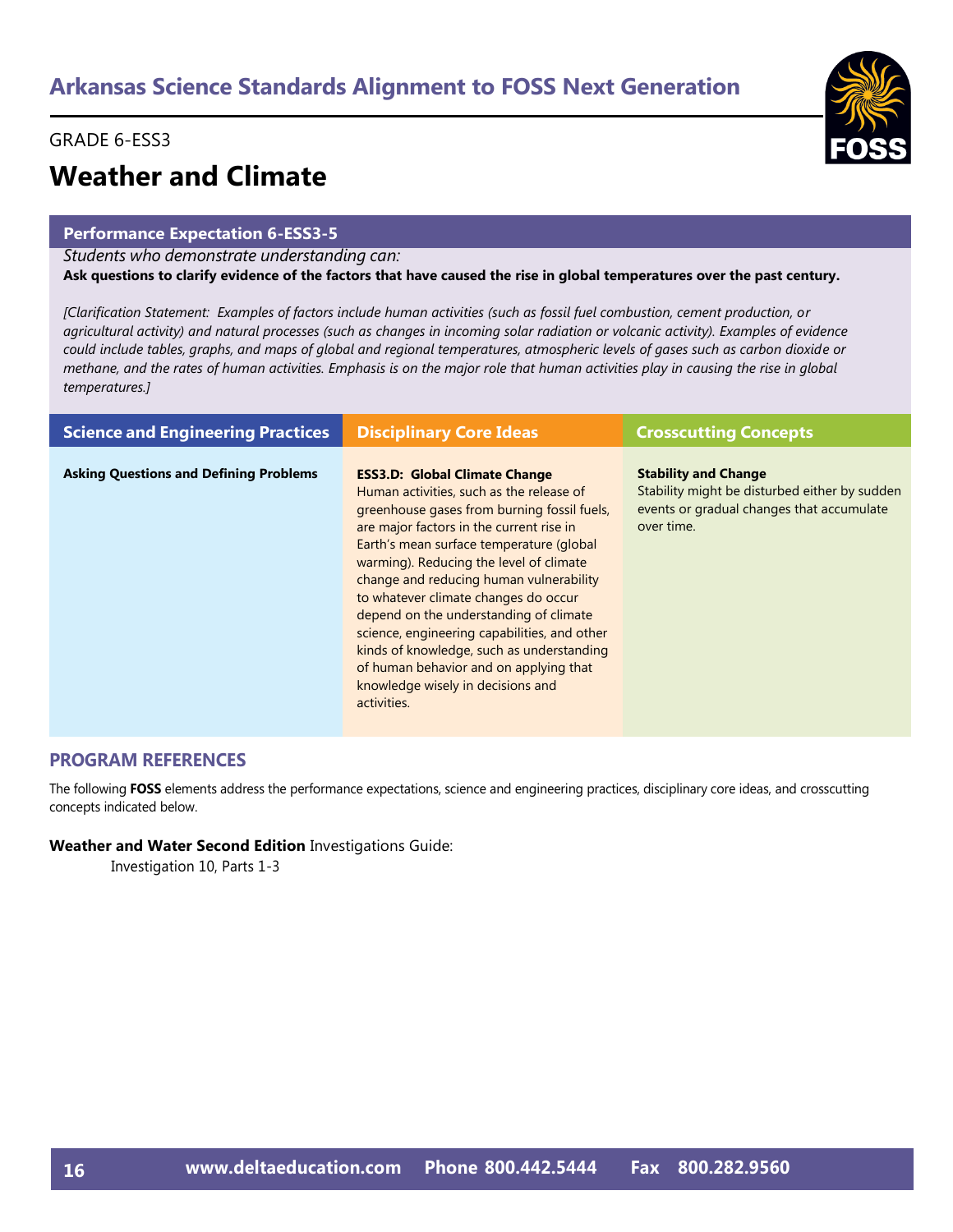#### GRADE 6-ETS1

# **Engineering, Technology, and Applications of Science**

#### **Performance Expectation 6-ETS1-1**

*Students who demonstrate understanding can:*

**Define the criteria and constraints of a design problem with sufficient precision to ensure a successful solution, taking into account relevant scientific principles and potential impacts on people and the natural environment that may limit possible solutions.**

| <b>Science and Engineering Practices</b>      | <b>Disciplinary Core Ideas</b>                                                                                                                                                                                                                                                                                                                                                                     | <b>Crosscutting Concepts</b>                                                                                                                                                                                                                                                                                                                                                                                                                                                                                                                                                       |
|-----------------------------------------------|----------------------------------------------------------------------------------------------------------------------------------------------------------------------------------------------------------------------------------------------------------------------------------------------------------------------------------------------------------------------------------------------------|------------------------------------------------------------------------------------------------------------------------------------------------------------------------------------------------------------------------------------------------------------------------------------------------------------------------------------------------------------------------------------------------------------------------------------------------------------------------------------------------------------------------------------------------------------------------------------|
| <b>Asking Questions and Defining Problems</b> | <b>ETS1.A: Defining and Delimiting</b><br><b>Engineering Problems</b><br>The more precisely a design task's criteria<br>and constraints can be defined, the more<br>likely it is that the designed solution will be<br>successful. Specification of constraints<br>includes consideration of scientific<br>principles and other relevant knowledge<br>that are likely to limit possible solutions. | Influence of Science, Engineering, and<br><b>Technology on Society and the Natural</b><br><b>World</b><br>All human activity draws on natural resources<br>and has both short and long-term<br>consequences, positive as well as negative,<br>for the health of people and the natural<br>environment.<br>The uses of technologies and limitations on<br>their use are driven by individual or societal<br>needs, desires, and values; by the findings of<br>scientific research; and by differences in such<br>factors as climate, natural resources, and<br>economic conditions. |

#### **PROGRAM REFERENCES**

The following **FOSS** elements address the performance expectations, science and engineering practices, disciplinary core ideas, and crosscutting concepts indicated below.

#### **Chemical Interactions Second Edition** Investigations Guide:

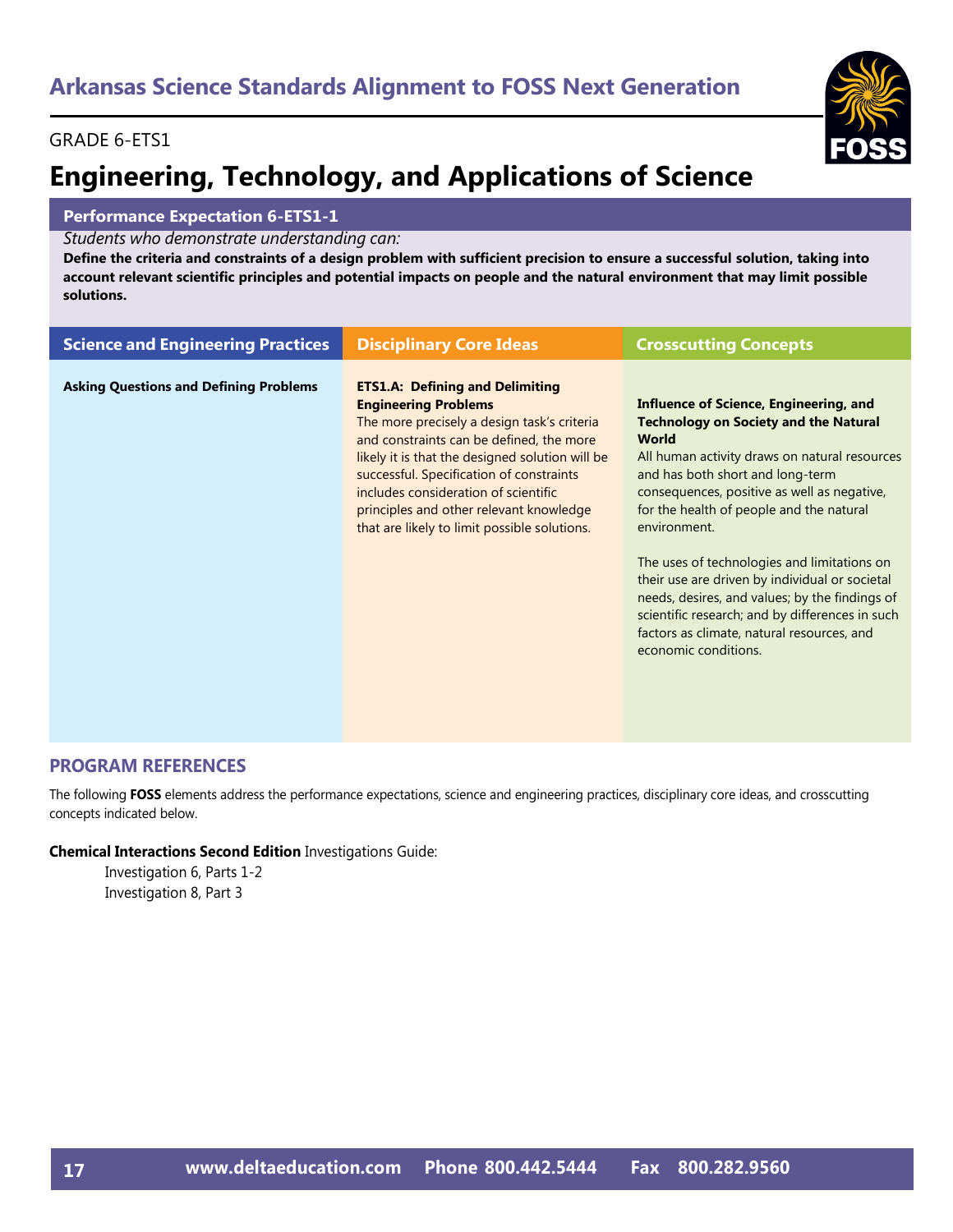#### GRADE 6-EST1

# **Engineering, Technology, and Applications of Science**

#### **Performance Expectation 6-ETS1-2**

*Students who demonstrate understanding can:*

**Evaluate competing design solutions using a systematic process to determine how well they meet the criteria and constraints of the problem.** 

| <b>Science and Engineering Practices</b>  | <b>Disciplinary Core Ideas</b>                                                                                                                                                                 | <b>Crosscutting Concepts</b> |
|-------------------------------------------|------------------------------------------------------------------------------------------------------------------------------------------------------------------------------------------------|------------------------------|
| <b>Engaging in Argument from Evidence</b> | <b>ETS1.B: Developing Possible Solutions</b><br>There are systematic processes for<br>evaluating solutions with respect to how<br>well they meet the criteria and constraints of<br>a problem. |                              |

#### **PROGRAM REFERENCES**

The following **FOSS** elements address the performance expectations, science and engineering practices, disciplinary core ideas, and crosscutting concepts indicated below.

#### **Chemical Interactions Second Edition** Investigations Guide: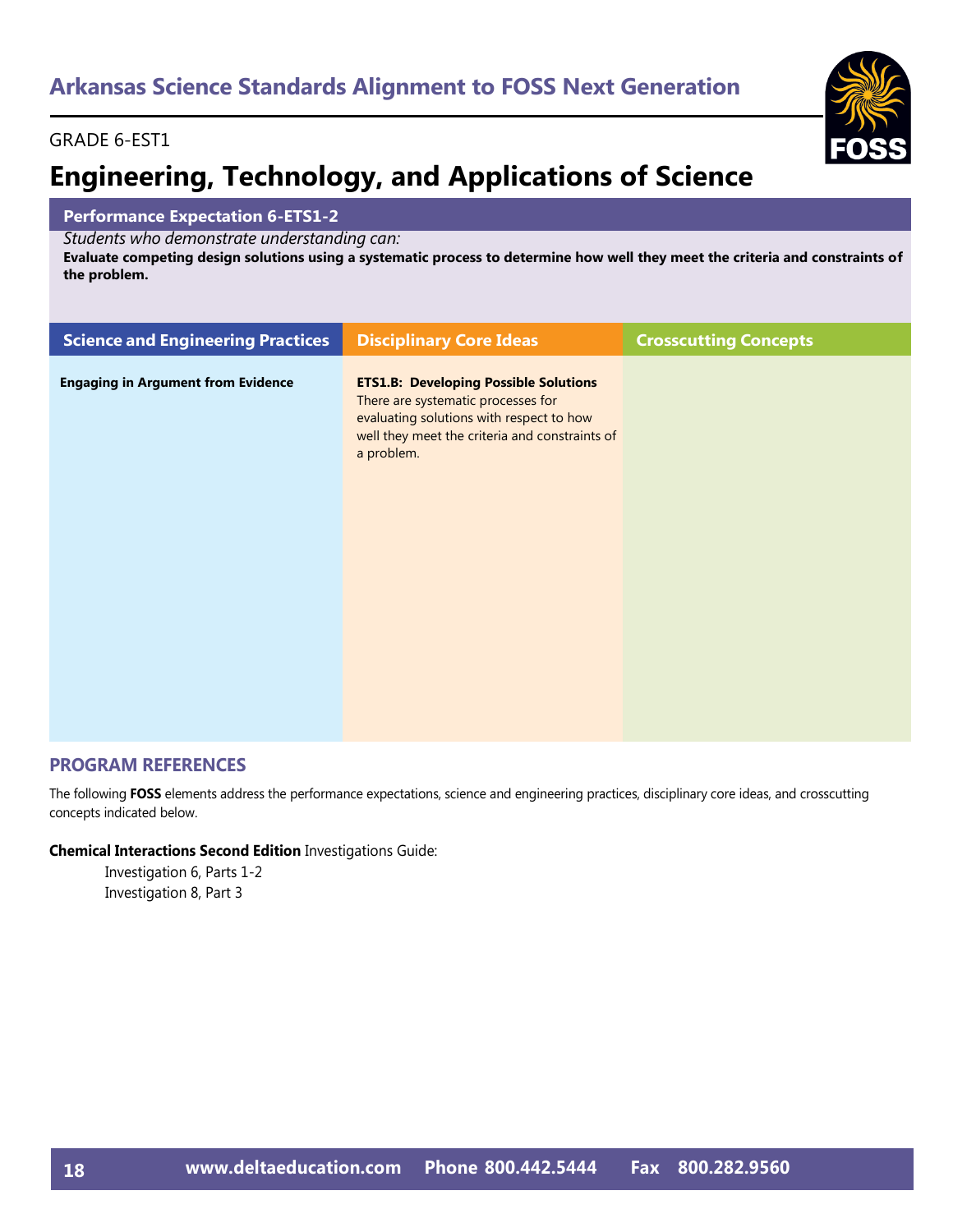#### GRADE 6-EST1

# **Engineering, Technology, and Applications of Science**

#### **Performance Expectation 6-ETS1-3**

*Students who demonstrate understanding can:*

**Analyze data from tests to determine similarities and differences among several design solutions to identify the best characteristics of each that can be combined into a new solution to better meet the criteria for success.** 

| <b>Science and Engineering Practices</b> | <b>Disciplinary Core Ideas</b>                                                                                                                                                                                                                                                                                                                       | <b>Crosscutting Concepts</b> |
|------------------------------------------|------------------------------------------------------------------------------------------------------------------------------------------------------------------------------------------------------------------------------------------------------------------------------------------------------------------------------------------------------|------------------------------|
| <b>Analyzing and Interpreting Data</b>   | <b>ETS1.B: Developing Possible Solutions</b><br>There are systematic processes for<br>evaluating solutions with respect to how<br>well they meet the criteria and constraints<br>of a problem.                                                                                                                                                       |                              |
|                                          | <b>ETS1.C: Optimizing the Design Solution</b><br>Although one design may not perform the<br>best across all tests, identifying the<br>characteristics of the design that performed<br>the best in each test can provide useful<br>information for the redesign process, some<br>of those characteristics may be<br>incorporated into the new design. |                              |

#### **PROGRAM REFERENCES**

The following **FOSS** elements address the performance expectations, science and engineering practices, disciplinary core ideas, and crosscutting concepts indicated below.

#### **Chemical Interactions Second Edition** Investigations Guide: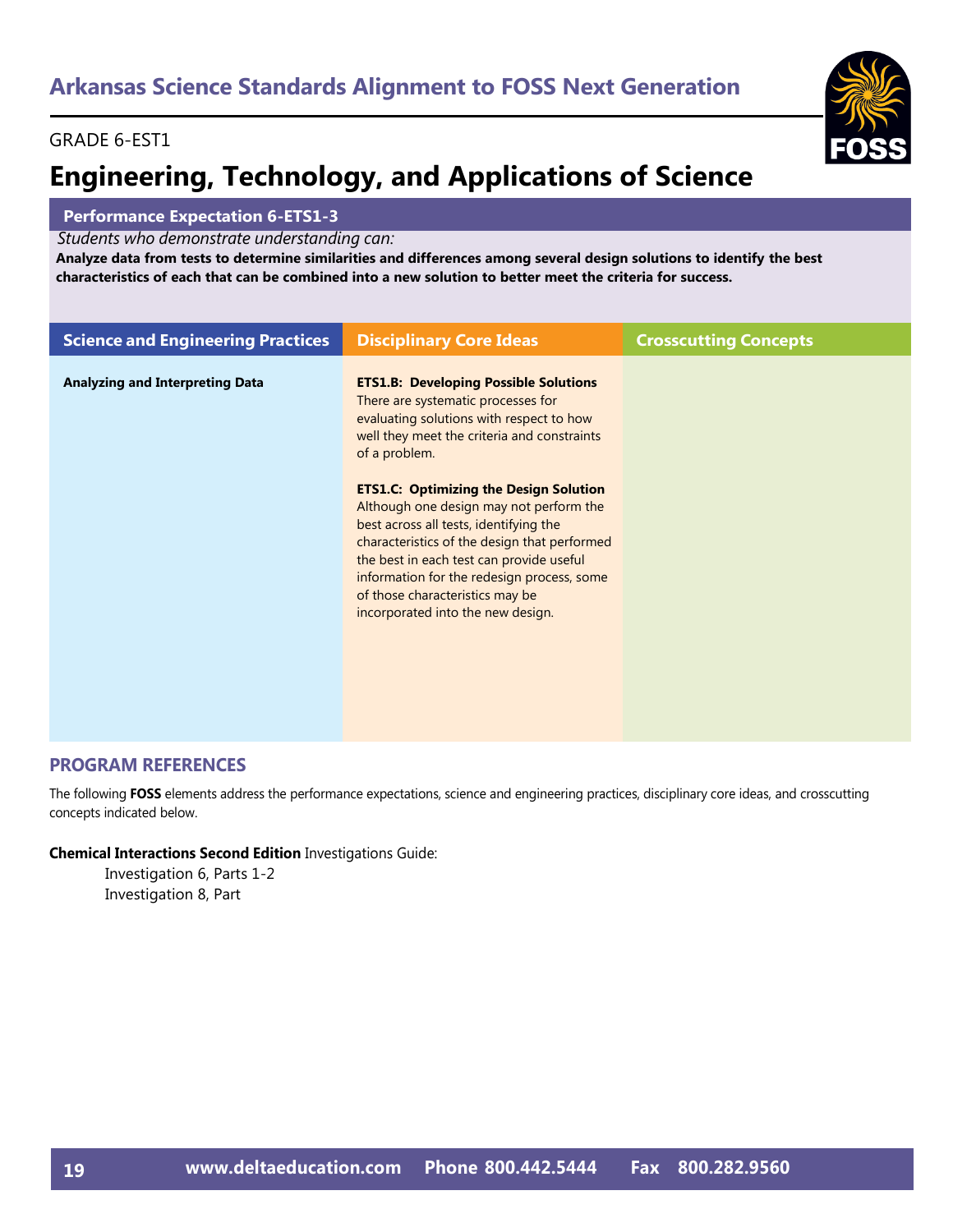### GRADE 6-EST1

# **Engineering, Technology, and Applications of Science**

#### **Performance Expectation 6-ETS1-4**

*Students who demonstrate understanding can:*

**Develop a model to generate data for iterative testing and modification of a proposed object, tool, or process such that an optimal design can be achieved.**

| <b>Science and Engineering Practices</b> | <b>Disciplinary Core Ideas</b>                                                                                                                                                                                                                                              | <b>Crosscutting Concepts</b> |
|------------------------------------------|-----------------------------------------------------------------------------------------------------------------------------------------------------------------------------------------------------------------------------------------------------------------------------|------------------------------|
| <b>Developing and Using Models</b>       | <b>ETS1.B: Developing Possible Solutions</b><br>A solution needs to be tested, and then<br>modified on the basis of the test results, in<br>order to improve it.<br>Models of all kinds are important for testing                                                           |                              |
|                                          | solutions.<br><b>ETS1.C: Optimizing the Design Solution</b><br>The iterative process of testing the most<br>promising solutions and modifying what is<br>proposed on the basis of the test results<br>leads to greater refinement and ultimately<br>to an optimal solution. |                              |

#### **PROGRAM REFERENCES**

The following **FOSS** elements address the performance expectations, science and engineering practices, disciplinary core ideas, and crosscutting concepts indicated below.

**Chemical Interactions Second Edition** Investigations Guide: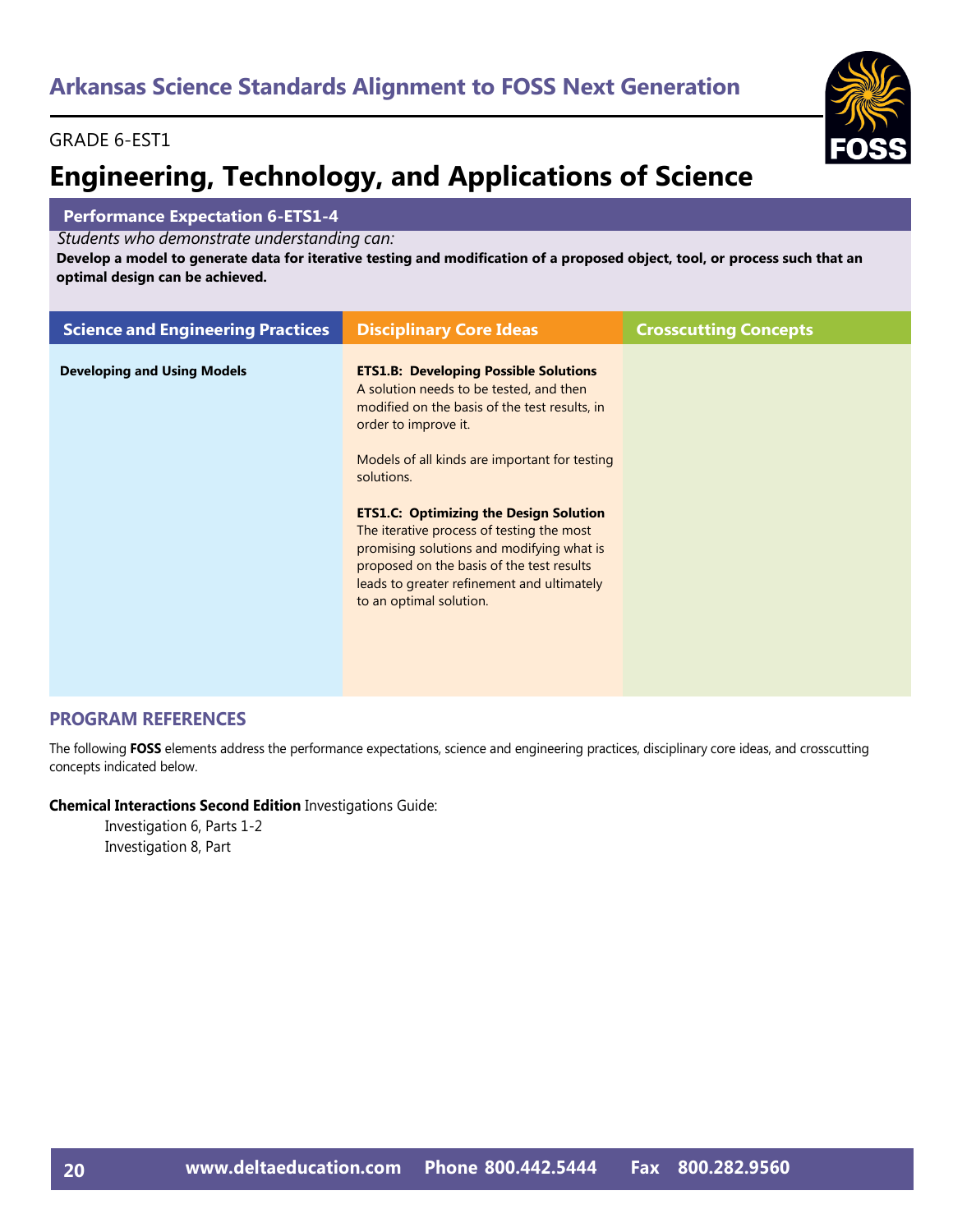### GRADE 7-PS1

# **Structure and Properties of Matter**

#### **Performance Expectation 7-PS1-1**

*Students who demonstrate understanding can:*

**Develop models to describe the atomic composition of simple molecules and extended structures.**

*[Clarification Statement: Emphasis is on developing models of molecules that vary in complexity. Examples of simple molecules could include ammonia and methanol. Examples of extended structures could include sodium chloride or diamonds. Examples of molecularlevel models could include drawings, 3-D ball and stick structures, or computer representations showing different molecules with different types of atoms.]* 

*[Assessment Boundary: Assessment does not include valence electrons and bonding energy, discussing the ionic nature of subunits of complex structures, or a complete depiction of all individual atoms in a complex molecule or extended structure.]*

| <b>Science and Engineering Practices</b> | <b>Disciplinary Core Ideas</b>                                                                                                                                                                                                                                                                                                                                                  | <b>Crosscutting Concepts</b>                                                                                                                                                   |
|------------------------------------------|---------------------------------------------------------------------------------------------------------------------------------------------------------------------------------------------------------------------------------------------------------------------------------------------------------------------------------------------------------------------------------|--------------------------------------------------------------------------------------------------------------------------------------------------------------------------------|
| <b>Developing and Using Models</b>       | <b>PS1.A: Structure and Properties of</b><br><b>Matter</b><br>Substances are made from different types<br>of atoms, which combine with one another<br>in various ways. Atoms form molecules that<br>range in size from two to thousands of<br>atoms.<br>Solids may be formed from molecules, or<br>they may be extended structures with<br>repeating subunits (e.g., crystals). | <b>Scale, Proportion, and Quantity</b><br>Time, space, and energy phenomena can be<br>observed at various scales using models to<br>study systems that are too large or small. |

#### **PROGRAM REFERENCES**

The following **FOSS** elements address the performance expectations, science and engineering practices, disciplinary core ideas, and crosscutting concepts indicated below.

*This standard is met at Grade 6 with Chemical Interactions Second Edition:*

*Chemical Interactions Second Edition Investigations Guide: Investigation 2, Parts 1-2 Investigation 7, Parts 1-2 Investigation 9, Parts 1-3 Investigation 10, Parts 1-2*

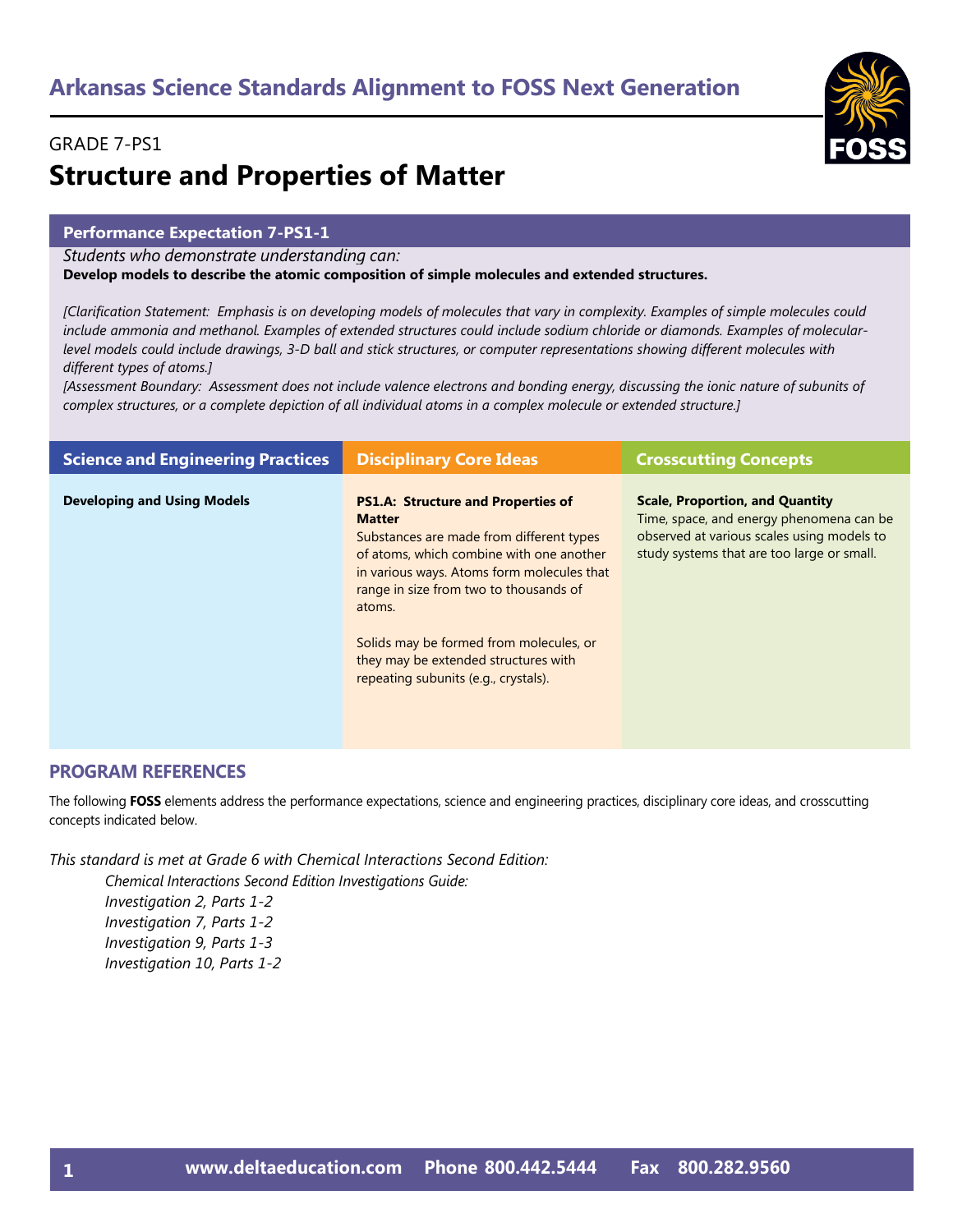#### GRADE 7-PS1

# **Structure and Properties of Matter**

#### **Performance Expectation 7-PS1-3**

*Students who demonstrate understanding can:*

**Gather and make sense of information to describe that synthetic materials come from natural resources and impact society.** 

*[Clarification Statement: Emphasis is on natural resources that undergo a chemical process to form a synthetic material. Examples of new materials could include new medicine, foods, and alternative fuels.] [Assessment Boundary: Assessment is limited to qualitative information.]*

| <b>Science and Engineering Practices</b> | <b>Disciplinary Core Ideas</b>                                                                                                                                                                                                                                                                                                                                                                                                                                                                                                           | <b>Crosscutting Concepts</b>                                                                                                                                                                                                                                                                                                                                                                                                                                                                                                                                                                                                                                                                                                                                                                                                                                                                                                                                     |
|------------------------------------------|------------------------------------------------------------------------------------------------------------------------------------------------------------------------------------------------------------------------------------------------------------------------------------------------------------------------------------------------------------------------------------------------------------------------------------------------------------------------------------------------------------------------------------------|------------------------------------------------------------------------------------------------------------------------------------------------------------------------------------------------------------------------------------------------------------------------------------------------------------------------------------------------------------------------------------------------------------------------------------------------------------------------------------------------------------------------------------------------------------------------------------------------------------------------------------------------------------------------------------------------------------------------------------------------------------------------------------------------------------------------------------------------------------------------------------------------------------------------------------------------------------------|
| <b>Developing and Using Models</b>       | <b>PS1.A: Structure and Properties of</b><br><b>Matter</b><br>Each pure substance has characteristic<br>physical and chemical properties (for any<br>bulk quantity under given conditions) that<br>can be used to<br>identify it<br><b>PS1.B: Chemical Reactions</b><br>Substances react chemically in characteristic<br>ways. In a chemical process, the atoms that<br>make up the original substances are<br>regrouped into different molecules, and<br>these new substances have different<br>properties from those of the reactants. | <b>Structure and Function</b><br>Structures can be designed to serve particular<br>functions by taking into account properties of<br>different materials, and how materials can be<br>shaped and used.<br><b>Interdependence of Science, Engineering,</b><br>and Technology<br>Engineering advances have led to important<br>discoveries in virtually every field of science,<br>and scientific discoveries have led to the<br>development of entire industries and<br>engineered systems.<br><b>Influence of Science, Engineering and</b><br><b>Technology on Society and the Natural</b><br><b>World</b><br>The uses of technologies and any limitations<br>on their use are driven by individual or<br>societal needs, desires, and values; by the<br>findings of scientific research; and by<br>differences in such factors as climate, natural<br>resources, and economic conditions. Thus<br>technology use varies from region to region<br>and over time. |

#### **PROGRAM REFERENCES**

The following **FOSS** elements address the performance expectations, science and engineering practices, disciplinary core ideas, and crosscutting concepts indicated below.

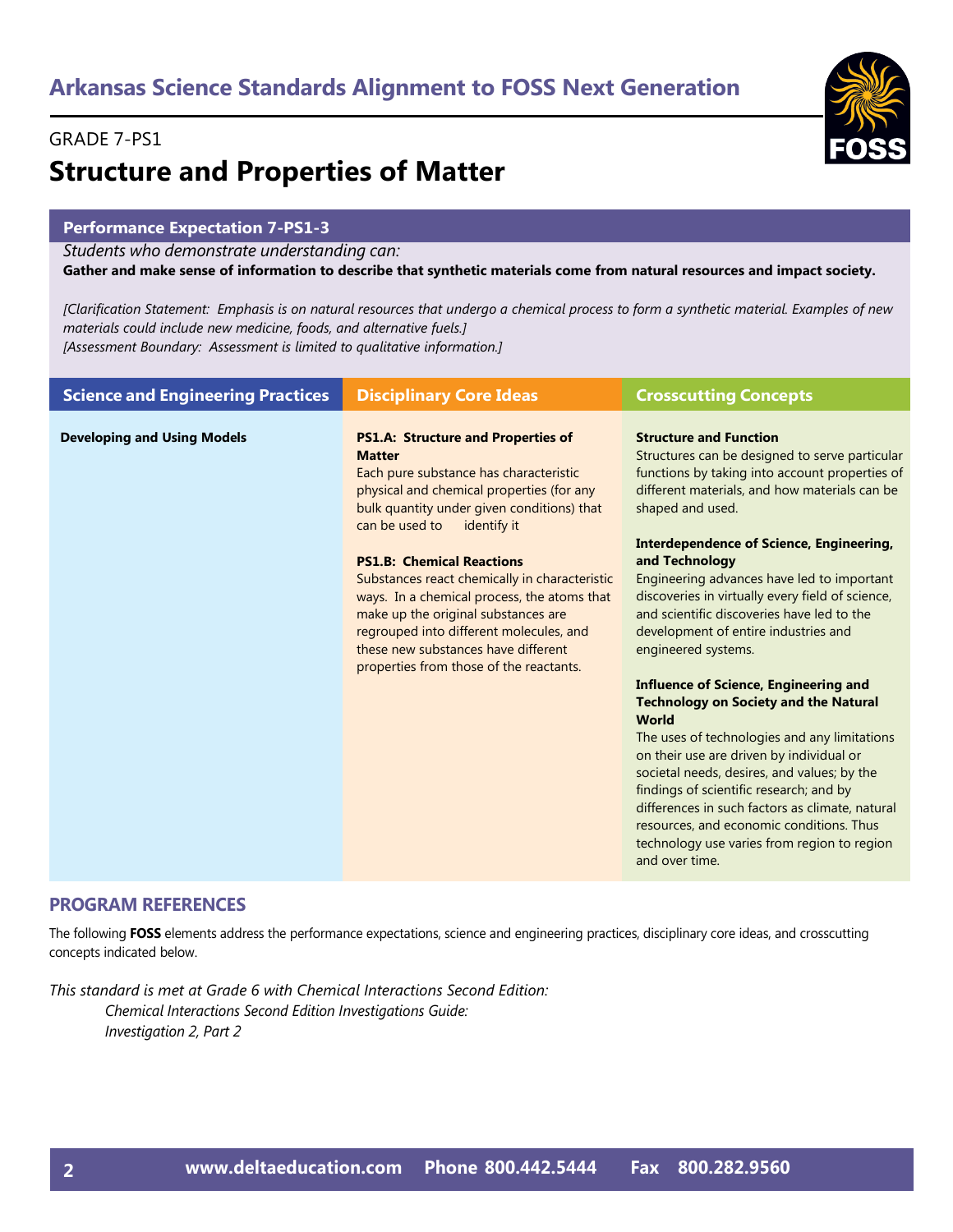#### GRADE 7-PS1

# **Structure and Properties of Matter**

#### **Performance Expectation 7-PS1-4**

*Students who demonstrate understanding can:*

**Develop a model that predicts and describes changes in particle motion, temperature, and state of a pure substance when thermal energy is added or removed.** 

*[Clarification Statement: Emphasis is on qualitative molecular-level models of solids, liquids, and gases to show that adding or removing thermal energy increases or decreases kinetic energy of the particles until a change of state occurs. Examples of models could*  include drawings or diagrams. Examples of particles could include molecules or inert atoms. Examples of pure substances could include *water, carbon dioxide, and helium.]* 

| <b>Science and Engineering Practices</b> | <b>Disciplinary Core Ideas</b>                                                                                                                                                                                                                                                                                                                                                                                                                                                                                                                                                                                               | <b>Crosscutting Concepts</b>                                                                                                     |
|------------------------------------------|------------------------------------------------------------------------------------------------------------------------------------------------------------------------------------------------------------------------------------------------------------------------------------------------------------------------------------------------------------------------------------------------------------------------------------------------------------------------------------------------------------------------------------------------------------------------------------------------------------------------------|----------------------------------------------------------------------------------------------------------------------------------|
| <b>Developing and Using Models</b>       | <b>PS1.A: Structure and Properties of Matter</b><br>Gases and liquids are made of molecules or<br>inert atoms that are moving about relative to<br>each other.                                                                                                                                                                                                                                                                                                                                                                                                                                                               | <b>Cause and Effect</b><br>Cause and effect relationships may be used to<br>predict phenomena in natural or designed<br>systems. |
|                                          | In a liquid, the molecules are constantly in<br>contact with others; in a gas, they are widely<br>spaced except when they happen to collide. In<br>a solid, atoms are closely spaced and may<br>vibrate in position but do not change relative<br>locations.                                                                                                                                                                                                                                                                                                                                                                 |                                                                                                                                  |
|                                          | The changes of state that occur with<br>variations in temperature or pressure can be<br>described and predicted using these models<br>of matter.                                                                                                                                                                                                                                                                                                                                                                                                                                                                             |                                                                                                                                  |
|                                          | <b>PS3.A: Definitions of Energy</b><br>The term "heat" as used in everyday language<br>refers both to thermal energy (the motion of<br>atoms or molecules within a substance) and<br>the transfer of that thermal energy from one<br>object to another. In science, heat is used only<br>for this second meaning; it refers to the<br>energy transferred due to the temperature<br>difference between two objects. (secondary to                                                                                                                                                                                             |                                                                                                                                  |
|                                          | The temperature of a system is proportional<br>to the average internal kinetic energy and<br>potential energy per atom or molecule<br>(whichever is the appropriate building block<br>for the system's material). The details of that<br>relationship depend on the type of atom or<br>molecule and the interactions among the<br>atoms in the material. Temperature is not a<br>direct measure of a system's total thermal<br>energy. The total thermal energy (sometimes<br>called the total internal energy) of a system<br>depends jointly on the temperature, the total<br>number of atoms in the system, and the state |                                                                                                                                  |
|                                          | of the material.                                                                                                                                                                                                                                                                                                                                                                                                                                                                                                                                                                                                             |                                                                                                                                  |

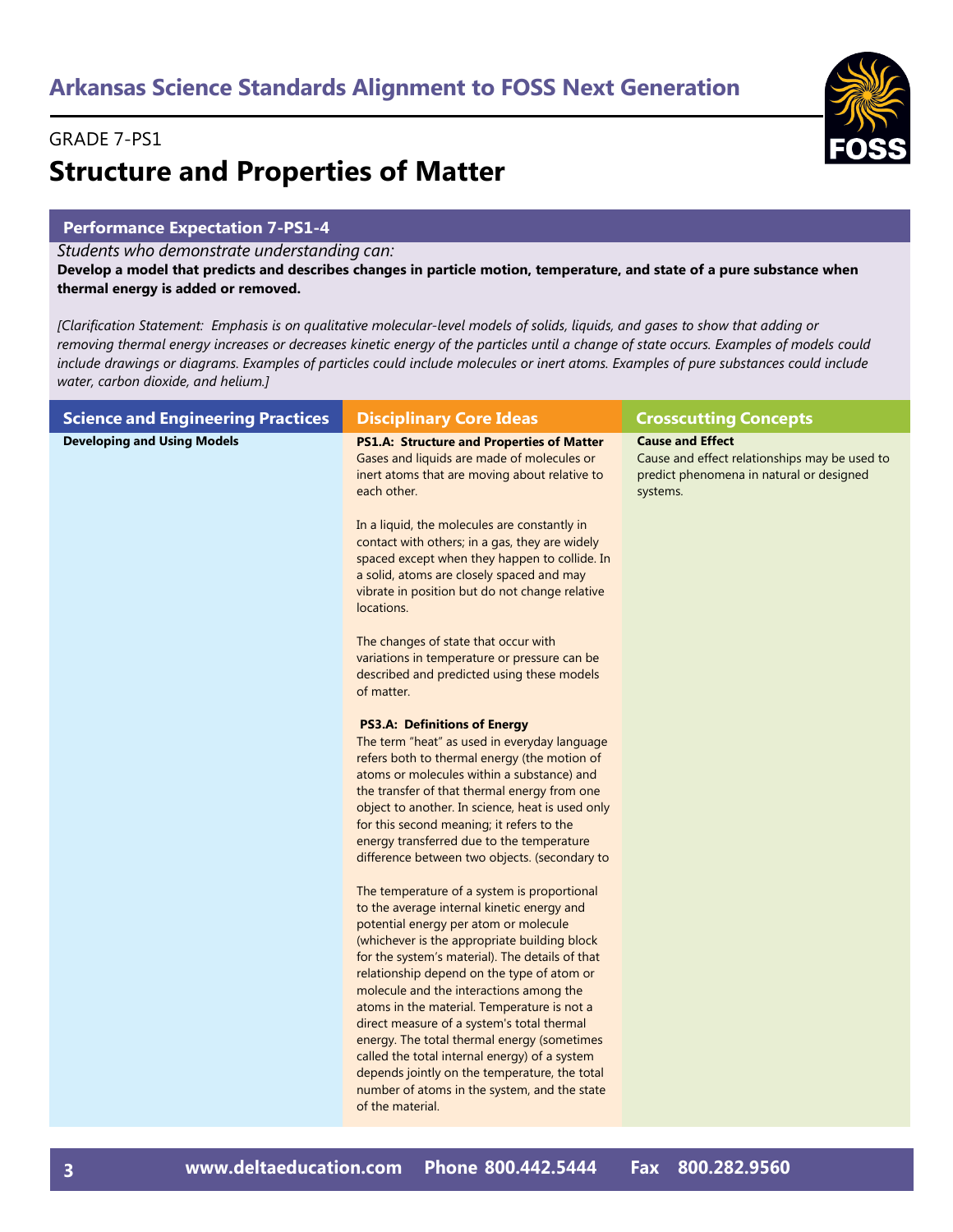#### **PROGRAM REFERENCES**

The following **FOSS** elements address the performance expectations, science and engineering practices, disciplinary core ideas, and crosscutting concepts indicated below.

*This standard is met at Grade 6 with Chemical Interactions Second Edition: Chemical Interactions Second Edition Investigations Guide: Investigation 3, Parts – 1-3 Investigation 4, Parts 1-3 Investigation 5, Parts 1-3 Investigation 7, Part 1 Investigation 8, Parts 1-4*

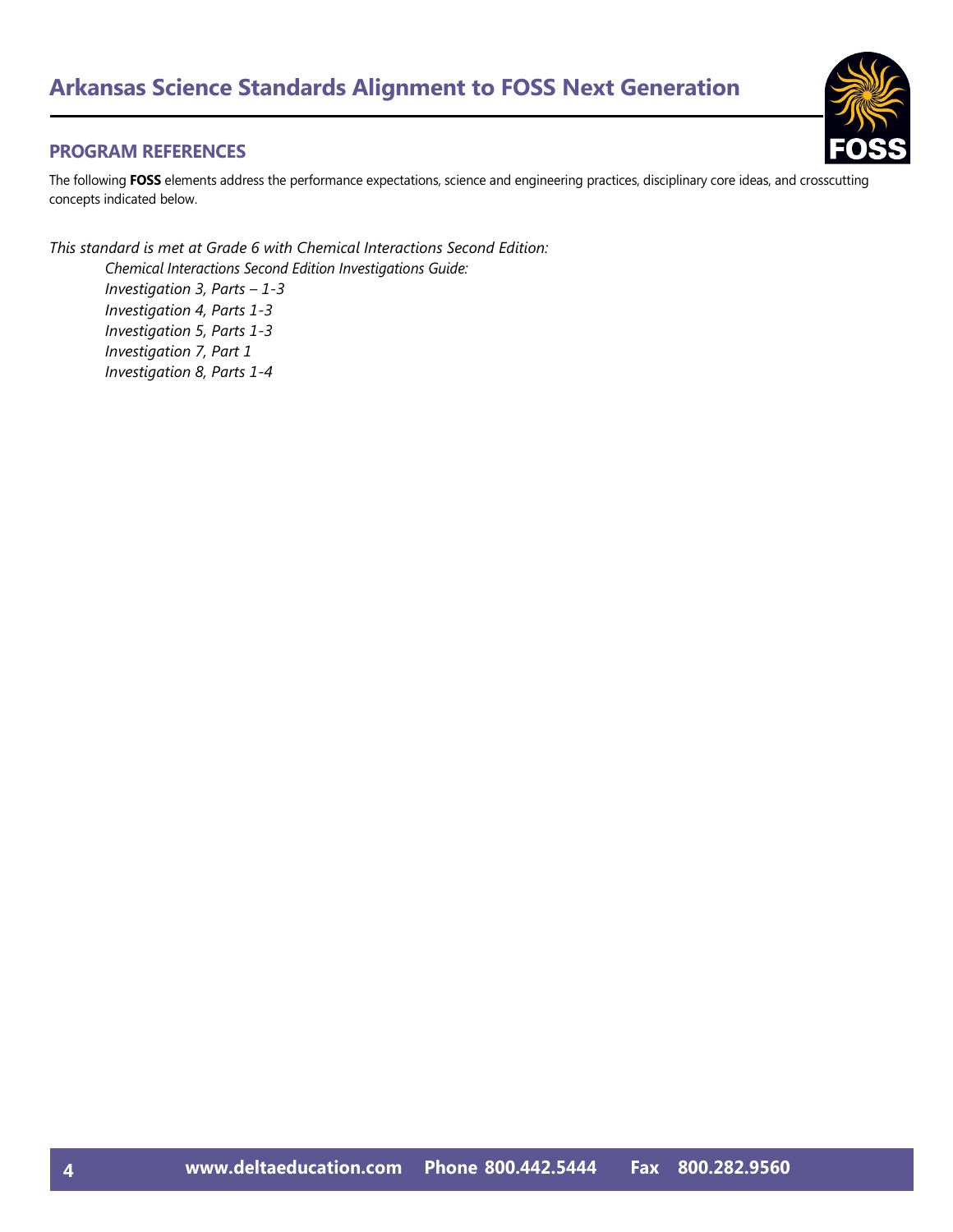### GRADE 7-PS1 **Chemical Reactions**

#### **Performance Expectation 7-PS1-2**

*Students who demonstrate understanding can:*

**Analyze and interpret data on the properties of substances before and after the substances interact to determine if a chemical reaction has occurred.** 

*[AR Clarification Statement: Examples of reactions could include burning sugar or steel wool, fat reacting with sodium hydroxide, and mixing zinc with hydrochloric acid.]* 

*[Assessment Boundary: Assessment is limited to analysis of the following properties: density, melting point, boiling point, solubility, flammability, and odor.]*

| <b>Science and Engineering Practices</b>                                      | <b>Disciplinary Core Ideas</b>                                                                                                    | <b>Crosscutting Concepts</b>                               |
|-------------------------------------------------------------------------------|-----------------------------------------------------------------------------------------------------------------------------------|------------------------------------------------------------|
| <b>Analyzing and Interpreting Data</b>                                        | <b>PS1.A: Structure and Properties of</b><br><b>Matter</b>                                                                        | <b>Patterns</b><br>Macroscopic patterns are related to the |
| Scientific Knowledge is Based on Empirical<br>Evidence                        | Each pure substance has characteristic<br>physical and chemical properties (for any<br>bulk quantity under given conditions) that | nature of microscopic and atomic-level<br>structure.       |
| Science knowledge is based upon logical<br>and conceptual connections between | can be used to identify it.                                                                                                       |                                                            |
| evidence and explanations.                                                    | <b>PS1.B: Chemical Reactions</b><br>Substances react chemically in characteristic                                                 |                                                            |
|                                                                               | ways. In a chemical process, the atoms that                                                                                       |                                                            |
|                                                                               | make up the original substances are<br>regrouped into different molecules, and                                                    |                                                            |
|                                                                               | these new substances have different<br>properties from those of the reactants.                                                    |                                                            |
|                                                                               |                                                                                                                                   |                                                            |

#### **PROGRAM REFERENCES**

The following **FOSS** elements address the performance expectations, science and engineering practices, disciplinary core ideas, and crosscutting concepts indicated below.

*This standard is met at Grade 6 with Chemical Interactions Second Edition:*

*Chemical Interactions Second Edition Investigations Guide: Investigation 1, Parts 1-2 Investigation 3, Part 1 Investigation 7, Parts 1-2 Investigation 9, Parts 2-3 Investigation 10, Parts 1-2*

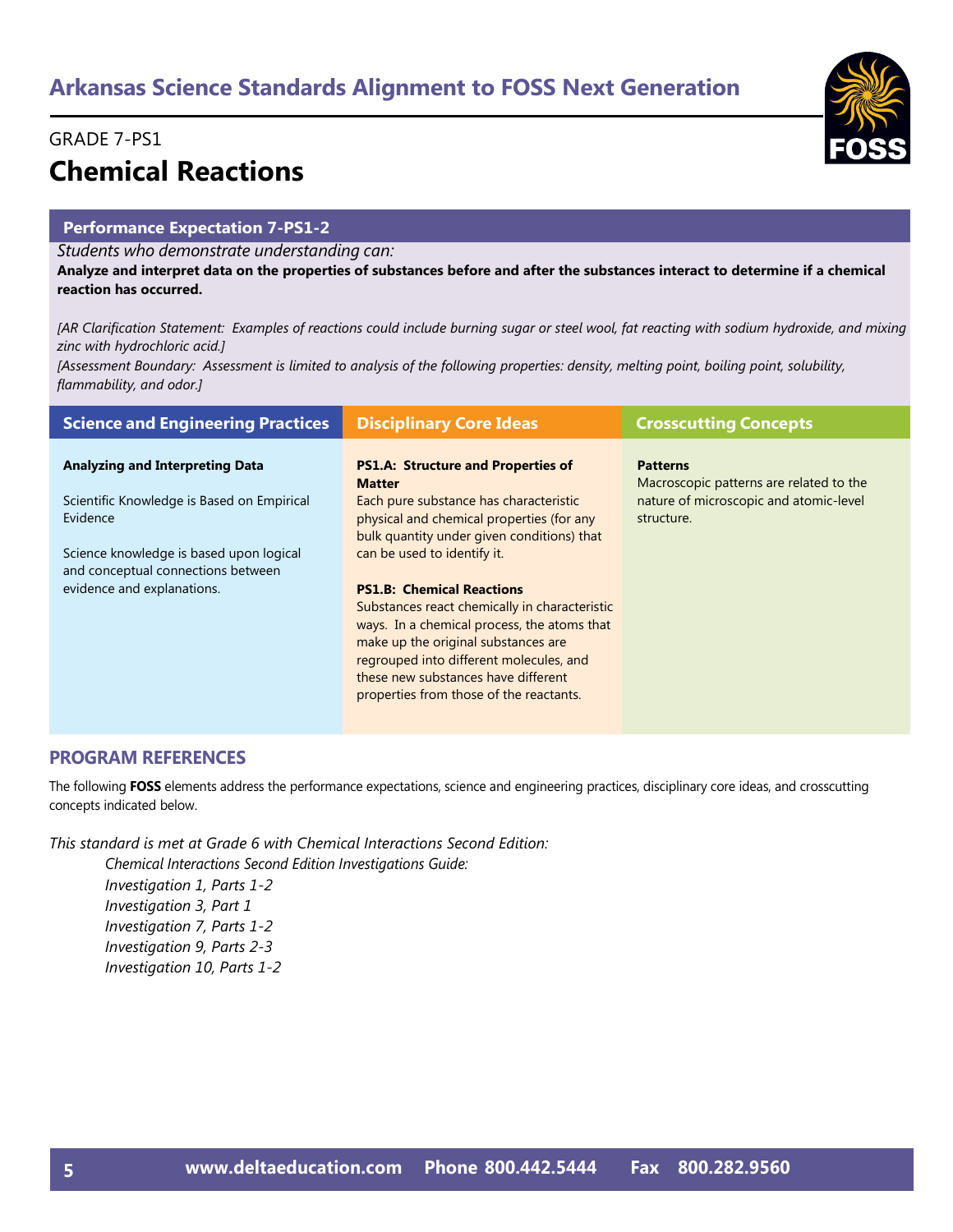### GRADE 7-PS1 **Chemical Reactions**

#### **Performance Expectation 7-PS1-5**

*Students who demonstrate understanding can:*

**Develop and use a model to describe how the total number of atoms does not change in a chemical reaction and thus mass is conserved.** 

*[Clarification Statement: Emphasis is on law of conservation of matter and on physical models or drawings, including digital forms that represent atoms.]* 

*[Assessment Boundary: Assessment does not include the use of atomic masses, balancing symbolic equations, or intermolecular forces.]*

| <b>Science and Engineering Practices</b>                                                                                                                                                                | <b>Disciplinary Core Ideas</b>                                                                                                                                                                                                                                                                                                                                                                         | <b>Crosscutting Concepts</b>                                                                                          |
|---------------------------------------------------------------------------------------------------------------------------------------------------------------------------------------------------------|--------------------------------------------------------------------------------------------------------------------------------------------------------------------------------------------------------------------------------------------------------------------------------------------------------------------------------------------------------------------------------------------------------|-----------------------------------------------------------------------------------------------------------------------|
| <b>Developing and Using Models</b><br>Science Models, Laws, Mechanisms, and<br><b>Theories Explain Natural Phenomena</b><br>Laws are regularities or mathematical<br>descriptions of natural phenomena. | <b>PS1.B: Chemical Reactions</b><br>Substances react chemically in<br>characteristic ways. In a chemical process,<br>the atoms that make up the original<br>substances are regrouped into different<br>molecules, and these new substances have<br>different properties from those of the<br>reactants.<br>The total number of each type of atom is<br>conserved, and thus the mass does not<br>change | <b>Energy and Matter</b><br>Matter is conserved because atoms are<br>conserved in physical and chemical<br>processes. |

#### **PROGRAM REFERENCES**

The following **FOSS** elements address the performance expectations, science and engineering practices, disciplinary core ideas, and crosscutting concepts indicated below.

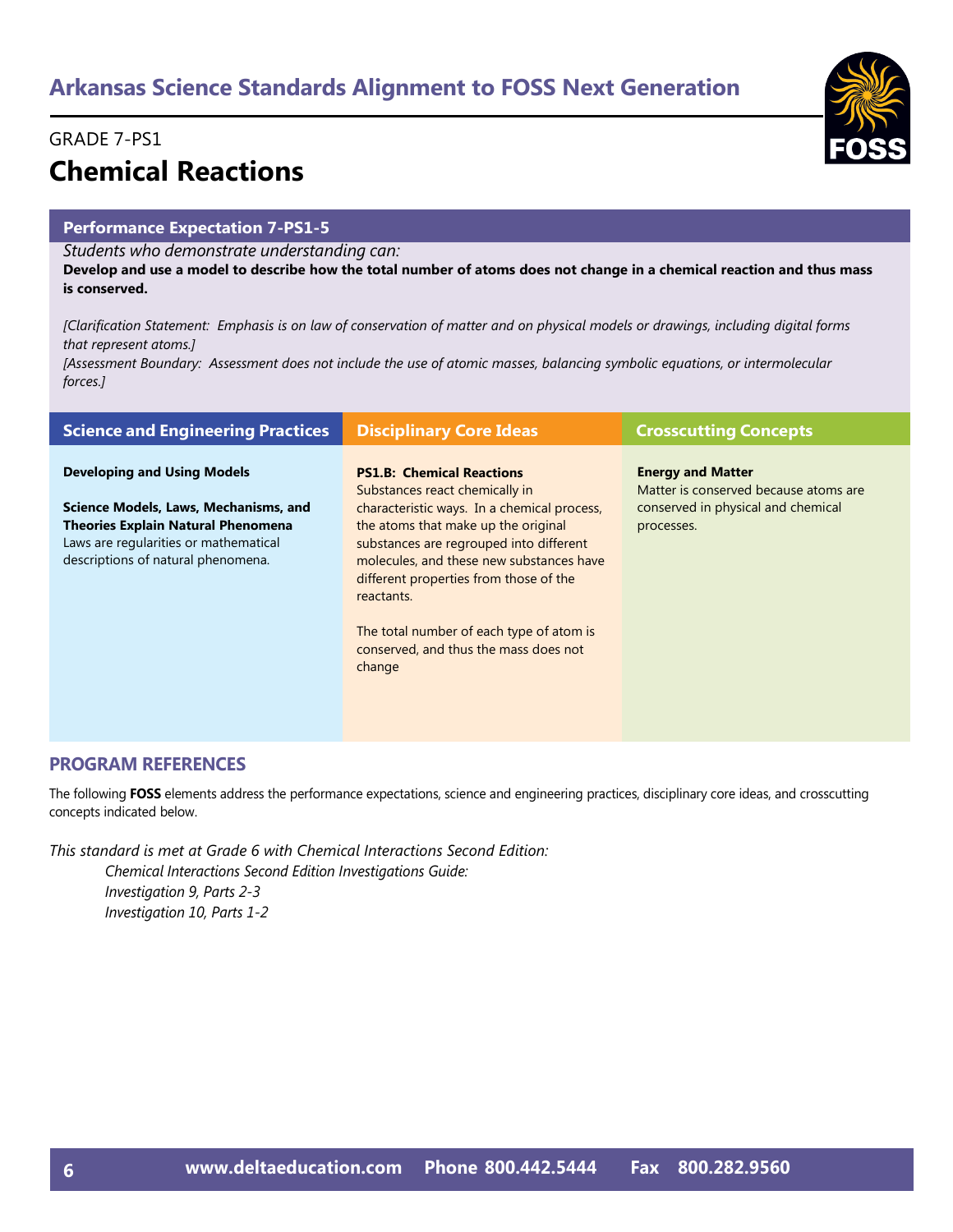### GRADE 7-PS1 **Chemical Reactions**

#### **Performance Expectation 7-PS1-6**

*Students who demonstrate understanding can:*

**Undertake a design project to construct, test, and modify a device that either releases or absorbs thermal energy by chemical processes.\*** 

*[AR Clarification Statement: Emphasis is on the design, controlling the transfer of energy to the environment, and modification of a device using factors such as type and concentration of a substance. Examples of designs could involve chemical processes such as dissolving ammonium chloride or calcium chloride or chemical reactions such as burning.]* 

*[Assessment Boundary: Assessment is limited to the criteria of amount, time, and temperature of substance in testing the device.]*

| <b>Science and Engineering Practices</b>                           | <b>Disciplinary Core Ideas</b>                                                                                                                                                                                                                                                                                                                                                                                                                                                                                                                                                                                                                                                                                                                                                                                                                        | <b>Crosscutting Concepts</b>                                                                                                  |
|--------------------------------------------------------------------|-------------------------------------------------------------------------------------------------------------------------------------------------------------------------------------------------------------------------------------------------------------------------------------------------------------------------------------------------------------------------------------------------------------------------------------------------------------------------------------------------------------------------------------------------------------------------------------------------------------------------------------------------------------------------------------------------------------------------------------------------------------------------------------------------------------------------------------------------------|-------------------------------------------------------------------------------------------------------------------------------|
| <b>Constructing Explanations and</b><br><b>Designing Solutions</b> | <b>PS1.B: Chemical Reactions</b><br>Some chemical reactions release energy,<br>others store energy.<br><b>ETS1.B: Developing Possible Solutions</b><br>A solution needs to be tested, and then<br>modified on the basis of the test results, in<br>order to improve it.<br><b>ETS1.C: Optimizing the Design Solution</b><br>Although one design may not perform the<br>best across all tests, identifying the<br>characteristics of the design that performed<br>the best in each test can provide useful<br>information for the redesign process—that<br>is, some of the characteristics may be<br>incorporated into the new design.<br>The iterative process of testing the most<br>promising solutions and modifying what is<br>proposed on the basis of the test results<br>leads to greater refinement and ultimately<br>to an optimal solution. | <b>Energy and Matter</b><br>The transfer of energy can be tracked as<br>energy flows through a designed or natural<br>system. |

#### **PROGRAM REFERENCES**

The following **FOSS** elements address the performance expectations, science and engineering practices, disciplinary core ideas, and crosscutting concepts indicated below.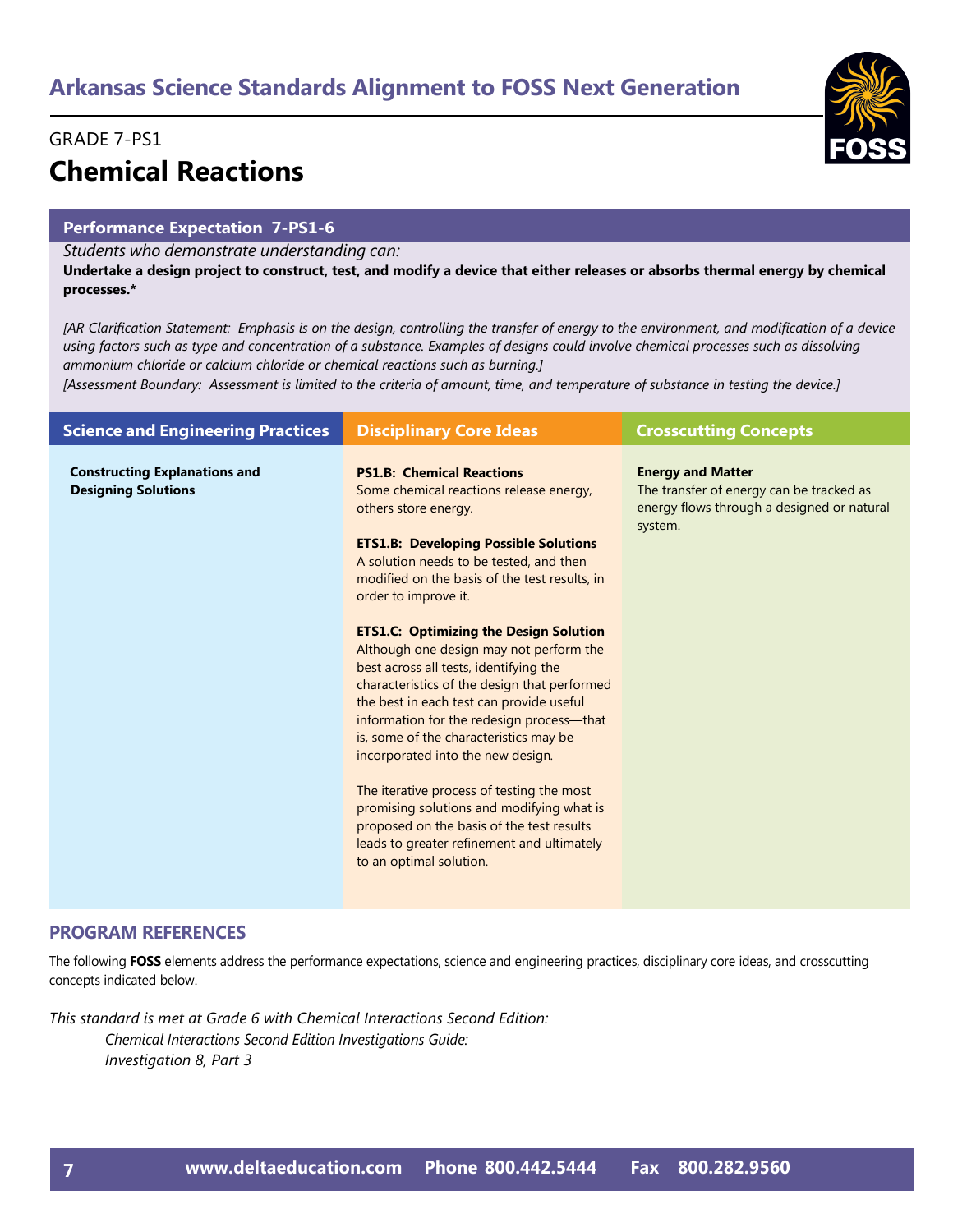# **Interdependent Relationships in Ecosystems**

#### **Performance Expectation 7-LS2-2**

*Students who demonstrate understanding can:*

**Construct an explanation that predicts patterns of interactions among organisms across multiple ecosystems.** 

*[Clarification Statement: Emphasis is on predicting consistent patterns of interactions in different ecosystems in terms of the relationships among and between organisms and abiotic components of ecosystems. Examples of types of interactions could include competitive, predatory, and mutually beneficial.]*

| <b>Science and Engineering Practices</b>                           | <b>Disciplinary Core Ideas</b>                                                                                                                                                                                                                                                                                                                                                                                                                                                                                                                                                          | <b>Crosscutting Concepts</b>                                                           |
|--------------------------------------------------------------------|-----------------------------------------------------------------------------------------------------------------------------------------------------------------------------------------------------------------------------------------------------------------------------------------------------------------------------------------------------------------------------------------------------------------------------------------------------------------------------------------------------------------------------------------------------------------------------------------|----------------------------------------------------------------------------------------|
| <b>Constructing Explanations and Designing</b><br><b>Solutions</b> | LS2.A: Interdependent Relationships in<br><b>Ecosystems</b><br>Similarly, predatory interactions may<br>reduce the number of organisms or<br>eliminate whole populations of organisms.<br>Mutually beneficial interactions, in contrast,<br>may become so interdependent that each<br>organism requires the other for survival.<br>Although the species involved in these<br>competitive, predatory, and mutually<br>beneficial interactions vary across<br>ecosystems, the patterns of interactions of<br>organisms with their environments, both<br>living and nonliving, are shared. | <b>Patterns</b><br>Patterns can be used to identify cause and<br>effect relationships. |

#### **PROGRAM REFERENCES**

The following **FOSS** elements address the performance expectations, science and engineering practices, disciplinary core ideas, and crosscutting concepts indicated below.

#### **Populations and Ecosystems Second Edition** Investigations Guide:

Investigation 2, Part 1 (foundational) Investigation 3, Parts 1-3 Investigation 5, Part 3 Investigation 6, Part 2 Investigation 7, Part 2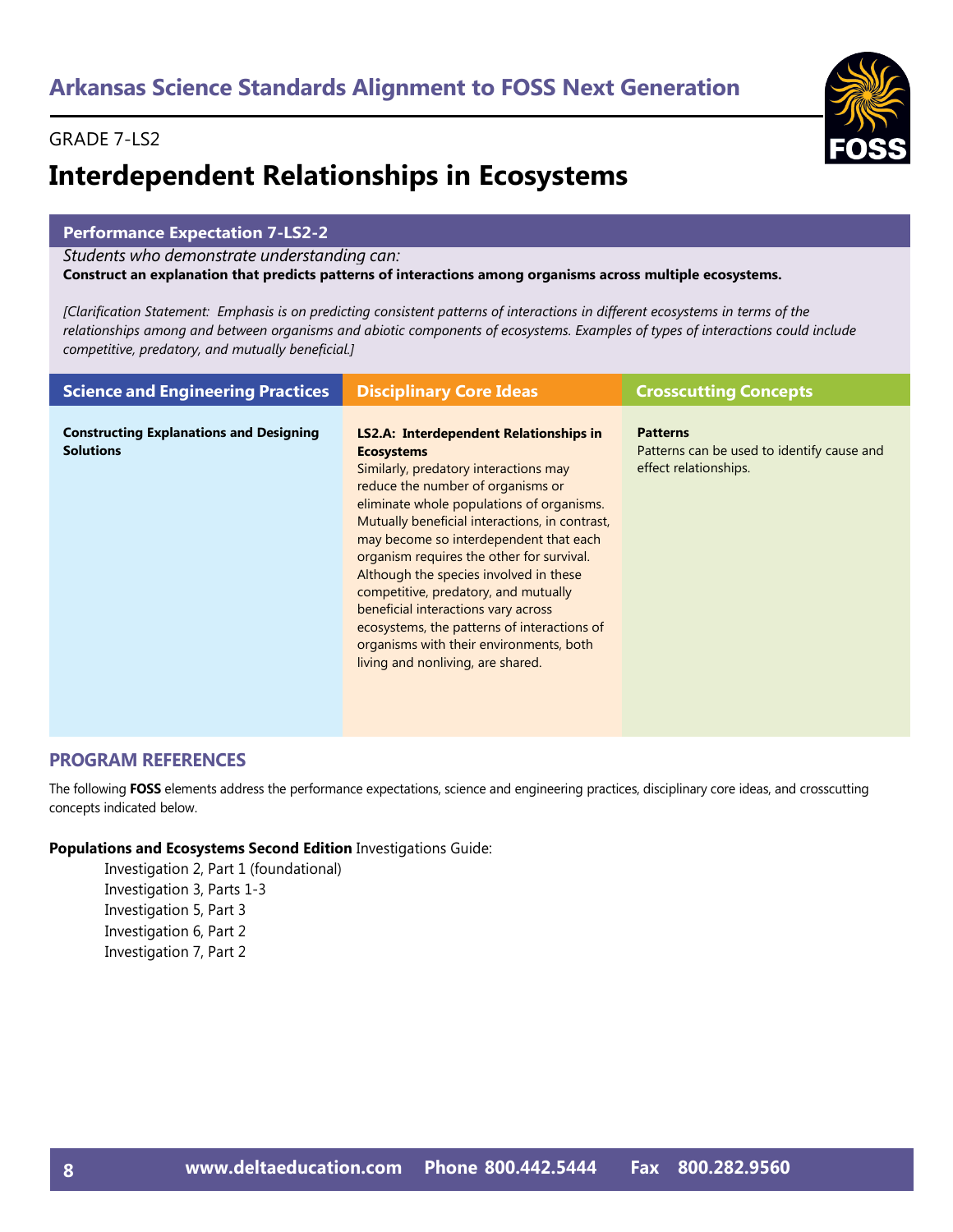# **Interdependent Relationships in Ecosystems**

#### **Performance Expectation 7-LS2-5**

*Students who demonstrate understanding can:*

#### **Evaluate competing design solutions for maintaining biodiversity and ecosystem services. \***

*[Clarification Statement: Examples of ecosystem services could include water purification, nutrient recycling, or prevention of soil erosion. Examples of design solution constraints could include scientific, economic, and social considerations.]*

| <b>Science and Engineering Practices</b>                           | <b>Disciplinary Core Ideas</b>                                                                                                                                                                                                                      | <b>Crosscutting Concepts</b>                                                                           |
|--------------------------------------------------------------------|-----------------------------------------------------------------------------------------------------------------------------------------------------------------------------------------------------------------------------------------------------|--------------------------------------------------------------------------------------------------------|
| <b>Engaging in Argument from Evidence</b>                          | LS2.C: Ecosystem Dynamics, Functioning,<br>and Resilience                                                                                                                                                                                           | <b>Stability and Change</b><br>Small changes in one part of a system might                             |
| <b>Addresses Questions About the Natural</b><br>and Material World | Biodiversity describes the variety of species<br>found in Earth's terrestrial and oceanic                                                                                                                                                           | cause large changes in another part                                                                    |
|                                                                    | ecosystems. The completeness or integrity<br>of an ecosystem's biodiversity is often used<br>as a measure of its health.                                                                                                                            | Influence of Science, Engineering, and<br><b>Technology on Society and the Natural</b><br><b>World</b> |
|                                                                    | <b>LS4.D: Biodiversity and Humans</b><br>Changes in biodiversity can influence<br>humans' resources, such as food, energy,<br>and medicines, as well as ecosystem services<br>that humans rely on-for example, water<br>purification and recycling. |                                                                                                        |
|                                                                    | <b>ETS1.B: Developing Possible Solutions</b><br>There are systematic processes for<br>evaluating solutions with respect to how<br>well they meet the criteria and constraints of<br>a problem.                                                      |                                                                                                        |

#### **PROGRAM REFERENCES**

The following **FOSS** elements address the performance expectations, science and engineering practices, disciplinary core ideas, and crosscutting concepts indicated below.

**Populations and Ecosystems Second Edition** Investigations Guide:

Investigation 9, Parts 2-3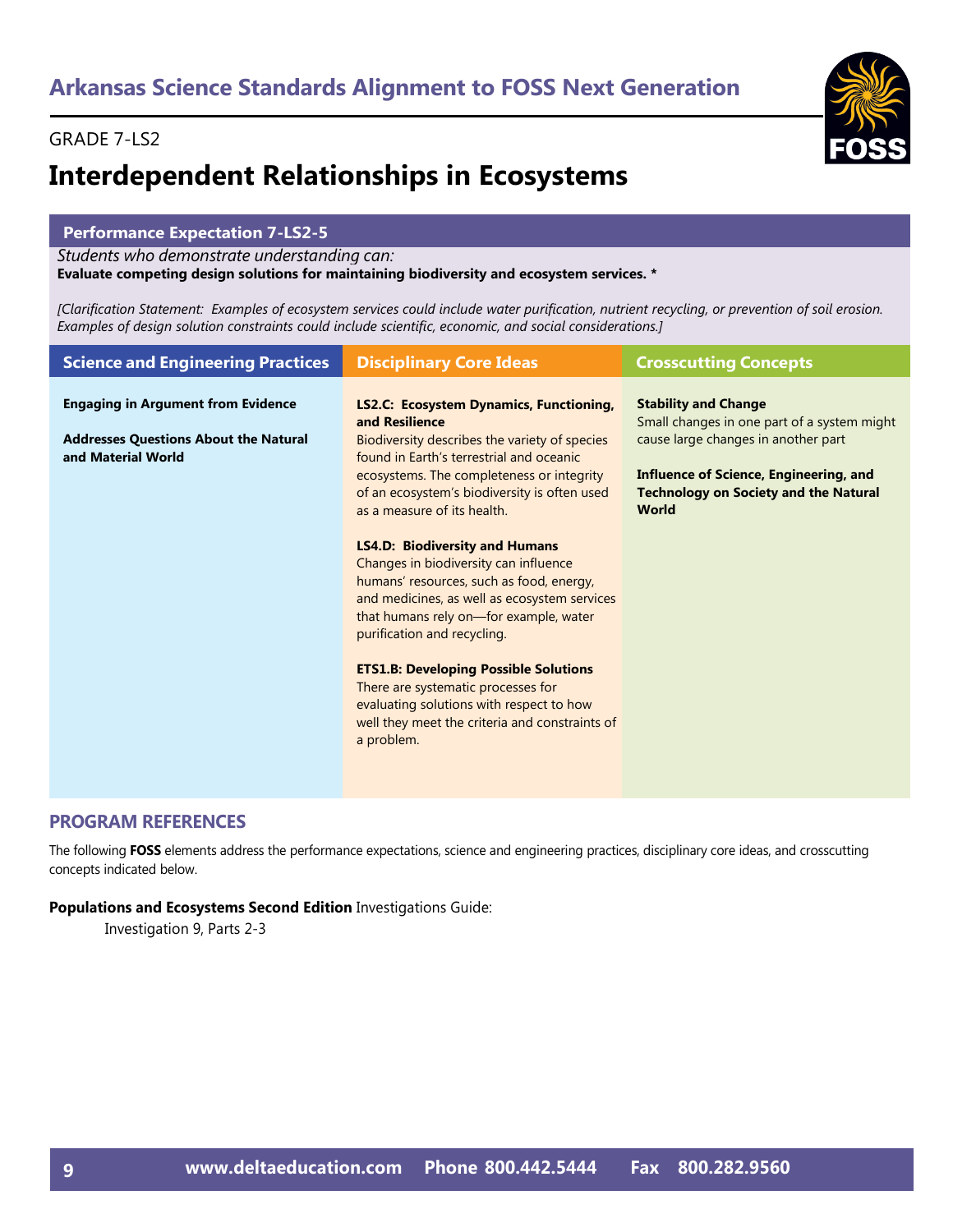# **Matter and Energy in Organisms and Ecosystems**

#### **Performance Expectation 7-LS1-6**

*Students who demonstrate understanding can:*

**Construct a scientific explanation based on evidence for the role of photosynthesis in the cycling of matter and flow of energy into and out of organisms.** 

*[Clarification Statement: Emphasis is on tracing movement of matter and flow of energy.] [Assessment Boundary: Assessment does not include the biochemical mechanisms of photosynthesis.]*

| <b>Science and Engineering Practices</b>                                                                                                                                                                                            | <b>Disciplinary Core Ideas</b>                                                                                                                                                                                                                                                                                                                                                                                                                                                                                                                                                                                                                                                                                                                                      | <b>Crosscutting Concepts</b>                                                                                                  |
|-------------------------------------------------------------------------------------------------------------------------------------------------------------------------------------------------------------------------------------|---------------------------------------------------------------------------------------------------------------------------------------------------------------------------------------------------------------------------------------------------------------------------------------------------------------------------------------------------------------------------------------------------------------------------------------------------------------------------------------------------------------------------------------------------------------------------------------------------------------------------------------------------------------------------------------------------------------------------------------------------------------------|-------------------------------------------------------------------------------------------------------------------------------|
| <b>Constructing Explanations and Designing</b><br><b>Solutions</b><br>Scientific Knowledge is Based on Empirical<br><b>Evidence</b><br>Science knowledge is based upon logical<br>connections between evidence and<br>explanations. | <b>LS1.C: Organization for Matter and</b><br><b>Energy Flow in Organisms</b><br>Plants, algae (including phytoplankton),<br>and many microorganisms use the energy<br>from light to make sugars (food) from<br>carbon dioxide from the atmosphere and<br>water through the process of<br>photosynthesis, which also releases oxygen.<br>These sugars can be used immediately or<br>stored for growth or later use.<br><b>PS3.D: Energy in Chemical Processes and</b><br><b>Everyday Life</b><br>The chemical reaction by which plants<br>produce complex food molecules (sugars)<br>requires an energy input (i.e., from sunlight)<br>to occur. In this reaction, carbon dioxide and<br>water combine to form carbon-based<br>organic molecules and release oxygen. | <b>Energy and Matter</b><br>Within a natural system, the transfer of<br>energy drives the motion and/or cycling of<br>matter. |

#### **PROGRAM REFERENCES**

The following **FOSS** elements address the performance expectations, science and engineering practices, disciplinary core ideas, and crosscutting concepts indicated below.

*This standard is met at Grade 6 with Diversity of Life Next Generation: Diversity of Life Investigations Guide: Investigation 1, Parts 1-2 Investigation 3, Parts 1-4 Investigation 4, Parts 1-4*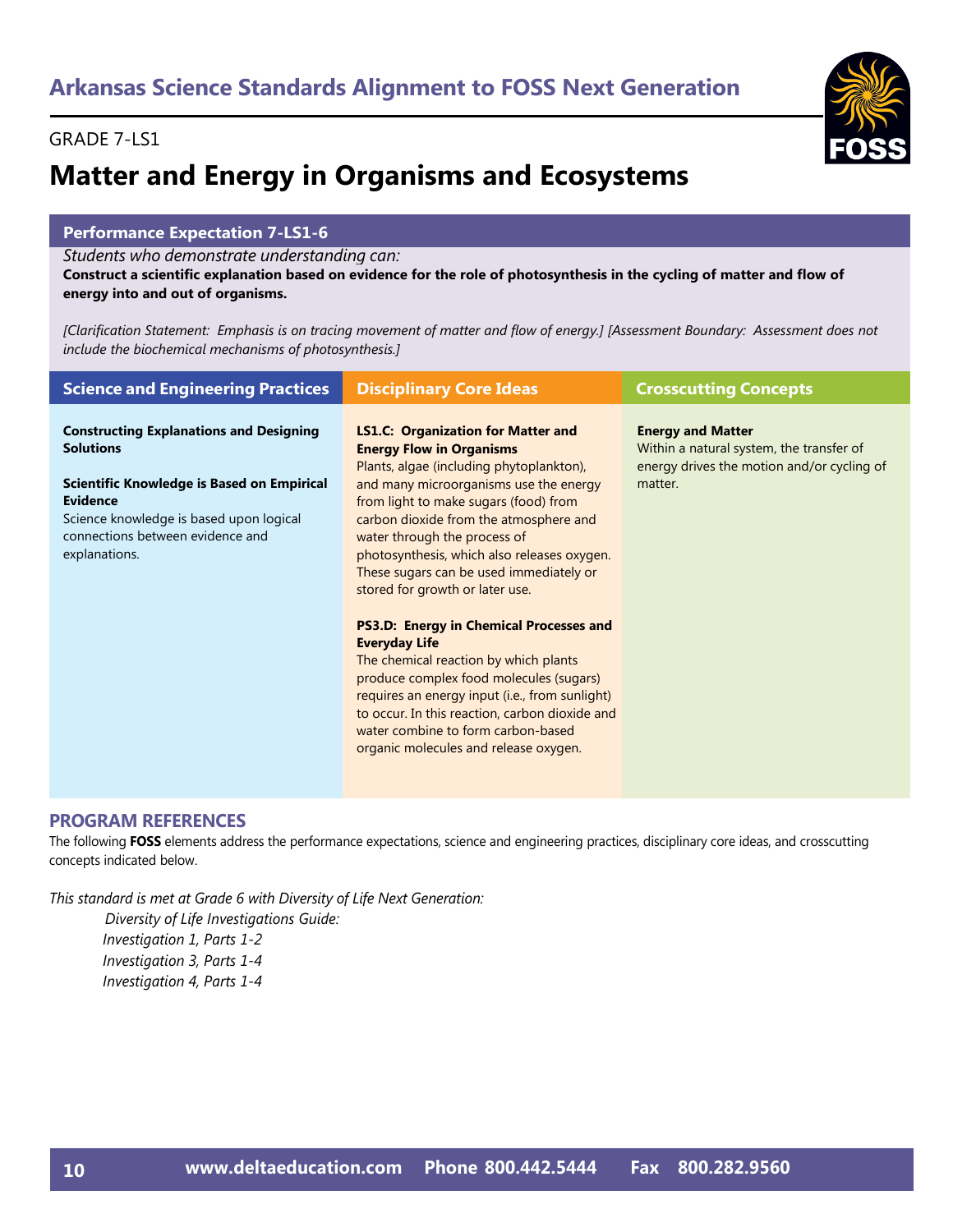# **Matter and Energy in Organisms and Ecosystems**

#### **Performance Expectation 7-LS1-7**

*Students who demonstrate understanding can:*

**Develop a model to describe how food is rearranged through chemical reactions forming new molecules that support growth and/or release energy as this matter moves through an organism.** 

*[Clarification Statement: Emphasis is on describing that molecules are broken apart and put back together and that in this process, energy is released.]* 

*[Assessment Boundary: Assessment does not include details of the chemical reactions for photosynthesis or respiration.]*

| <b>Science and Engineering Practices</b> | <b>Disciplinary Core Ideas</b>                                                                                                                                                                                                                                                                                                  | <b>Crosscutting Concepts</b>                                                                                       |
|------------------------------------------|---------------------------------------------------------------------------------------------------------------------------------------------------------------------------------------------------------------------------------------------------------------------------------------------------------------------------------|--------------------------------------------------------------------------------------------------------------------|
| <b>Developing and Using Models</b>       | <b>LS1.C: Organization for Matter and</b><br><b>Energy Flow in Organisms</b><br>Within individual organisms, food moves<br>through a series of chemical reactions in<br>which it is broken down and rearranged to<br>form new molecules, to support growth, or<br>to release energy.                                            | <b>Energy and Matter</b><br>Matter is conserved because atoms are<br>conserved in physical and chemical processes. |
|                                          | <b>PS3.D: Energy in Chemical Processes and</b><br><b>Everyday Life</b><br>Cellular respiration in plants and animals<br>involve chemical reactions with oxygen that<br>release stored energy. In these processes,<br>complex molecules containing carbon react<br>with oxygen to produce carbon dioxide and<br>other materials. |                                                                                                                    |

#### **PROGRAM REFERENCES**

The following **FOSS** elements address the performance expectations, science and engineering practices, disciplinary core ideas, and crosscutting concepts indicated below.

**Populations and Ecosystems Second Edition** Investigations Guide:

Investigation 5, Parts 2 and 4 Investigation 6, Part 1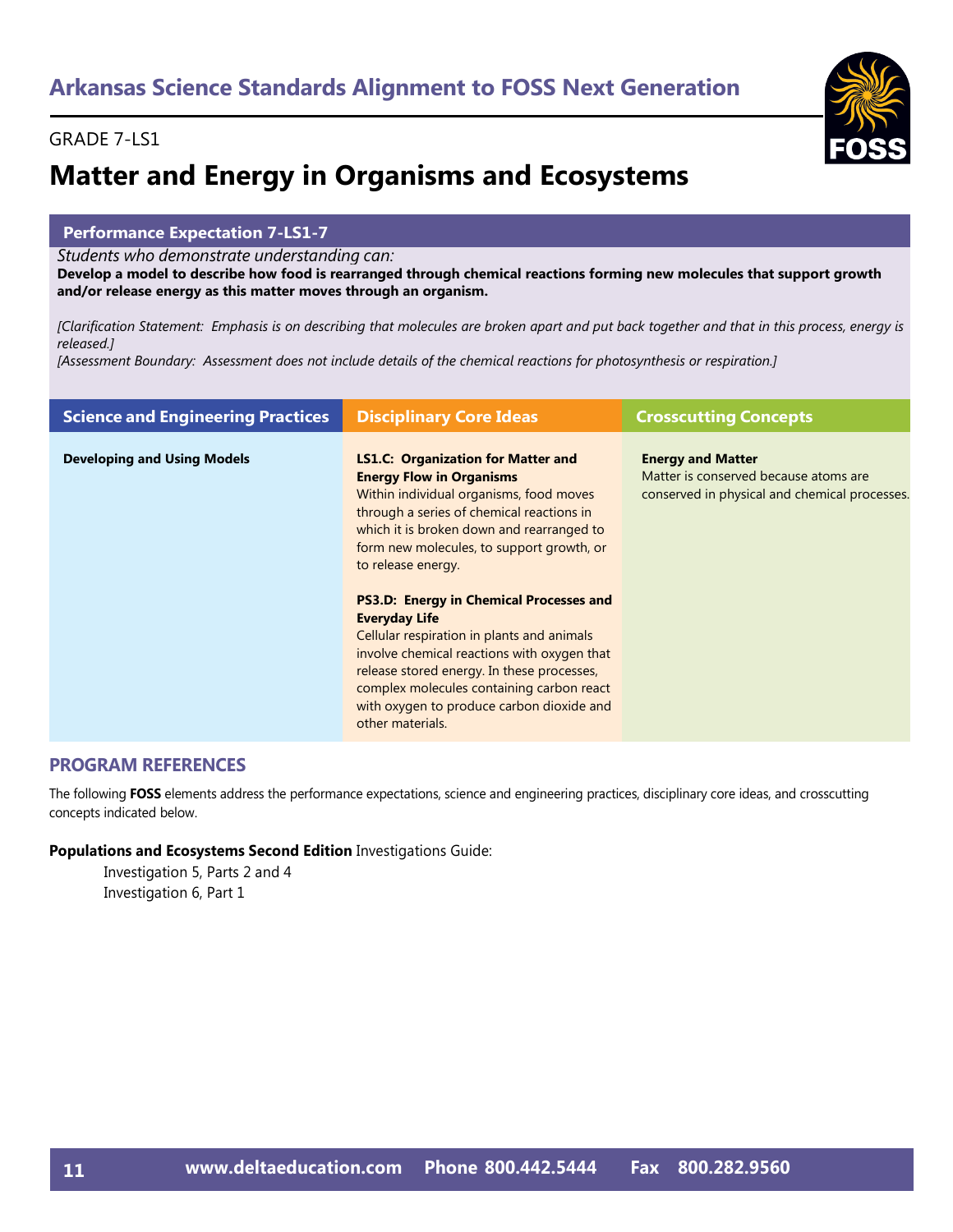# **Matter and Energy in Organisms and Ecosystems**

#### **Performance Expectation 7-LS2-1**

*Students who demonstrate understanding can:*

**Analyze and interpret data to provide evidence for the effects of resource availability on organisms and populations of organisms in an ecosystem.** 

*[Clarification Statement: Emphasis is on cause and effect relationships between resources and growth of individual organisms and the numbers of organisms in ecosystems during periods of abundant and scarce resources.]*

| <b>Science and Engineering Practices</b> | <b>Disciplinary Core Ideas</b>                                                                                                                                                                                                                                                                                                                    | <b>Crosscutting Concepts</b>                                                                                                     |
|------------------------------------------|---------------------------------------------------------------------------------------------------------------------------------------------------------------------------------------------------------------------------------------------------------------------------------------------------------------------------------------------------|----------------------------------------------------------------------------------------------------------------------------------|
| <b>Analyzing and Interpreting Data</b>   | <b>LS2.A: Interdependent Relationships in</b><br><b>Ecosystems</b><br>Organisms, and populations of organisms,<br>are dependent on their environmental<br>interactions both with other living things<br>and with nonliving factors.                                                                                                               | <b>Cause and Effect</b><br>Cause and effect relationships may be used<br>to predict phenomena in natural or designed<br>systems. |
|                                          | In any ecosystem, organisms and<br>populations with similar requirements for<br>food, water, oxygen, or other resources<br>may compete with each other for limited<br>resources, access to which consequently<br>constrains their growth and reproduction.<br>Growth of organisms and population<br>increases are limited by access to resources. |                                                                                                                                  |

#### **PROGRAM REFERENCES**

The following **FOSS** elements address the performance expectations, science and engineering practices, disciplinary core ideas, and crosscutting concepts indicated below.

#### **Populations and Ecosystems Second Edition** Investigations Guide:

Investigation 1, Part 1-3 (foundational) Investigation 2, Parts 2-3 Investigation 4, Parts 1-3 Investigation 6, Part 3 Investigation 7, Parts 2-3 Investigation 9, Parts 1-3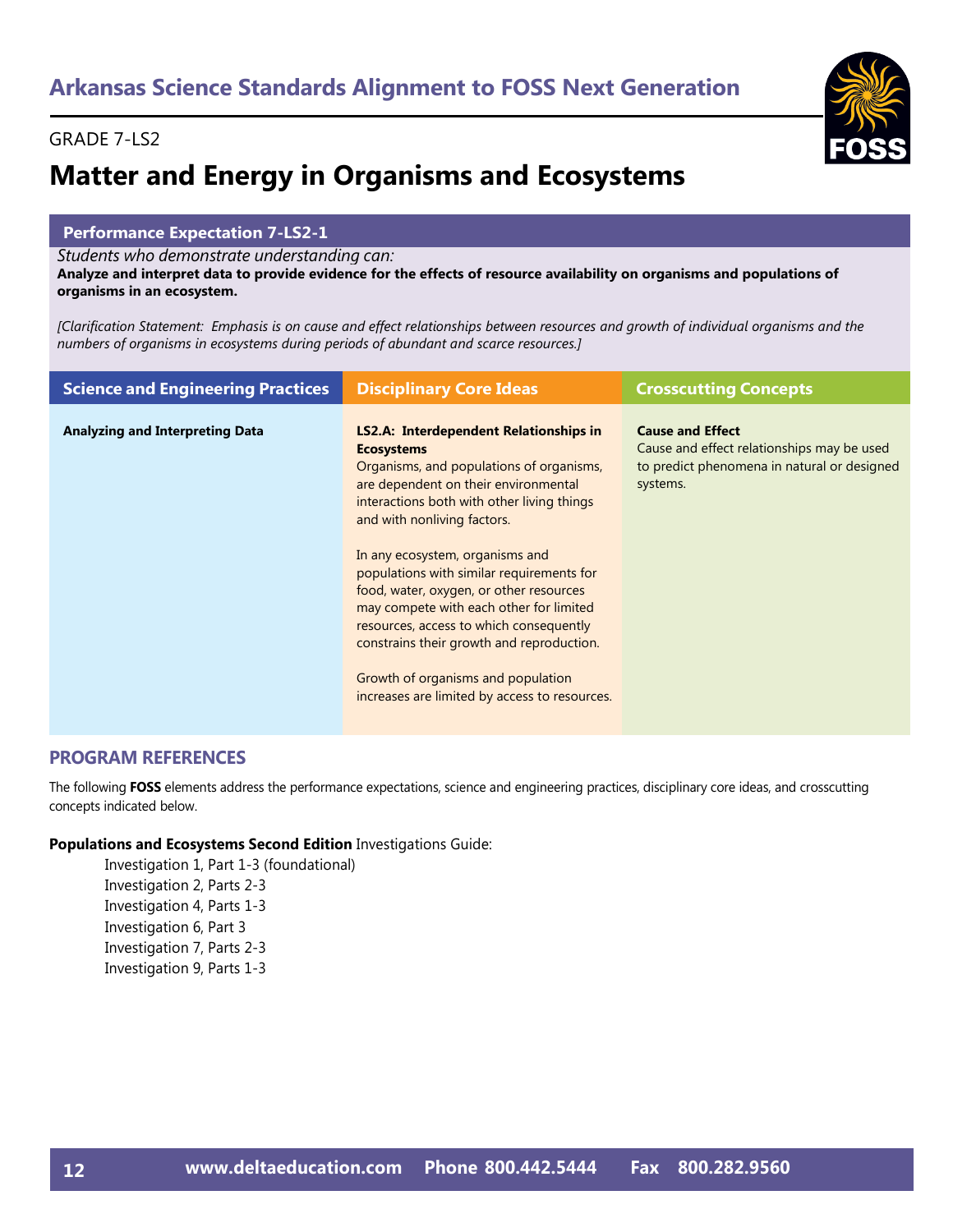# **Matter and Energy in Organisms and Ecosystems**

#### **Performance Expectation 7-LS2-3**

*Students who demonstrate understanding can:*

#### **Develop a model to describe the cycling of matter and flow of energy among living and nonliving parts of an ecosystem.**

*[Clarification Statement: Emphasis is on describing the conservation of matter and flow of energy into and out of various ecosystems, and on defining the boundaries of the system.]* 

*[Assessment Boundary: Assessment does not include the use of chemical reactions to describe the processes.]*

| <b>Developing and Using Models</b><br><b>LS2.B: Cycle of Matter and Energy</b><br><b>Energy and Matter</b><br><b>Transfer in Ecosystems</b><br>The transfer of energy can be tracked as<br>energy flows through a natural system.<br>Scientific Knowledge Assumes an Order<br>Food webs are models that demonstrate<br>and Consistency in Natural Systems<br>how matter and energy is transferred<br>Science assumes that objects and events in<br>between producers, consumers, and<br>natural systems occur in consistent patterns<br>decomposers as the three groups interact<br>that are understandable through<br>within an ecosystem. Transfers of matter<br>measurement and observation.<br>into and out of the physical environment<br>occur at every level. Decomposers recycle<br>nutrients from dead plant or animal matter<br>back to the soil in terrestrial environments<br>or to the water in aquatic environments. The | <b>Science and Engineering Practices</b> | <b>Disciplinary Core Ideas</b>         | <b>Crosscutting Concepts</b> |
|----------------------------------------------------------------------------------------------------------------------------------------------------------------------------------------------------------------------------------------------------------------------------------------------------------------------------------------------------------------------------------------------------------------------------------------------------------------------------------------------------------------------------------------------------------------------------------------------------------------------------------------------------------------------------------------------------------------------------------------------------------------------------------------------------------------------------------------------------------------------------------------------------------------------------------------|------------------------------------------|----------------------------------------|------------------------------|
| ecosystem are cycled repeatedly between<br>the living and nonliving parts of the                                                                                                                                                                                                                                                                                                                                                                                                                                                                                                                                                                                                                                                                                                                                                                                                                                                       |                                          | atoms that make up the organisms in an |                              |

#### **PROGRAM REFERENCES**

The following **FOSS** elements address the performance expectations, science and engineering practices, disciplinary core ideas, and crosscutting concepts indicated below.

#### **Populations and Ecosystems Second Edition** Investigations Guide:

Investigation 3, Parts 2 and 3 Investigation 5, Part 1-3 Investigation 6, Parts 2-4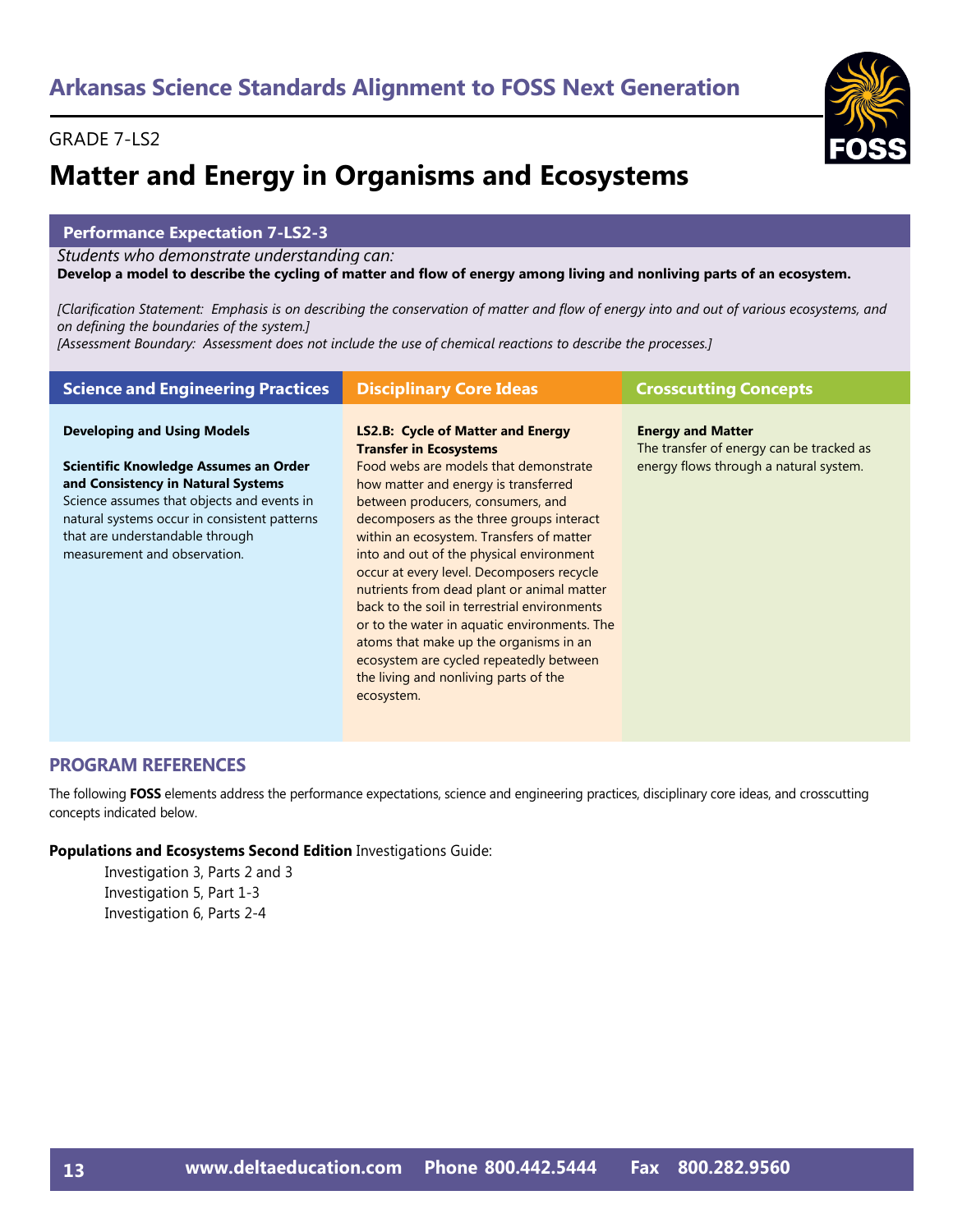# **Matter and Energy in Organisms and Ecosystems**

#### **Performance Expectation 7-LS2-4**

*Students who demonstrate understanding can:*

**Construct an argument supported by empirical evidence that changes to physical or biological components of an ecosystem affect populations.** 

*[Clarification Statement: Emphasis is on recognizing patterns in data and making warranted inferences about changes in populations, and on evaluating empirical evidence supporting arguments about changes to ecosystems.]*

| <b>Science and Engineering Practices</b>                                                                                                                                                                | <b>Disciplinary Core Ideas</b>                                                                                                                                                                                                                                             | <b>Crosscutting Concepts</b>                                                                                          |
|---------------------------------------------------------------------------------------------------------------------------------------------------------------------------------------------------------|----------------------------------------------------------------------------------------------------------------------------------------------------------------------------------------------------------------------------------------------------------------------------|-----------------------------------------------------------------------------------------------------------------------|
| <b>Engaging in Argument from Evidence</b><br>Scientific Knowledge is Based on Empirical<br><b>Evidence</b><br>Science disciplines share common rules of<br>obtaining and evaluating empirical evidence. | LS2.C: Ecosystem Dynamics,<br><b>Functioning, and Resilience</b><br>Ecosystems are dynamic in nature; their<br>characteristics can vary over time.<br>Disruptions to any physical or biological<br>component of an ecosystem can lead to<br>shifts in all its populations. | <b>Stability and Change</b><br>Small changes in one part of a<br>system might cause large changes in<br>another part. |

#### **PROGRAM REFERENCES**

The following **FOSS** elements address the performance expectations, science and engineering practices, disciplinary core ideas, and crosscutting concepts indicated below.

#### **Populations and Ecosystems Second Edition** Investigations Guide:

Investigation 4, Part 3 Investigation 7, Parts 1-3 Investigation 8, Parts 1-3 Investigation 9, Parts 1-3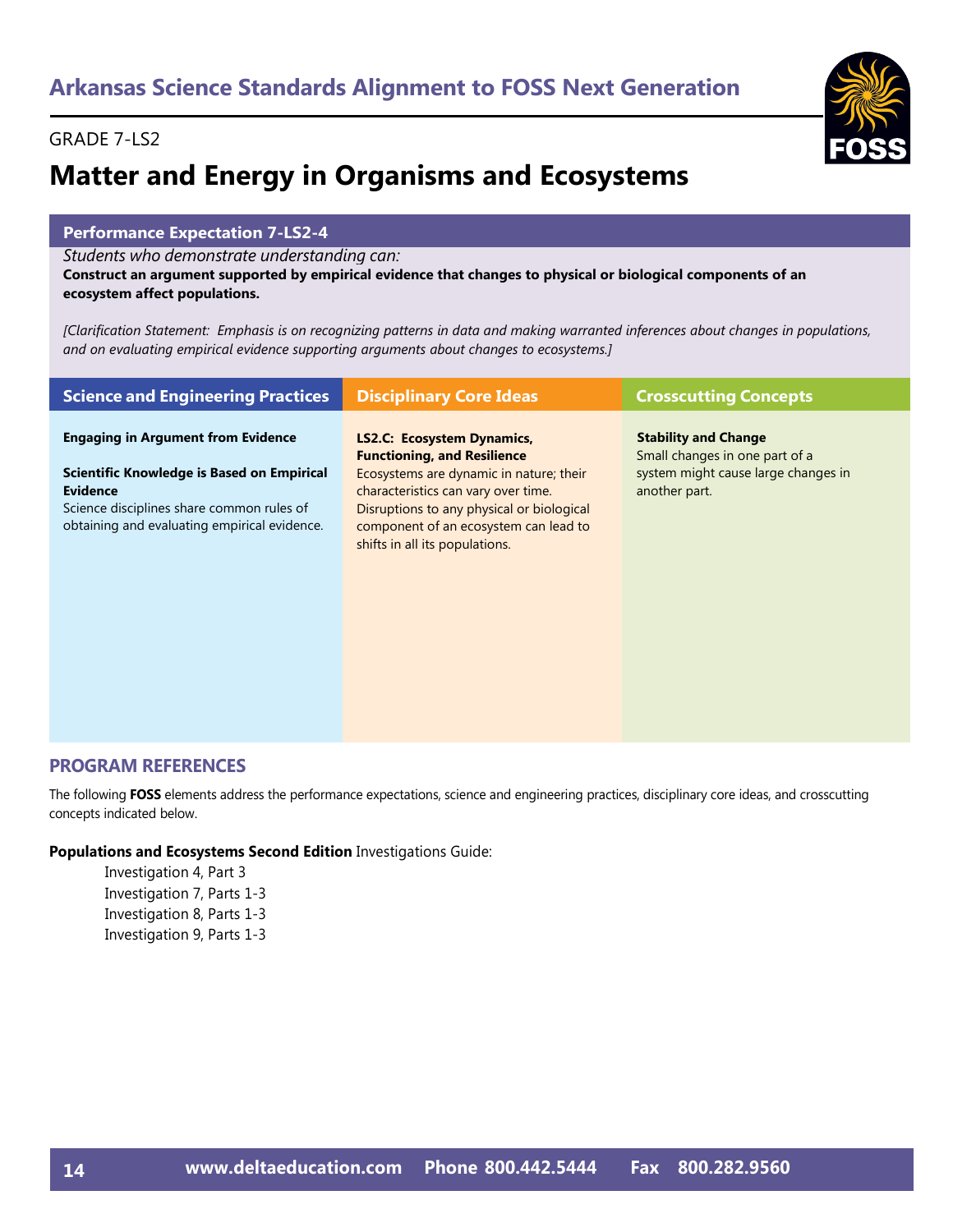#### GRADE 7-ESS2

## **Earth's Systems**

#### **Performance Expectation 7-ESS2-1**

*Students who demonstrate understanding can:*

**Develop a model to describe the cycling of Earth's materials and the flow of energy that drives this process.** 

*[AR Clarification Statement: Emphasis is on the processes of melting, crystallization, weathering, deformation, and sedimentation, which act together to form minerals and rocks through the cycling of Earth's materials. Arkansas specific examples of geologic materials include Karst, bauxite, and diamonds.]*

*[Assessment Boundary: Assessment does not include the identification and naming of minerals.]*

| <b>Science and Engineering Practices</b> | <b>Disciplinary Core Ideas</b>                                                                                                                                                                                                                                                                                                                                                  | <b>Crosscutting Concepts</b>                                                                                                                                                                                                        |
|------------------------------------------|---------------------------------------------------------------------------------------------------------------------------------------------------------------------------------------------------------------------------------------------------------------------------------------------------------------------------------------------------------------------------------|-------------------------------------------------------------------------------------------------------------------------------------------------------------------------------------------------------------------------------------|
| <b>Developing and Using Models</b>       | <b>ESS2.A: Earth's Materials and Systems</b><br>All Earth processes are the result of energy<br>flowing and matter cycling within and<br>among the planet's systems. This energy is<br>derived from the sun and Earth's hot<br>interior. The energy that flows and matter<br>that cycles produce chemical and physical<br>changes in Earth's materials and living<br>organisms. | <b>Stability and Change</b><br>Explanations of stability and change in<br>natural or designed systems can be<br>constructed by examining the changes over<br>time and processes at different scales,<br>including the atomic scale. |

#### **PROGRAM REFERENCES**

The following **FOSS** elements address the performance expectations, science and engineering practices, disciplinary core ideas, and crosscutting concepts indicated below.

#### **Earth History Second Edition** Investigations Guide:

Investigation 2, Parts 1 and 4 Investigation 3, Parts 1-2 Investigation 5, Parts 1 and 3 Investigation 7, Part 3 Investigation 9, Parts 1-2

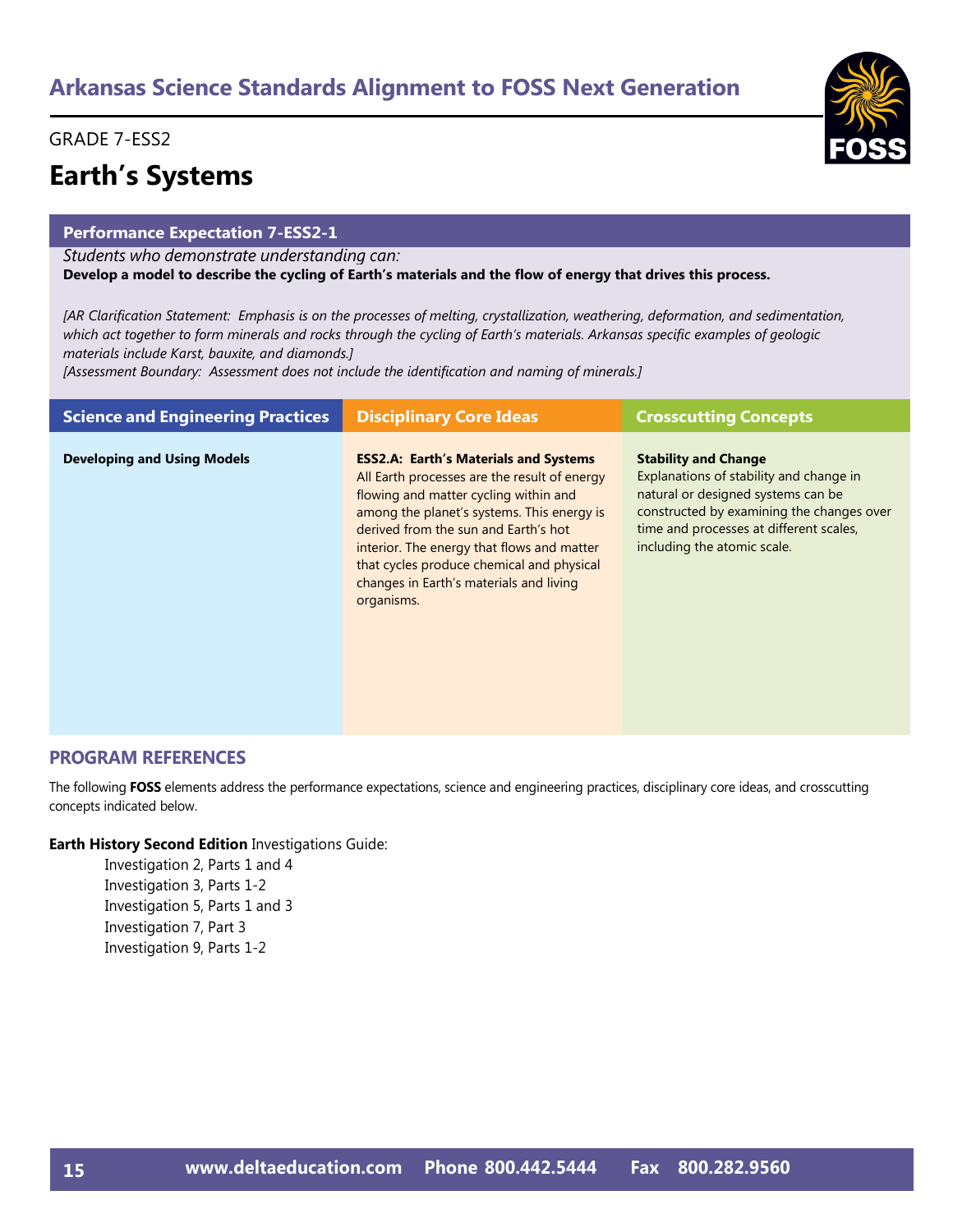#### GRADE 7-ESS3

# **Earth's Systems**

#### **Performance Expectation 7-ESS3-1**

*Students who demonstrate understanding can:*

**Construct a scientific explanation based on evidence for how the uneven distributions of Earth's mineral, energy, and groundwater resources are the result of past and current geoscience processes.** 

*[Clarification Statement: Emphasis is on how these resources are limited and typically non-renewable, and how their distributions are significantly changing as a result of removal by humans. Examples of uneven distributions of resources as a result of past processes include but are not limited to petroleum (locations of the burial of organic marine sediments and subsequent geologic traps), metal ores (locations of past volcanic and hydrothermal activity associated with subduction zones), and soil (locations of active weathering and/or deposition of rock).]*

| <b>Science and Engineering Practices</b>                           | <b>Disciplinary Core Ideas</b>                                                                                                                                                                                                                                                                                                                                                        | <b>Crosscutting Concepts</b>                                                                                                                                                                                                                                                                                                                                                                                                              |
|--------------------------------------------------------------------|---------------------------------------------------------------------------------------------------------------------------------------------------------------------------------------------------------------------------------------------------------------------------------------------------------------------------------------------------------------------------------------|-------------------------------------------------------------------------------------------------------------------------------------------------------------------------------------------------------------------------------------------------------------------------------------------------------------------------------------------------------------------------------------------------------------------------------------------|
| <b>Constructing Explanations and</b><br><b>Designing Solutions</b> | <b>ESS3.A: Natural Resources</b><br>Humans depend on Earth's land, ocean,<br>atmosphere, and biosphere for many<br>different resources. Minerals, fresh water,<br>and biosphere resources are limited, and<br>many are not renewable or replaceable over<br>human lifetimes. These resources are<br>distributed unevenly around the planet as a<br>result of past geologic processes. | <b>Cause and Effect</b><br>Cause and effect relationships may be used to<br>predict phenomena in natural or designed<br>systems.<br>Influence of Science, Engineering, and<br><b>Technology on Society and the Natural</b><br><b>World</b><br>All human activity draws on natural resources<br>and has both short and long-term<br>consequences, positive as well as negative,<br>for the health of people and the natural<br>environment |

#### **PROGRAM REFERENCES**

The following **FOSS** elements address the performance expectations, science and engineering practices, disciplinary core ideas, and crosscutting concepts indicated below.

#### **Earth History Second Edition** Investigations Guide:

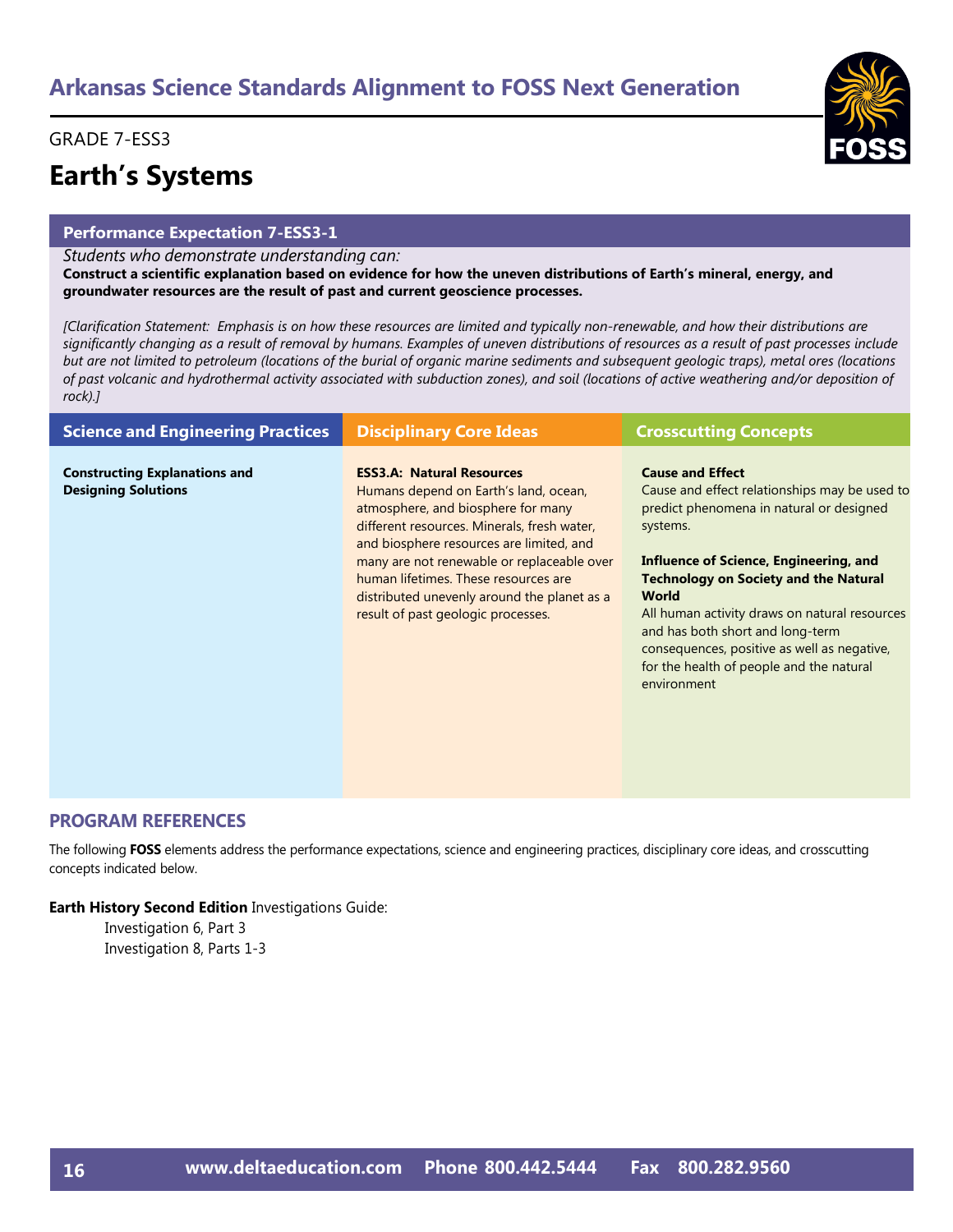#### GRADE 7-ESS2

# **History of Earth**

#### **Performance Expectation 7-ESS2-2**

#### *Students who demonstrate understanding can:*

**Construct an explanation based on evidence for how geoscience processes have changed Earth's surface at varying time and spatial scales.** 

*[Clarification Statement: Emphasis is on how processes change Earth's surface at time and spatial scales that can be large (such as slow plate motions or the uplift of large mountain ranges) or small (such as rapid landslides or microscopic geochemical reactions), and how many geoscience processes (such as earthquakes, volcanoes, and meteor impacts) usually behave gradually but are punctuated by catastrophic events. Examples of geoscience processes include surface weathering and deposition by the movements of water, ice, and wind. Emphasis is on geoscience processes that shape local geographic features, where appropriate.]*

| <b>Science and Engineering Practices</b>                           | <b>Disciplinary Core Ideas</b>                                                                                                                                                                                                                                                                          | <b>Crosscutting Concepts</b>                                                                                                                                                     |
|--------------------------------------------------------------------|---------------------------------------------------------------------------------------------------------------------------------------------------------------------------------------------------------------------------------------------------------------------------------------------------------|----------------------------------------------------------------------------------------------------------------------------------------------------------------------------------|
| <b>Constructing Explanations and Designing</b><br><b>Solutions</b> | <b>ESS2.A: Earth's Materials and Systems</b><br>The planet's systems interact over scales<br>that range from microscopic to global in<br>size, and they operate over fractions of a<br>second to billions of years. These<br>interactions have shaped Earth's history<br>and will determine its future. | <b>Scale Proportion and Quantity</b><br>Time, space, and energy phenomena can be<br>observed at various scales using models to<br>study systems that are too large or too small. |
|                                                                    | <b>ESS2.C: The Roles of Water in Earth's</b><br><b>Surface Processes</b><br>Water's movements—both on the land and<br>underground—cause weathering and<br>erosion, which change the land's surface<br>features and create underground<br>formations.                                                    |                                                                                                                                                                                  |

#### **PROGRAM REFERENCES**

The following **FOSS** elements address the performance expectations, science and engineering practices, disciplinary core ideas, and crosscutting concepts indicated below.

#### **Earth History Second Edition** Investigations Guide:

Investigation 2, Parts 2-3 Investigation 3, Parts 1-2 Investigation 5, Parts 1-3 Investigation 7, Parts 1-4 Investigation 8, Part 3 Investigation 9, Parts 1-2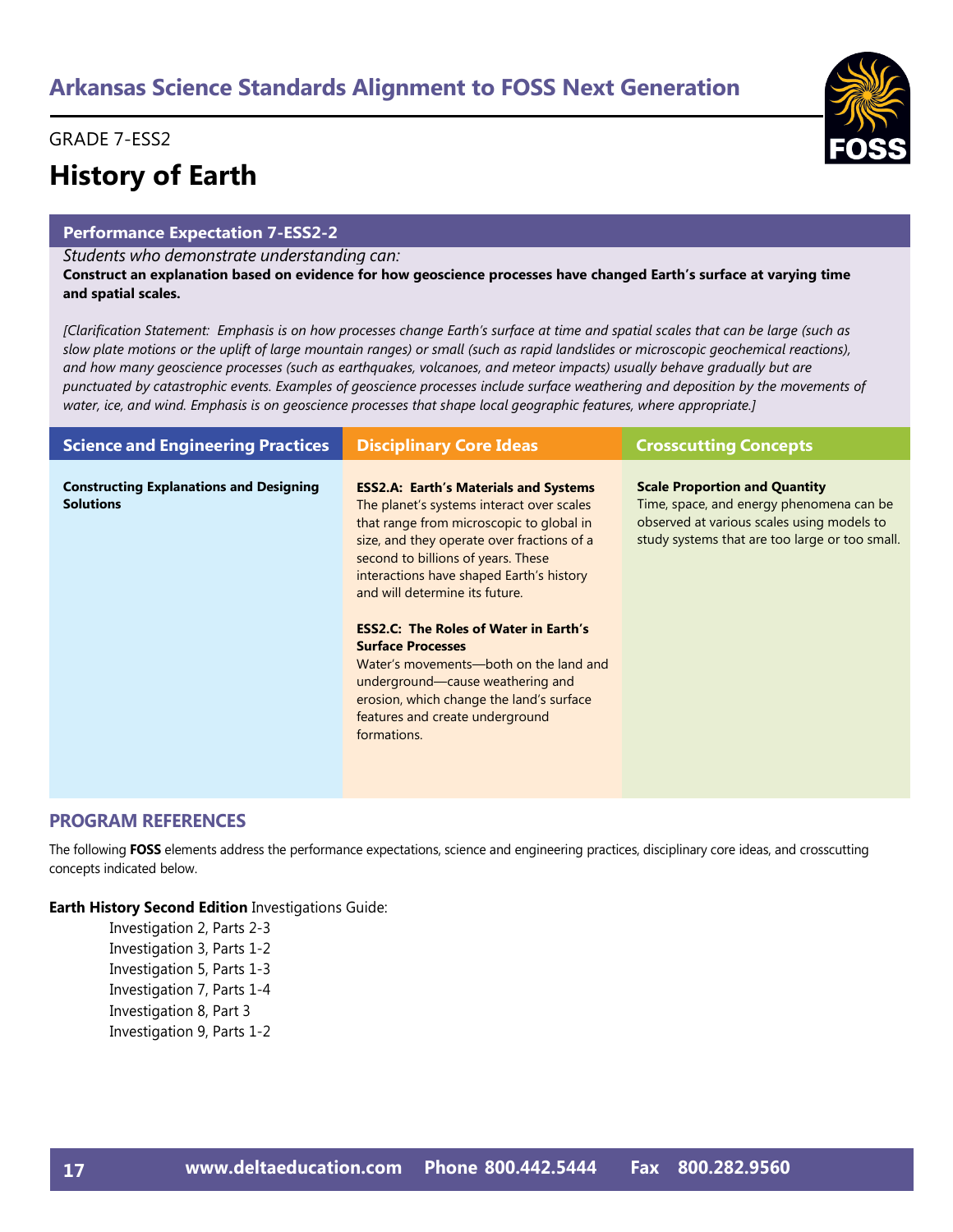#### GRADE 7-ESS2

# **History of Earth**

#### **Performance Expectation 7-ESS2-3**

*Students who demonstrate understanding can:*

**Analyze and interpret data on the distribution of fossils and rocks, continental shapes, and seafloor structures to provide evidence of the past plate motions.** 

*[Clarification Statement: Examples of data include similarities of rock and fossil types on different continents, the shapes of the continents (including continental shelves), and the locations of ocean structures (such as ridges, fracture zones, or trenches).] [Assessment Boundary: Paleomagnetic anomalies in oceanic and continental crust are not assessed.]*

| <b>Science and Engineering Practices</b>                                                                                                                              | <b>Disciplinary Core Ideas</b>                                                                                                                                                                                                                                                                                                                                                             | <b>Crosscutting Concepts</b>                                                                                       |
|-----------------------------------------------------------------------------------------------------------------------------------------------------------------------|--------------------------------------------------------------------------------------------------------------------------------------------------------------------------------------------------------------------------------------------------------------------------------------------------------------------------------------------------------------------------------------------|--------------------------------------------------------------------------------------------------------------------|
| <b>Analyzing and Interpreting Data</b>                                                                                                                                | <b>ESS1.C: The History of Planet Earth</b>                                                                                                                                                                                                                                                                                                                                                 | <b>Patterns</b>                                                                                                    |
| Scientific Knowledge is Open to Revision in<br><b>Light of New Evidence</b><br>Science findings are frequently revised and/or<br>reinterpreted based on new evidence. | Tectonic processes continually generate<br>new ocean sea floor at ridges and destroy<br>old sea floor at trenches.<br><b>ESS2.B: Plate Tectonics and Large-Scale</b><br><b>System Interactions</b><br>Maps of ancient land and water patterns,<br>based on investigations of rocks and fossils,<br>make clear how Earth's plates have moved<br>great distances, collided, and spread apart | Patterns in rates of change and other<br>numerical relationships can provide<br>information about natural systems. |

#### **PROGRAM REFERENCES**

The following **FOSS** elements address the performance expectations, science and engineering practices, disciplinary core ideas, and crosscutting concepts indicated below.

**Earth History Second Edition** Investigations Guide:

Investigation 6, Parts 2-3 Investigation 7, Parts 1, 2, and 4

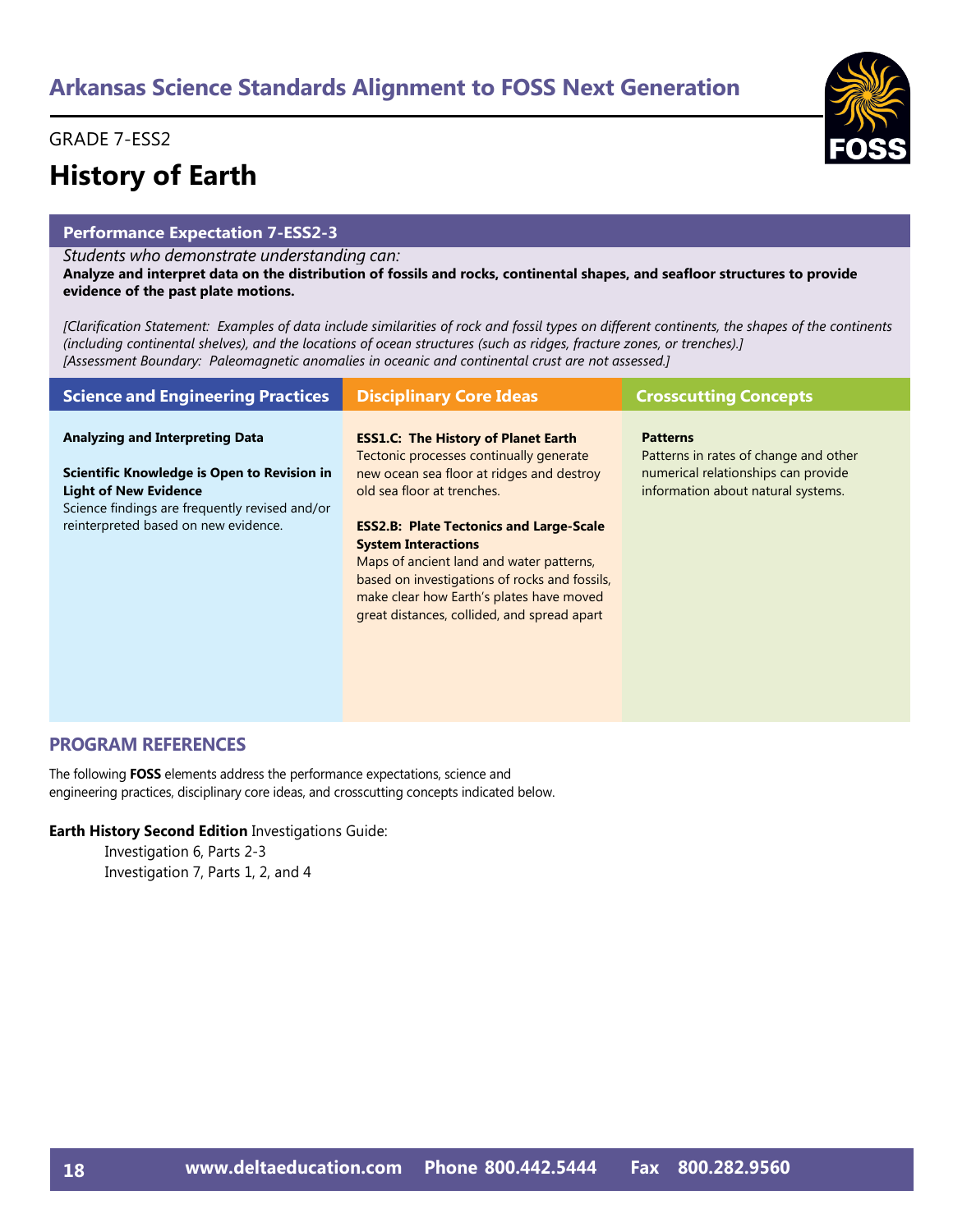#### GRADE 7-ESS3

### **Human Impacts**

#### **Performance Expectation 7-ESS3-2**

*Students who demonstrate understanding can:*

**Analyze and interpret data on natural hazards to forecast future catastrophic events and inform the development of technologies to mitigate their effects.** 

*[Clarification Statement: Emphasis is on how some natural hazards, such as volcanic eruptions and severe weather, are preceded by phenomena that allow for reliable predictions, but others, such as earthquakes, occur suddenly and with no notice, and thus are not yet predictable. Examples of natural hazards can be taken from interior processes (such as earthquakes and volcanic eruptions), surface processes (such as mass wasting and tsunamis), or severe weather events (such as hurricanes, tornadoes, and floods). Examples of data can include the locations, magnitudes, and frequencies of the natural hazards. Examples of technologies can be global (such as satellite systems to monitor hurricanes or forest fires) or local (such as building basements in tornado-prone regions or reservoirs to mitigate droughts).]*

| <b>Science and Engineering Practices</b> | <b>Disciplinary Core Ideas</b>                                                                                                                                                                                                | <b>Crosscutting Concepts</b>                                                                                                                                                                                                                                                                                                                                                                                                                                                                                                                               |
|------------------------------------------|-------------------------------------------------------------------------------------------------------------------------------------------------------------------------------------------------------------------------------|------------------------------------------------------------------------------------------------------------------------------------------------------------------------------------------------------------------------------------------------------------------------------------------------------------------------------------------------------------------------------------------------------------------------------------------------------------------------------------------------------------------------------------------------------------|
| <b>Analyzing and Interpreting Data</b>   | <b>ESS3.B: Natural Hazards</b><br>Mapping the history of natural hazards in a<br>region, combined with an understanding of<br>related geologic forces can help forecast<br>the locations and likelihoods of future<br>events. | <b>Patterns</b><br>Graphs, charts, and images can be used to<br>identify patterns in data.<br>Influence of Science, Engineering, and<br><b>Technology on Society and the Natural</b><br><b>World</b><br>The uses of technologies and any limitations<br>on their use are driven by individual or<br>societal needs, desires, and values; by the<br>findings of scientific research; and by<br>differences in such factors as climate, natural<br>resources, and economic conditions. Thus<br>technology use varies from region to region<br>and over time. |

#### **PROGRAM REFERENCES**

The following **FOSS** elements address the performance expectations, science and engineering practices, disciplinary core ideas, and crosscutting concepts indicated below.

#### **Earth History Second Edition** Investigations Guide:

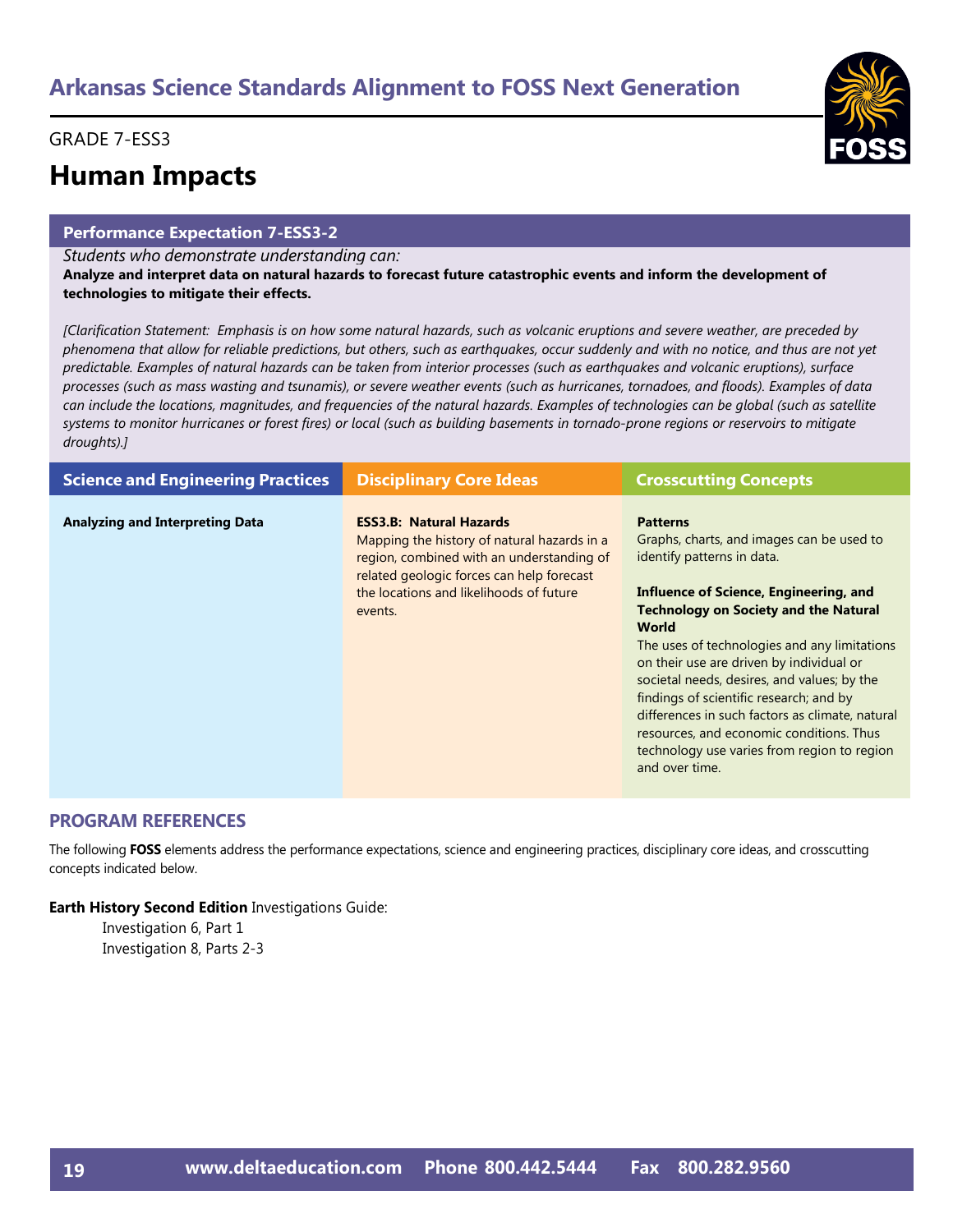### GRADE 7-EST1 **Engineering, Technology, and Applications of Science**

#### **Performance Expectation 7-ETS1-1**

*Students who demonstrate understanding can:*

**Define the criteria and constraints of a design problem with sufficient precision to ensure a successful solution, taking into account relevant scientific principles and potential impacts on people and the natural environment that may limit possible solutions.** 

| <b>Science and Engineering Practices</b>      | <b>Disciplinary Core Ideas</b>                                                                                                                                                                                                                                                                                                                                                                     | <b>Crosscutting Concepts</b>                                                                                                                                                                                                                                                                                                                                                                                                                                                                                                                                                       |
|-----------------------------------------------|----------------------------------------------------------------------------------------------------------------------------------------------------------------------------------------------------------------------------------------------------------------------------------------------------------------------------------------------------------------------------------------------------|------------------------------------------------------------------------------------------------------------------------------------------------------------------------------------------------------------------------------------------------------------------------------------------------------------------------------------------------------------------------------------------------------------------------------------------------------------------------------------------------------------------------------------------------------------------------------------|
| <b>Asking Questions and Defining Problems</b> | <b>ETS1.A: Defining and Delimiting</b><br><b>Engineering Problems</b><br>The more precisely a design task's criteria<br>and constraints can be defined, the more<br>likely it is that the designed solution will be<br>successful. Specification of constraints<br>includes consideration of scientific<br>principles and other relevant knowledge<br>that are likely to limit possible solutions. | Influence of Science, Engineering, and<br><b>Technology on Society and the Natural</b><br><b>World</b><br>All human activity draws on natural resources<br>and has both short and long-term<br>consequences, positive as well as negative,<br>for the health of people and the natural<br>environment.<br>The uses of technologies and limitations on<br>their use are driven by individual or societal<br>needs, desires, and values; by the findings of<br>scientific research; and by differences in such<br>factors as climate, natural resources, and<br>economic conditions. |

#### **PROGRAM REFERENCES**

The following **FOSS** elements address the performance expectations, science and engineering practices, disciplinary core ideas, and crosscutting concepts indicated below.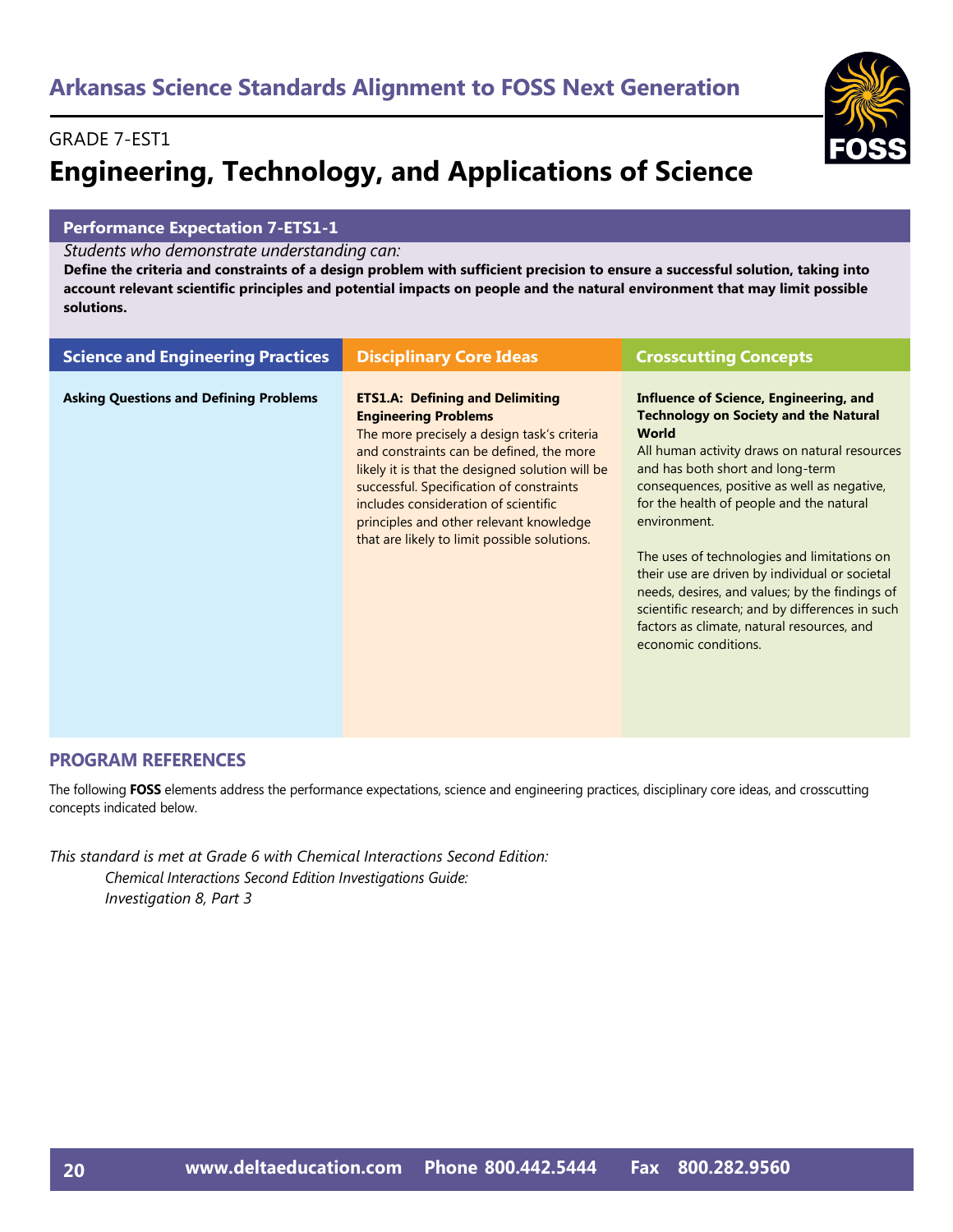

#### GRADE 7-EST1

# **Engineering, Technology, and Applications of Science**

| <b>Performance Expectation 7-ETS1-2</b>                                                                                                                                                       |                                |                              |  |
|-----------------------------------------------------------------------------------------------------------------------------------------------------------------------------------------------|--------------------------------|------------------------------|--|
| Students who demonstrate understanding can:<br>Evaluate competing design solutions using a systematic process to determine how well they meet the<br>criteria and constraints of the problem. |                                |                              |  |
| <b>Science and Engineering Practices</b>                                                                                                                                                      | <b>Disciplinary Core Ideas</b> | <b>Crosscutting Concepts</b> |  |
| <b>Engaging in Argument from</b><br><b>Evidence</b>                                                                                                                                           |                                |                              |  |
|                                                                                                                                                                                               |                                |                              |  |
|                                                                                                                                                                                               |                                |                              |  |
|                                                                                                                                                                                               |                                |                              |  |
|                                                                                                                                                                                               |                                |                              |  |
|                                                                                                                                                                                               |                                |                              |  |
|                                                                                                                                                                                               |                                |                              |  |
|                                                                                                                                                                                               |                                |                              |  |
|                                                                                                                                                                                               |                                |                              |  |

#### **PROGRAM REFERENCES**

The following **FOSS** elements address the performance expectations, science and engineering practices, disciplinary core ideas, and crosscutting concepts indicated below.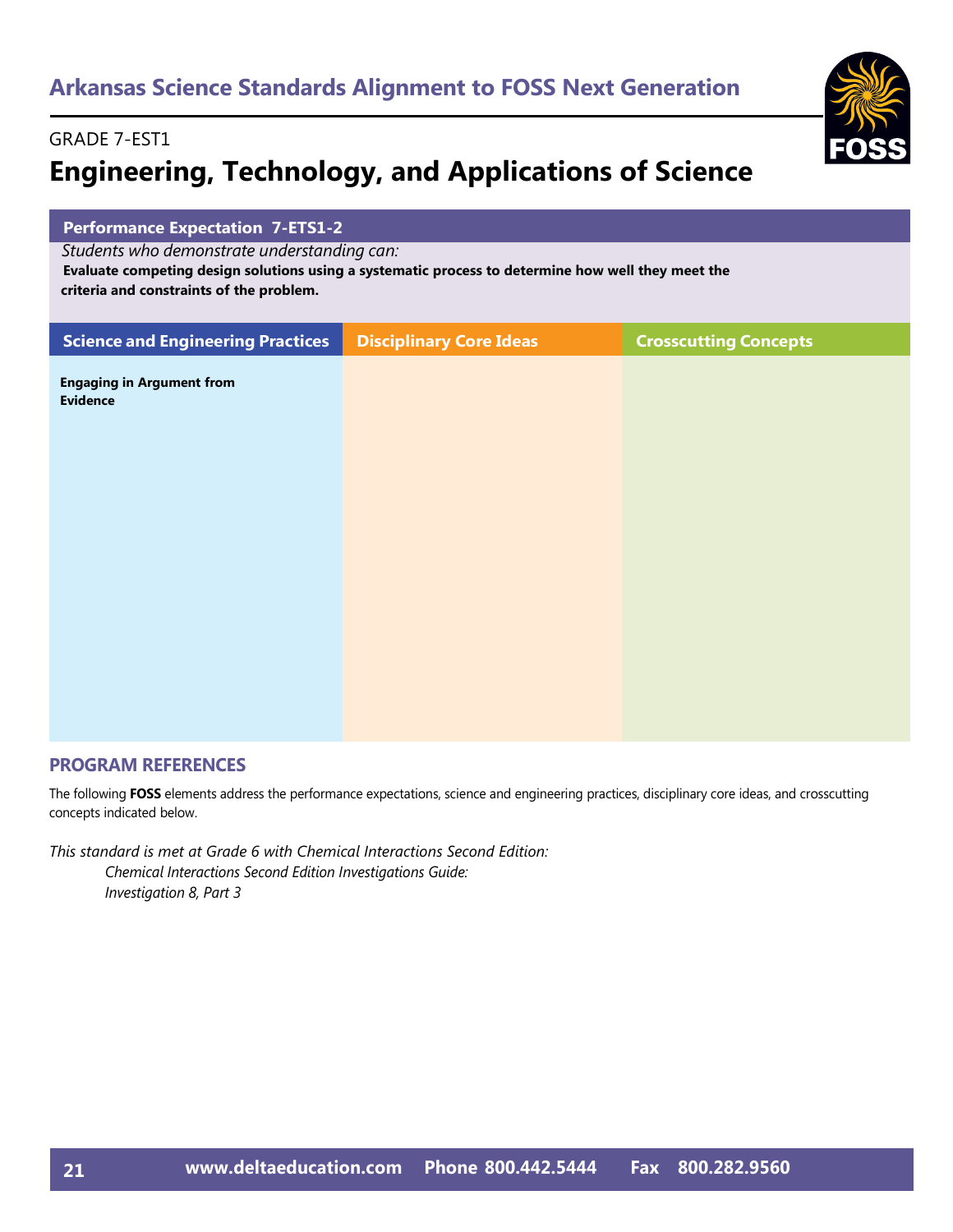#### GRADE 7-EST1

# **Engineering, Technology, and Applications of Science**

#### **Performance Expectation 7-ETS1-3**

*Students who demonstrate understanding can:*

**Analyze data from tests to determine similarities and differences among several design solutions to identify the best characteristics of each that can be combined into a new solution to better meet the criteria for success.** 

| <b>Science and Engineering Practices</b> | <b>Disciplinary Core Ideas</b>                                                                                                                                                                                                                                                                                                                                                                                                                                                                                                                                                                                                                                                                   | <b>Crosscutting Concepts</b> |
|------------------------------------------|--------------------------------------------------------------------------------------------------------------------------------------------------------------------------------------------------------------------------------------------------------------------------------------------------------------------------------------------------------------------------------------------------------------------------------------------------------------------------------------------------------------------------------------------------------------------------------------------------------------------------------------------------------------------------------------------------|------------------------------|
| <b>Analyzing and Interpreting Data</b>   | <b>ETS1.B: Developing Possible Solutions</b><br>There are systematic processes for<br>evaluating solutions with respect to how<br>well they meet the criteria and constraints of<br>a problem.<br>Sometimes parts of different solutions can<br>be combined to create a solution that is<br>better than any of its predecessors.<br><b>ETS1.C: Optimizing the Design Solution</b><br>Although one design may not perform the<br>best across all tests, identifying the<br>characteristics of the design that performed<br>the best in each test can provide useful<br>information for the redesign process-that<br>is, some of those characteristics may be<br>incorporated into the new design. |                              |

#### **PROGRAM REFERENCES**

The following **FOSS** elements address the performance expectations, science and engineering practices, disciplinary core ideas, and crosscutting concepts indicated below.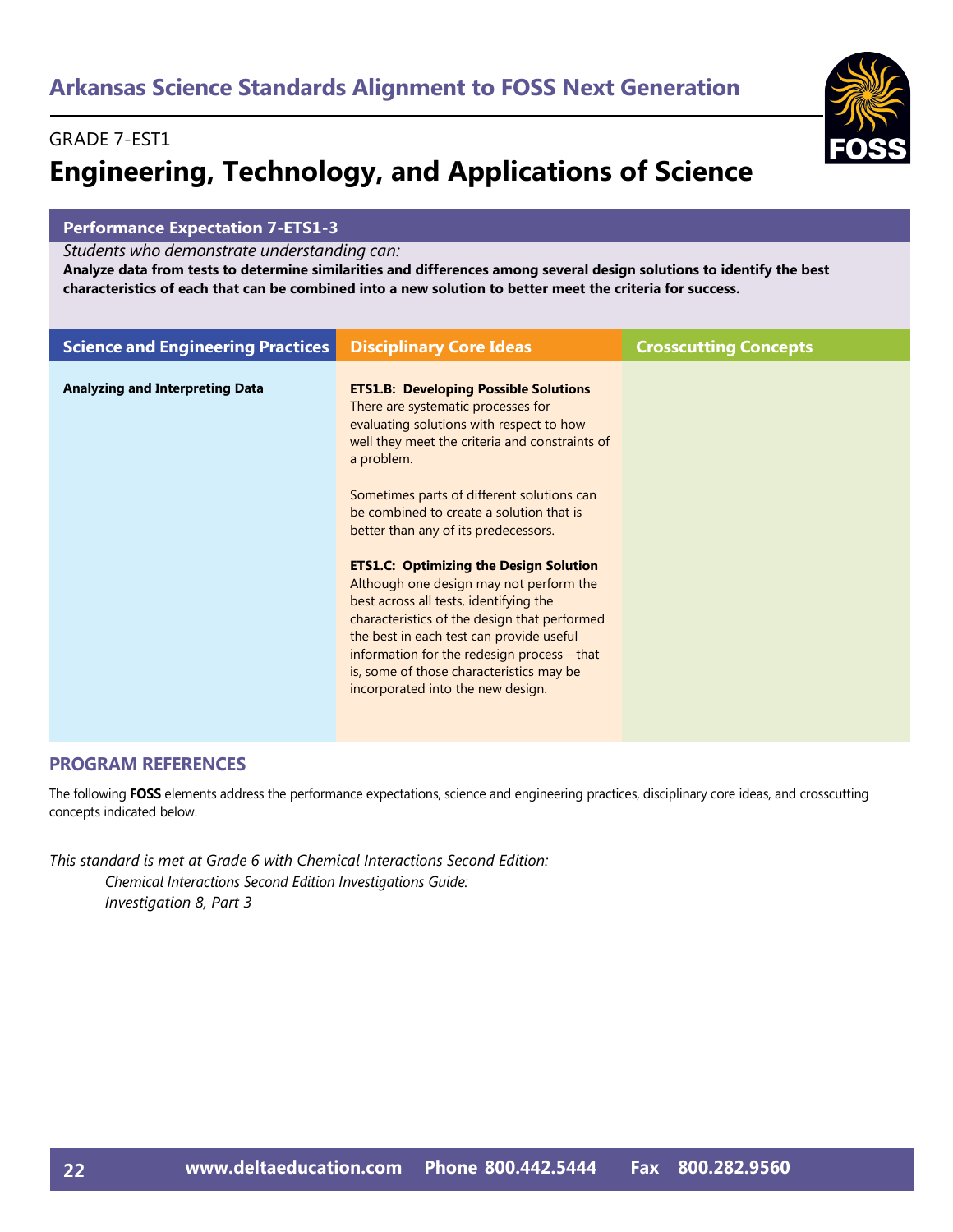#### GRADE 7-EST1

# **Engineering, Technology, and Applications of Science**

| <b>Performance Expectation 7-ETS1-4</b>                                                                                                                                                                       |                                                                                                                                                                                                                                                                                                                                                                                                                                                                                                 |                              |  |
|---------------------------------------------------------------------------------------------------------------------------------------------------------------------------------------------------------------|-------------------------------------------------------------------------------------------------------------------------------------------------------------------------------------------------------------------------------------------------------------------------------------------------------------------------------------------------------------------------------------------------------------------------------------------------------------------------------------------------|------------------------------|--|
| Students who demonstrate understanding can:<br>Develop a model to generate data for iterative testing and modification of a proposed object, tool, or<br>process such that an optimal design can be achieved. |                                                                                                                                                                                                                                                                                                                                                                                                                                                                                                 |                              |  |
| <b>Science and Engineering Practices</b>                                                                                                                                                                      | <b>Disciplinary Core Ideas</b>                                                                                                                                                                                                                                                                                                                                                                                                                                                                  | <b>Crosscutting Concepts</b> |  |
| <b>Developing and Using Models</b>                                                                                                                                                                            | <b>ETS1.B: Developing Possible Solutions</b><br>A solution needs to be tested, and then<br>modified on the basis of the test results, in<br>order to improve it.<br>Models of all kinds are important for testing<br>solutions<br><b>ETS1.C: Optimizing the Design Solution</b><br>The iterative process of testing the most<br>promising solutions and modifying what is<br>proposed on the basis of the test results<br>leads to greater refinement and ultimately<br>to an optimal solution. |                              |  |

#### **PROGRAM REFERENCES**

The following **FOSS** elements address the performance expectations, science and engineering practices, disciplinary core ideas, and crosscutting concepts indicated below.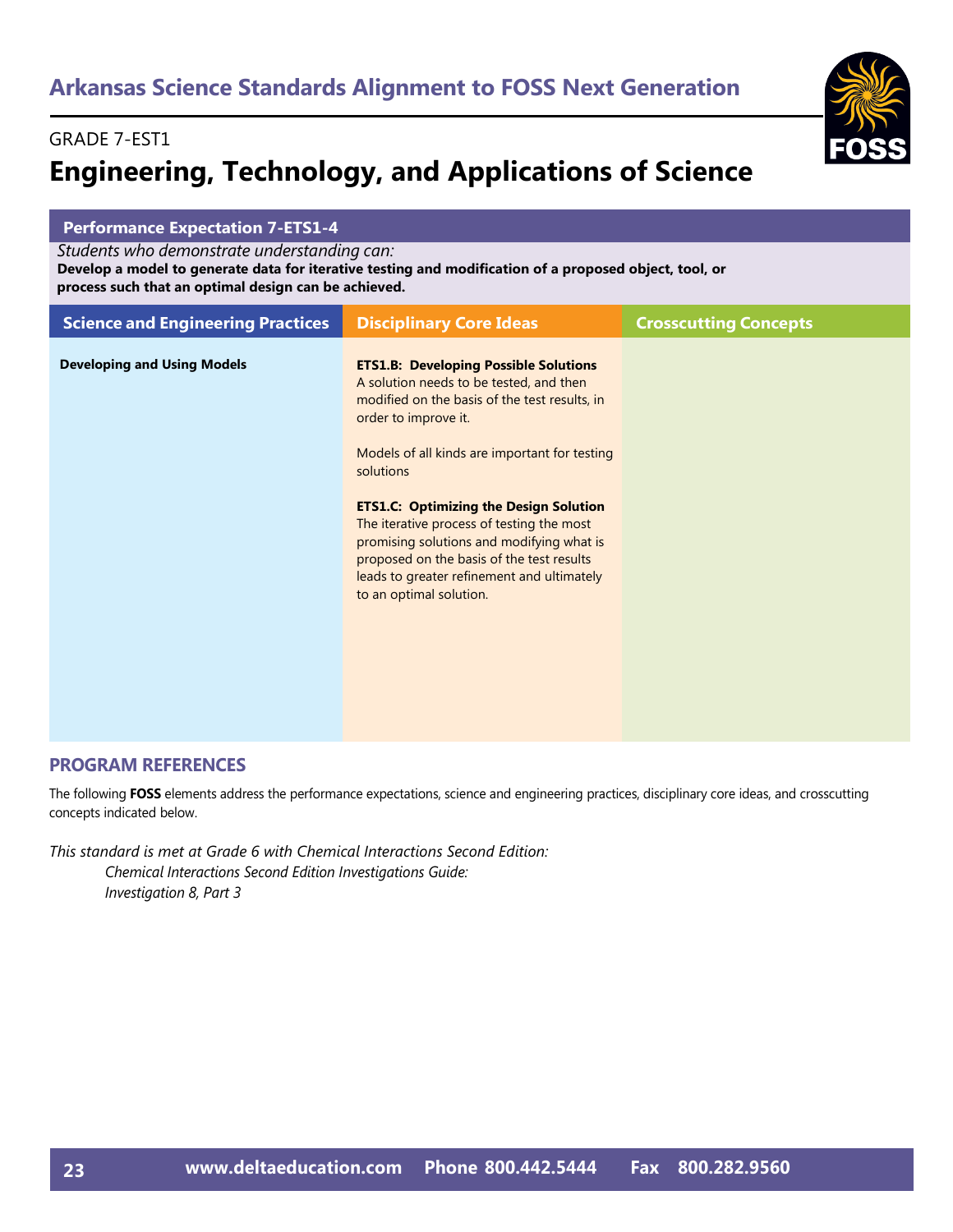#### GRADE 8-PS4

# **Waves and Electromagnetic Radiation**

#### **Performance Expectation 8-PS4-1**

*Students who demonstrate understanding can:*

**Use mathematical representations to describe a simple model for waves that includes how the amplitude of a wave is related to the energy in a wave.** 

*[Clarification Statement: Emphasis is on describing waves applying both qualitative and quantitative thinking.] [Assessment Boundary: Assessment does not include electromagnetic waves and is limited to standard repeating waves.]*

| <b>Science and Engineering Practices</b>                      | <b>Disciplinary Core Ideas</b>                                                                                                     | <b>Crosscutting Concepts</b>                                                      |
|---------------------------------------------------------------|------------------------------------------------------------------------------------------------------------------------------------|-----------------------------------------------------------------------------------|
| <b>Using Mathematics and Computational</b><br><b>Thinking</b> | <b>PS4.A: Wave Properties</b><br>A simple wave has a repeating pattern with<br>a specific wavelength, frequency, and<br>amplitude. | <b>Patterns</b><br>Graphs and charts can be used to identify<br>patterns in data. |
|                                                               |                                                                                                                                    |                                                                                   |

#### **PROGRAM REFERENCES**

The following **FOSS** elements address the performance expectations, science and engineering practices, disciplinary core ideas, and crosscutting concepts indicated below.

#### **Waves Next Generation** Investigations Guide:

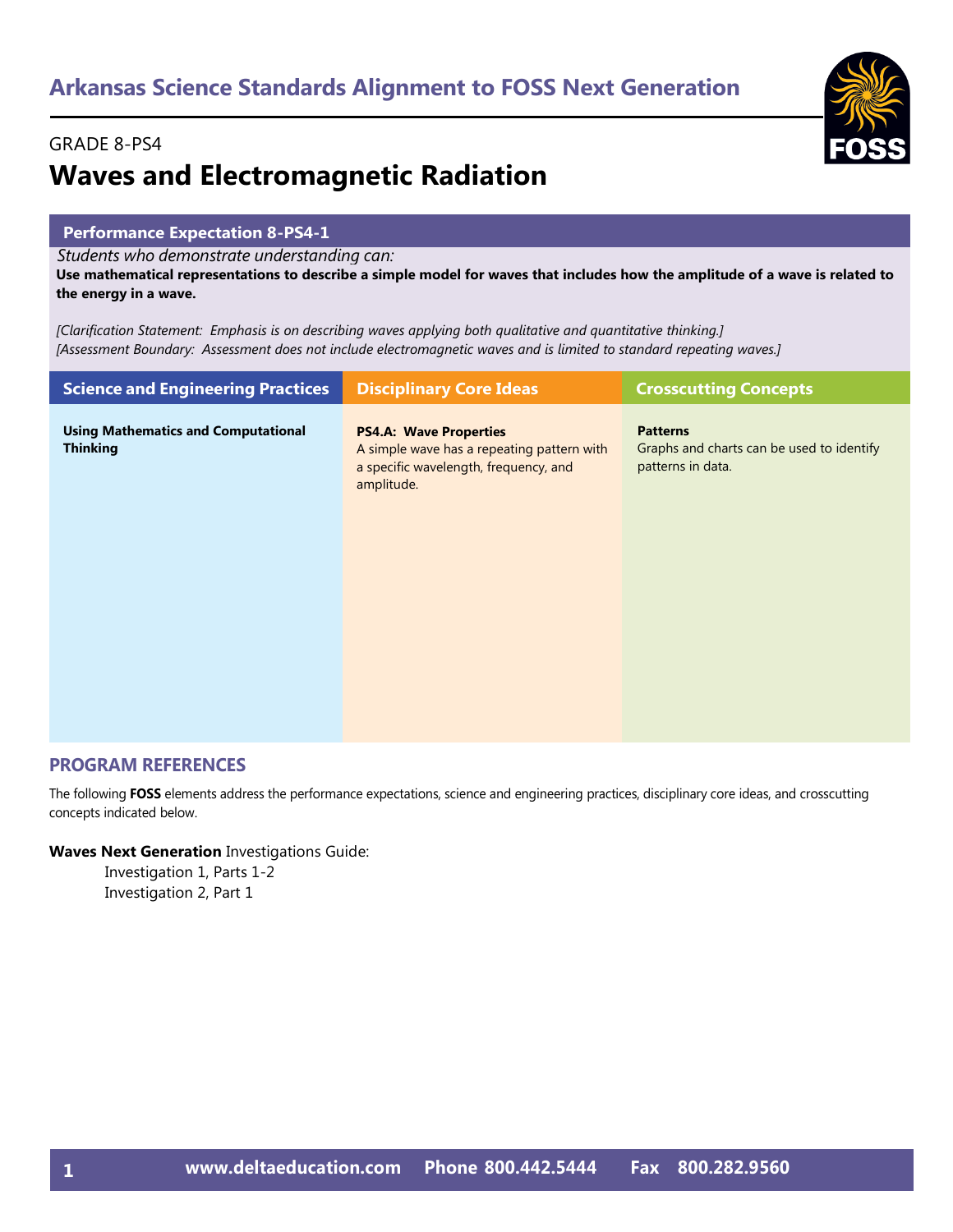#### GRADE 8-PS4

# **Waves and Electromagnetic Radiation**

#### **Performance Expectation 8-PS4-2**

*Students who demonstrate understanding can:*

**Develop and use a model to describe that waves are reflected, absorbed, or transmitted through various materials.** 

*[Clarification Statement: Emphasis is on both light and mechanical waves. Examples of models could include drawings, simulations, and written descriptions.]* 

*[Assessment Boundary: Assessment is limited to qualitative applications pertaining to light and mechanical waves.]*

| <b>Science and Engineering Practices</b> | <b>Disciplinary Core Ideas</b>                                                                                                                                                                                                                                                                                                                                                                                                                                                                                                                                                                                                                                                                                                                                                                                     | <b>Crosscutting Concepts</b>                                                                                                                                                                           |
|------------------------------------------|--------------------------------------------------------------------------------------------------------------------------------------------------------------------------------------------------------------------------------------------------------------------------------------------------------------------------------------------------------------------------------------------------------------------------------------------------------------------------------------------------------------------------------------------------------------------------------------------------------------------------------------------------------------------------------------------------------------------------------------------------------------------------------------------------------------------|--------------------------------------------------------------------------------------------------------------------------------------------------------------------------------------------------------|
| <b>Developing and Using Models</b>       | <b>PS4.A: Wave Properties</b><br>A sound wave needs a medium through<br>which it is transmitted<br><b>PS4.B: Electromagnetic Radiation</b><br>When light shines on an object, it is<br>reflected, absorbed, or transmitted through<br>the object, depending on the object's<br>material and the frequency (color) of the<br>light.<br>The path that light travels can be traced as<br>straight lines, except at surfaces between<br>different transparent materials (e.g., air and<br>water, air and glass) where the light path<br>bends.<br>A wave model of light is useful for<br>explaining brightness, color, and the<br>frequency-dependent bending of light at a<br>surface between media.<br>However, because light can travel through<br>space, it cannot be a matter wave, like<br>sound or water waves. | <b>Structure and Function</b><br>Structures can be designed to serve<br>particular functions by taking into account<br>properties of different materials, and how<br>materials can be shaped and used. |
|                                          |                                                                                                                                                                                                                                                                                                                                                                                                                                                                                                                                                                                                                                                                                                                                                                                                                    |                                                                                                                                                                                                        |

#### **PROGRAM REFERENCES**

The following **FOSS** elements address the performance expectations, science and engineering practices, disciplinary core ideas, and crosscutting concepts indicated below.

#### **Electromagnetic Force Next Generation** Investigations Guide:

Investigation 2, Parts 1,3 Investigation 3, Parts 1-4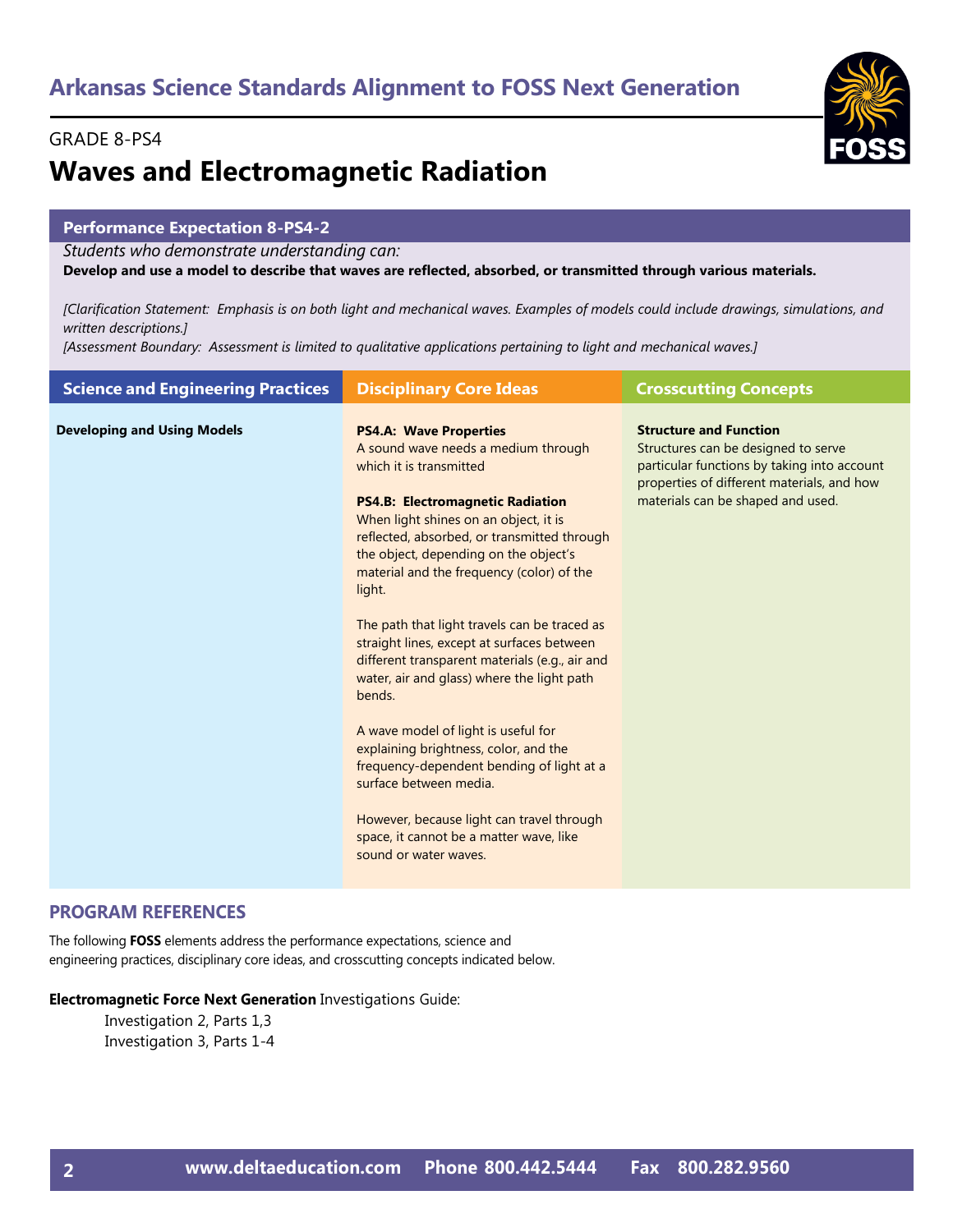#### GRADE 8-PS4

# **Waves and Electromagnetic Radiation**

#### **Performance Expectation 8-PS4-3**

*Students who demonstrate understanding can:*

**Integrate qualitative scientific and technical information to support the claim that digitized signals are a more reliable way to encode and transmit information than analog signals.** 

*[Clarification Statement: Emphasis is on the basic understanding that waves can be used for communication purposes. Examples could include using fiber optic cable to transmit light pulses, radio wave pulses in Wi-Fi devices, and conversion of stored binary patterns to make sound or text on a computer screen.]* 

*[Assessment Boundary: Assessment does not include binary counting. Assessment does not include the specific mechanism of any given device.]*

| <b>Science and Engineering Practices</b>                              | <b>Disciplinary Core Ideas</b>                                                                                                                                                    | <b>Crosscutting Concepts</b>                                                                                                                                                                                                                                                                                                                                                                                                                                                                     |
|-----------------------------------------------------------------------|-----------------------------------------------------------------------------------------------------------------------------------------------------------------------------------|--------------------------------------------------------------------------------------------------------------------------------------------------------------------------------------------------------------------------------------------------------------------------------------------------------------------------------------------------------------------------------------------------------------------------------------------------------------------------------------------------|
| <b>Obtaining, Evaluating, and</b><br><b>Communicating Information</b> | <b>PS4.C: Information Technologies and</b><br><b>Instrumentation</b><br>Digitized signals (sent as wave pulses) are a<br>more reliable way to encode and transmit<br>information. | <b>Structure and Function</b><br>Structures can be designed to serve<br>particular functions.<br>Influence of Science, Engineering, and<br><b>Technology on Society and the Natural</b><br><b>World</b><br>Technologies extend the measurement,<br>exploration, modeling, and computational<br>capacity of scientific investigations.<br><b>Science is a Human Endeavor</b><br>Advances in technology influence the<br>progress of science and science has<br>influenced advances in technology. |

#### **PROGRAM REFERENCES**

The following **FOSS** elements address the performance expectations, science and engineering practices, disciplinary core ideas, and crosscutting concepts indicated below.

#### **Waves Next Generation** Investigations Guide:

Investigation 4, Parts 1-3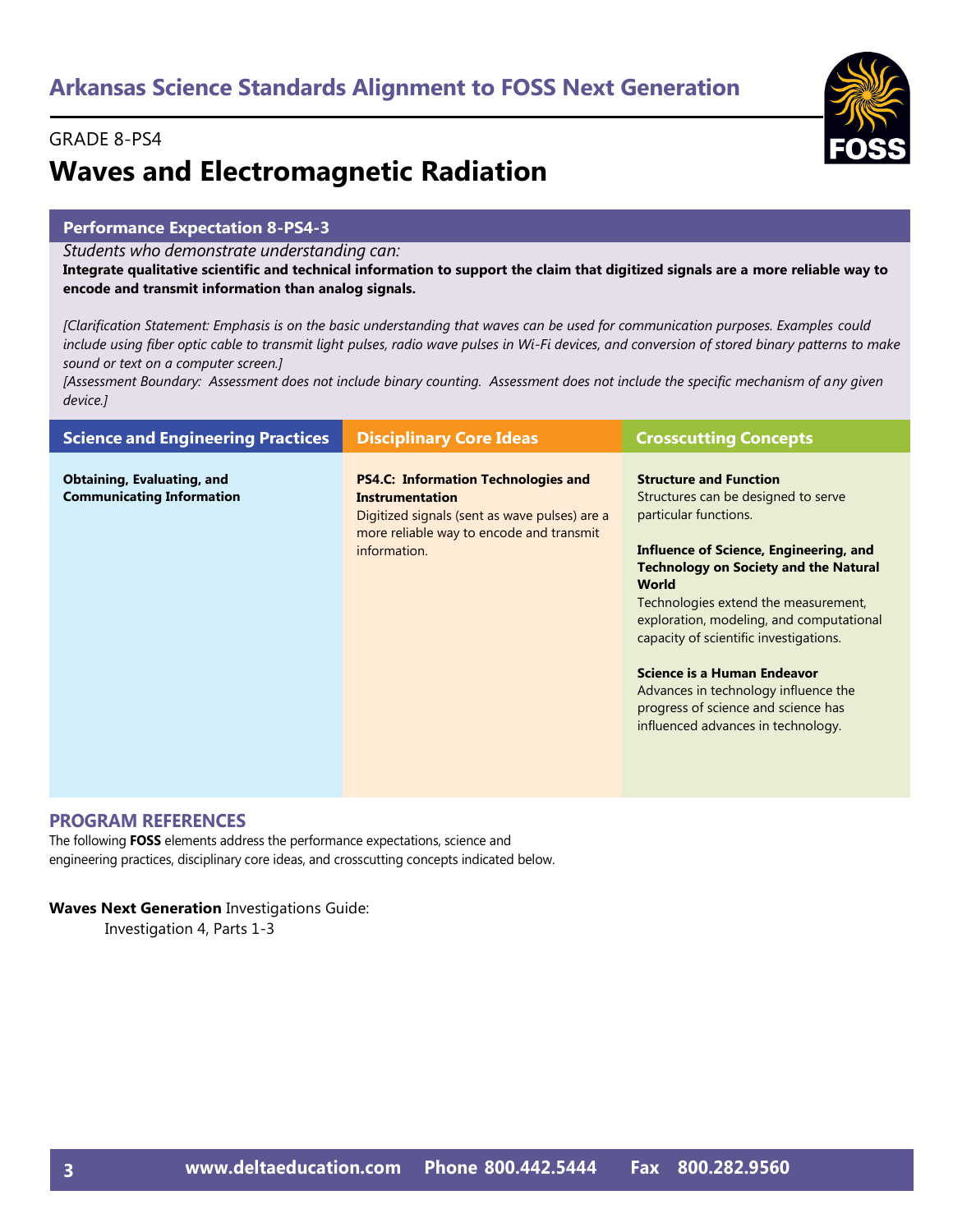#### GRADE 8-PS2

# **Forces and Interactions**

#### **Performance Expectation 8-PS2-1**

*Students who demonstrate understanding can:*

**Apply Newton's Third Law to design a solution to a problem involving the motion of two colliding objects.\*** 

*[Clarification Statement: Examples of practical problems could include the impact of collisions between two cars, between a car and stationary objects, and between a meteor and a space vehicle.]* 

*[Assessment Boundary: Assessment is limited to vertical or horizontal interactions in one dimension.]*

| <b>Science and Engineering Practices</b>                           | <b>Disciplinary Core Ideas</b>                                                                                                                                                                                                                                                   | <b>Crosscutting Concepts</b>                                                                                                                                                                                                                                                                                                                                                                                                                                                                                                                                                            |
|--------------------------------------------------------------------|----------------------------------------------------------------------------------------------------------------------------------------------------------------------------------------------------------------------------------------------------------------------------------|-----------------------------------------------------------------------------------------------------------------------------------------------------------------------------------------------------------------------------------------------------------------------------------------------------------------------------------------------------------------------------------------------------------------------------------------------------------------------------------------------------------------------------------------------------------------------------------------|
| <b>Constructing Explanations and Designing</b><br><b>Solutions</b> | <b>PS2.A: Forces and Motion</b><br>For any pair of interacting objects, the force<br>exerted by the first object on the second<br>object is equal in strength to the force that<br>the second object exerts on the first, but in<br>the opposite direction (Newton's third law). | <b>Systems and System Models</b><br>Models can be used to represent systems<br>and their interactions—such as inputs,<br>processes and outputs—and energy and<br>matter flows within systems.<br>Influence of Science, Engineering, and<br><b>Technology on Society and the</b><br><b>Natural World</b><br>The uses of technologies and any limitations<br>on their use are driven by individual or<br>societal needs, desires, and values; by the<br>findings of scientific research; and by<br>differences in such factors as climate, natural<br>resources, and economic conditions. |

#### **PROGRAM REFERENCES**

The following **FOSS** elements address the performance expectations, science and engineering practices, disciplinary core ideas, and crosscutting concepts indicated below.

#### **Gravity and Kinetic Energy Next Generation** Investigations Guide

Investigation 3, Parts 1-3 Investigation 4, Parts 1-2

**4**

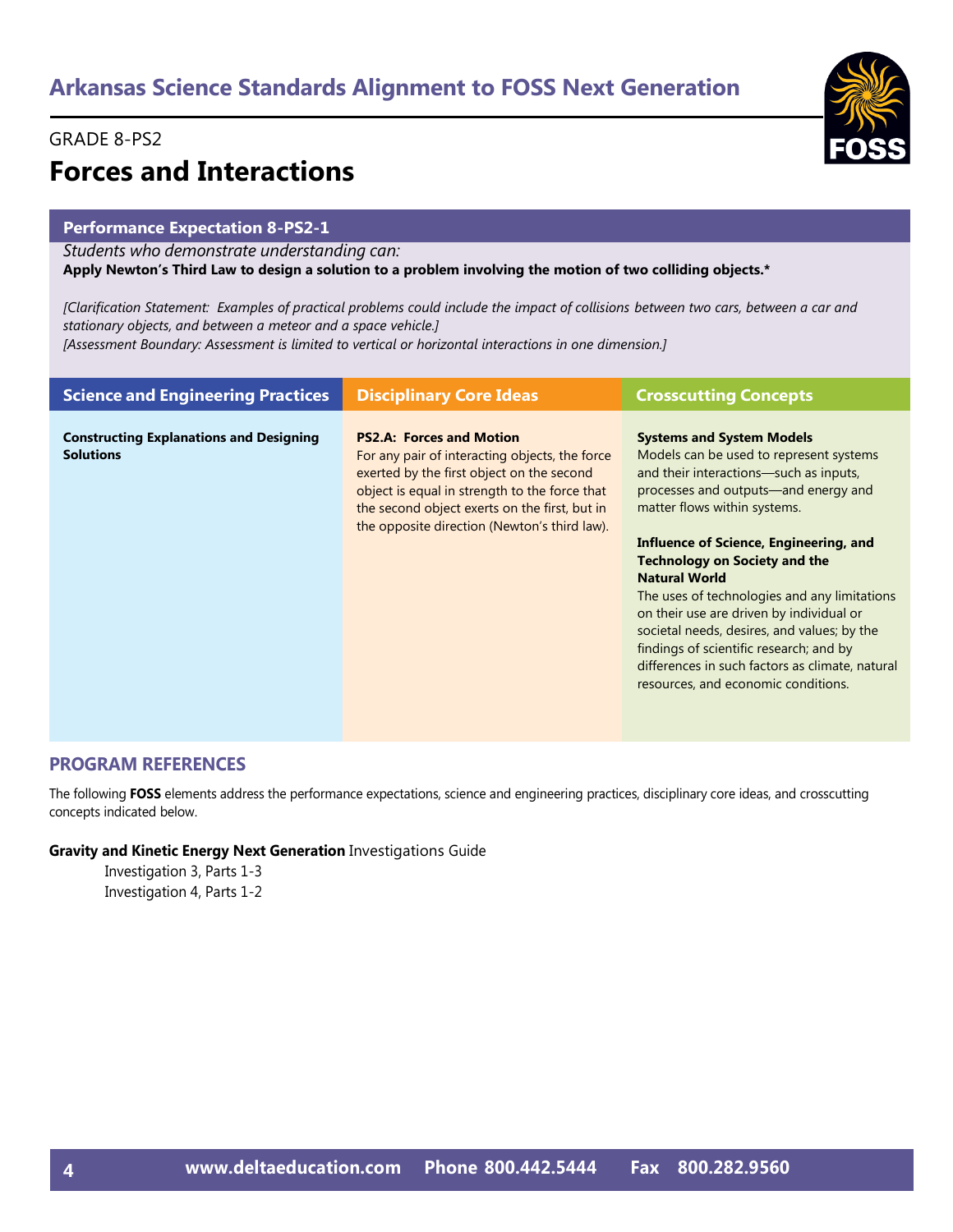#### GRADE 8-PS2

# **Forces and Interactions**

#### **Performance Expectation 8-PS2-2**

*Students who demonstrate understanding can:*

**Plan an investigation to provide evidence that the change in an object's motion depends on the sum of the forces on the object and the mass of the object.** 

*[Clarification Statement: Emphasis is on balanced (Newton's First Law) and unbalanced forces in a system, qualitative comparisons of forces, mass and changes in motion (Newton's Second Law), frame of reference, and specification of units.]* 

*[Assessment Boundary: Assessment is limited to forces and changes in motion in one dimension in an inertial reference frame and to change in one variable at a time. Assessment does not include the use of trigonometry.]*

| <b>Science and Engineering Practices</b>                                                                                                                                                                                        | <b>Disciplinary Core Ideas</b>                                                                                                                                                                                                                                                                                                                                                                                                                                                                                                                                                                                                                                    | <b>Crosscutting Concepts</b>                                                                                                                                                                      |
|---------------------------------------------------------------------------------------------------------------------------------------------------------------------------------------------------------------------------------|-------------------------------------------------------------------------------------------------------------------------------------------------------------------------------------------------------------------------------------------------------------------------------------------------------------------------------------------------------------------------------------------------------------------------------------------------------------------------------------------------------------------------------------------------------------------------------------------------------------------------------------------------------------------|---------------------------------------------------------------------------------------------------------------------------------------------------------------------------------------------------|
| <b>Planning and Carrying Out Investigations</b><br>Scientific Knowledge is Based on<br><b>Empirical Evidence</b><br>Science knowledge is based upon logical<br>and conceptual connections between<br>evidence and explanations. | <b>PS2.A: Forces and Motion</b><br>The motion of an object is determined by<br>the sum of the forces acting on it; if the<br>total force on the object is not zero, its<br>motion will change. The greater the mass of<br>the object, the greater the force needed to<br>achieve the same change in motion. For any<br>given object, a larger force causes a larger<br>change in motion.<br>All positions of objects and the directions of<br>forces and motions must be described in an<br>arbitrarily chosen reference frame and<br>arbitrarily chosen units of size. In order to<br>share information with other people, these<br>choices must also be shared. | <b>Stability and Change</b><br>Explanations of stability and change in natural<br>or designed systems can be constructed by<br>examining the changes over time and forces at<br>different scales. |

#### **PROGRAM REFERENCES**

The following **FOSS** elements address the performance expectations, science and engineering practices, disciplinary core ideas, and crosscutting concepts indicated below.

#### **Electromagnetic Force Next Generation** Investigations Guide:

Investigation 1, Parts 1-3 Investigation 2, Part 3 Investigation 3, Part 2

#### **Gravity and Kinetic Energy Next Generation** Investigations Guide

Investigation 2, Parts 1-3 Investigation 3, Parts 1-3

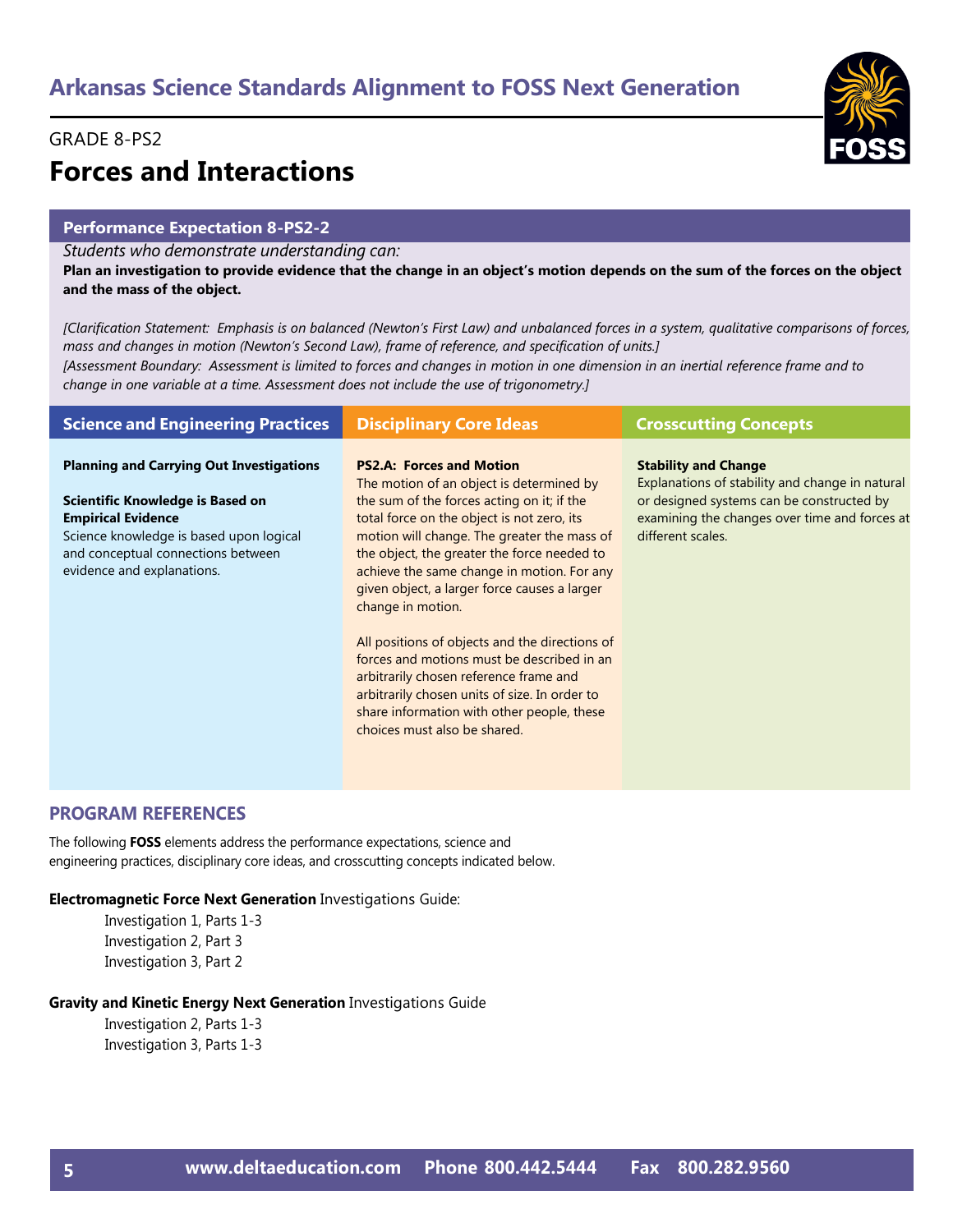#### GRADE 8-PS2

# **Forces and Interactions**

#### **Performance Expectation 8-PS2-3**

*Students who demonstrate understanding can:*

**Ask questions about data to determine the factors that affect the strength of electric and magnetic forces.** 

*[Clarification Statement: Examples of devices that use electric and magnetic forces could include electromagnets, electric motors, and generators. Examples of data could include the effect of the number of turns of wire on the strength of an electromagnet, or the effect of increasing the number or strength of magnets on the speed of an electric motor.]* 

*[Assessment Boundary: Assessment about questions that require quantitative answers is limited to proportional reasoning and algebraic thinking.]*

| <b>Science and Engineering Practices</b>      | <b>Disciplinary Core Ideas</b>                                                                                                                                                                                                                                                               | <b>Crosscutting Concepts</b>                                                                                                     |
|-----------------------------------------------|----------------------------------------------------------------------------------------------------------------------------------------------------------------------------------------------------------------------------------------------------------------------------------------------|----------------------------------------------------------------------------------------------------------------------------------|
| <b>Asking Questions and Defining Problems</b> | <b>PS2.B: Types of Interactions</b><br>Electric and magnetic (electromagnetic)<br>forces can be attractive or repulsive, and<br>their sizes depend on the magnitudes of<br>the charges, currents, or magnetic<br>strengths involved and on the distances<br>between the interacting objects. | <b>Cause and Effect</b><br>Cause and effect relationships may be used<br>to predict phenomena in natural or designed<br>systems. |

#### **PROGRAM REFERENCES**

The following **FOSS** elements address the performance expectations, science and engineering practices, disciplinary core ideas, and crosscutting concepts indicated below.

**Electromagnetic Force Next Generation** Investigations Guide:

Investigation 2, Part 3 Investigation 3, Parts 1, 3

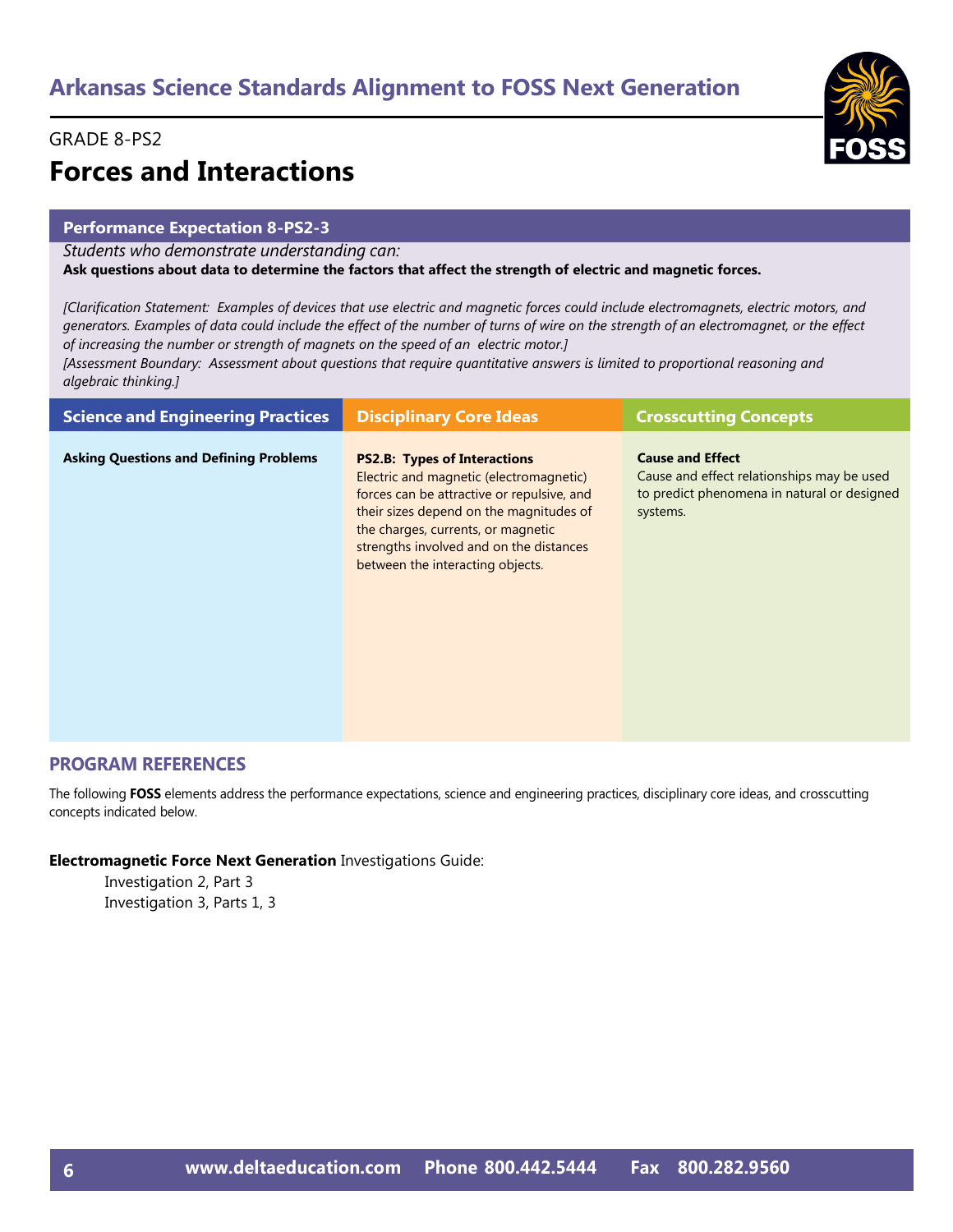#### GRADE 8-PS2

# **Forces and Interactions**

#### **Performance Expectation 8-PS2-4**

*Students who demonstrate understanding can:*

**Construct and present arguments using evidence to support the claim that gravitational interactions are attractive and depend on the masses of interacting objects.** 

*[Clarification Statement: Examples of evidence for arguments could include charts displaying mass, strength of interaction, distance from the Sun, and orbital periods of objects within the solar system or data generated from simulations or digital tools.] [Assessment Boundary: Assessment does not include Newton's Law of Gravitation or Kepler's Laws.]*

| <b>Science and Engineering Practices</b>                                                                                                                                                                                         | <b>Disciplinary Core Ideas</b>                                                                                                                                                                                                                             | <b>Crosscutting Concepts</b>                                                                                                                                                                  |
|----------------------------------------------------------------------------------------------------------------------------------------------------------------------------------------------------------------------------------|------------------------------------------------------------------------------------------------------------------------------------------------------------------------------------------------------------------------------------------------------------|-----------------------------------------------------------------------------------------------------------------------------------------------------------------------------------------------|
| <b>Engaging in Argument from Evidence</b><br><b>Scientific Knowledge is Based on</b><br><b>Empirical Evidence</b><br>Science knowledge is based upon logical<br>and conceptual connections between<br>evidence and explanations. | <b>PS2.B: Types of Interactions</b><br>Gravitational forces are always attractive.<br>There is a gravitational force between any<br>two masses, but it is very small except when<br>one or both of the objects have large<br>mass-e.g., Earth and the sun. | <b>Systems and System Models</b><br>Models can be used to represent systems and<br>their interactions-such as inputs, processes<br>and outputs—and energy and matter flows<br>within systems. |

#### **PROGRAM REFERENCES**

The following **FOSS** elements address the performance expectations, science and engineering practices, disciplinary core ideas, and crosscutting concepts indicated below.

#### **Gravity and Kinetic Energy Next Generation** Investigations Guide

Investigation 1, Part 1-3 (foundational) Investigation 2, Part 1

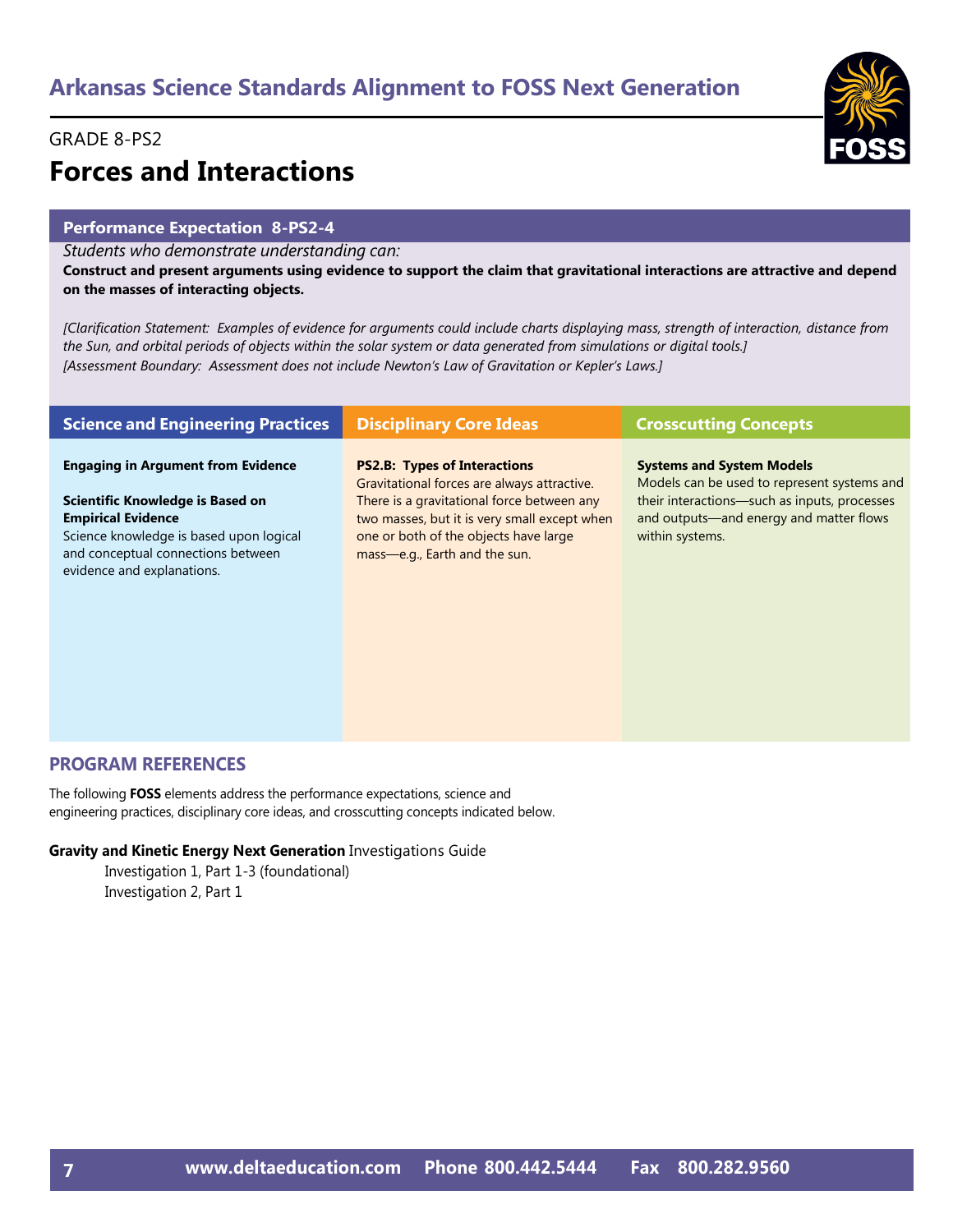#### GRADE 8-PS2

# **Forces and Interactions**

#### **Performance Expectation 8-PS2-5**

*Students who demonstrate understanding can:*

**Conduct an investigation and evaluate the experimental design to provide evidence that fields exist between objects exerting forces on each other even though the objects are not in contact.** 

*[Clarification Statement: Examples of this phenomenon could include the interactions of magnets, electrically-charged strips of tape, and electrically-charged pith balls. Examples of investigations could include first-hand experiences or simulations.] [Assessment Boundary: Assessment is limited to electric and magnetic fields, and is limited to qualitative evidence for the existence of fields.]*

| <b>Science and Engineering Practices</b>        | <b>Disciplinary Core Ideas</b>                                                                                                                                                                                                                                                   | <b>Crosscutting Concepts</b>                                                                                                     |
|-------------------------------------------------|----------------------------------------------------------------------------------------------------------------------------------------------------------------------------------------------------------------------------------------------------------------------------------|----------------------------------------------------------------------------------------------------------------------------------|
| <b>Planning and Carrying Out Investigations</b> | <b>PS2.B: Types of Interactions</b><br>Forces that act at a distance (electric,<br>magnetic, and gravitational) can be<br>explained by fields that extend through<br>space and can be mapped by their effect<br>on a test object (a charged object, or a ball,<br>respectively). | <b>Cause and Effect</b><br>Cause and effect relationships may be used<br>to predict phenomena in natural or designed<br>systems. |

#### **PROGRAM REFERENCES**

The following **FOSS** elements address the performance expectations, science and engineering practices, disciplinary core ideas, and crosscutting concepts indicated below.

**Electromagnetic Force Next Generation** Investigations Guide:

Investigation 2, Parts 1-3 Investigation 3, Part 2

#### **Gravity and Kinetic Energy Next Generation** Investigations Guide

Investigation 2, Parts 1-2 (Foundational)

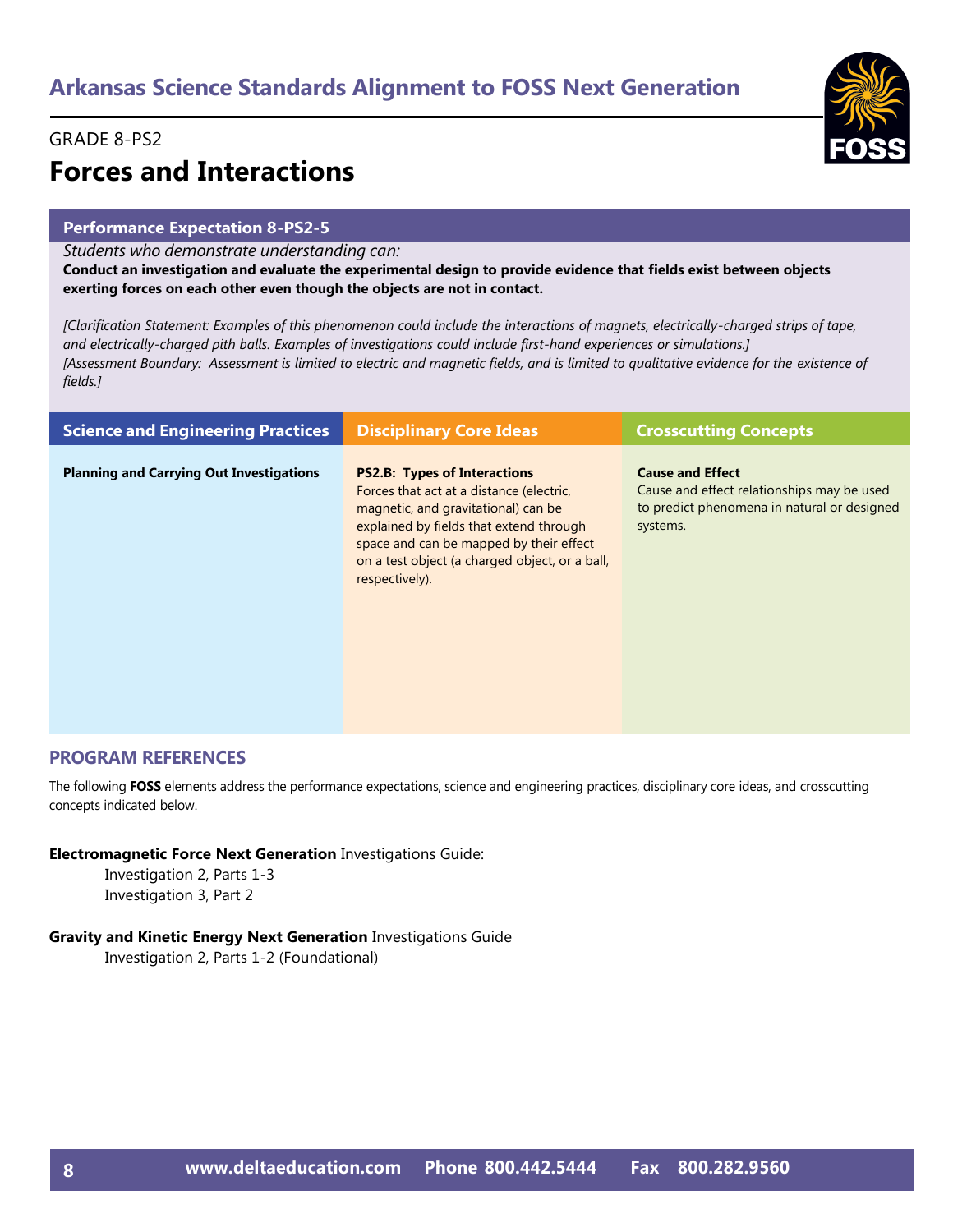#### GRADE 8-PS3

### **Energy**

#### **Performance Expectation 8-PS3-1**

*Students who demonstrate understanding can:*

**Construct and interpret graphical displays of data to describe the relationships of kinetic energy to the mass of an object and to the speed of an object.** 

*[AR Clarification Statement: Emphasis is on descriptive relationships between kinetic energy and mass separately from kinetic energy and speed. Examples could include riding a bicycle at different speeds, rolling different sized rocks downhill, or getting hit by a plastic ball versus a tennis ball.]* 

| <b>Science and Engineering Practices</b> | <b>Disciplinary Core Ideas</b>                                                                                                                                                               | <b>Crosscutting Concepts</b>                                                                                                                                                                                                                           |
|------------------------------------------|----------------------------------------------------------------------------------------------------------------------------------------------------------------------------------------------|--------------------------------------------------------------------------------------------------------------------------------------------------------------------------------------------------------------------------------------------------------|
| <b>Analyzing and Interpreting Data</b>   | <b>PS3.A: Definitions of Energy</b><br>Motion energy is properly called kinetic<br>energy; it is proportional to the mass of the<br>moving object and grows with the square of<br>its speed. | <b>Scale, Proportion, and Quantity</b><br>Proportional relationships (e.g. speed as the<br>ratio of distance traveled to time taken)<br>among different types of quantities provide<br>information about the magnitude of<br>properties and processes. |

#### **PROGRAM REFERENCES**

The following **FOSS** elements address the performance expectations, science and engineering practices, disciplinary core ideas, and crosscutting concepts indicated below.

#### **Gravity and Kinetic Energy Next Generation** Investigations Guide:

Investigation 3, Parts 1-2

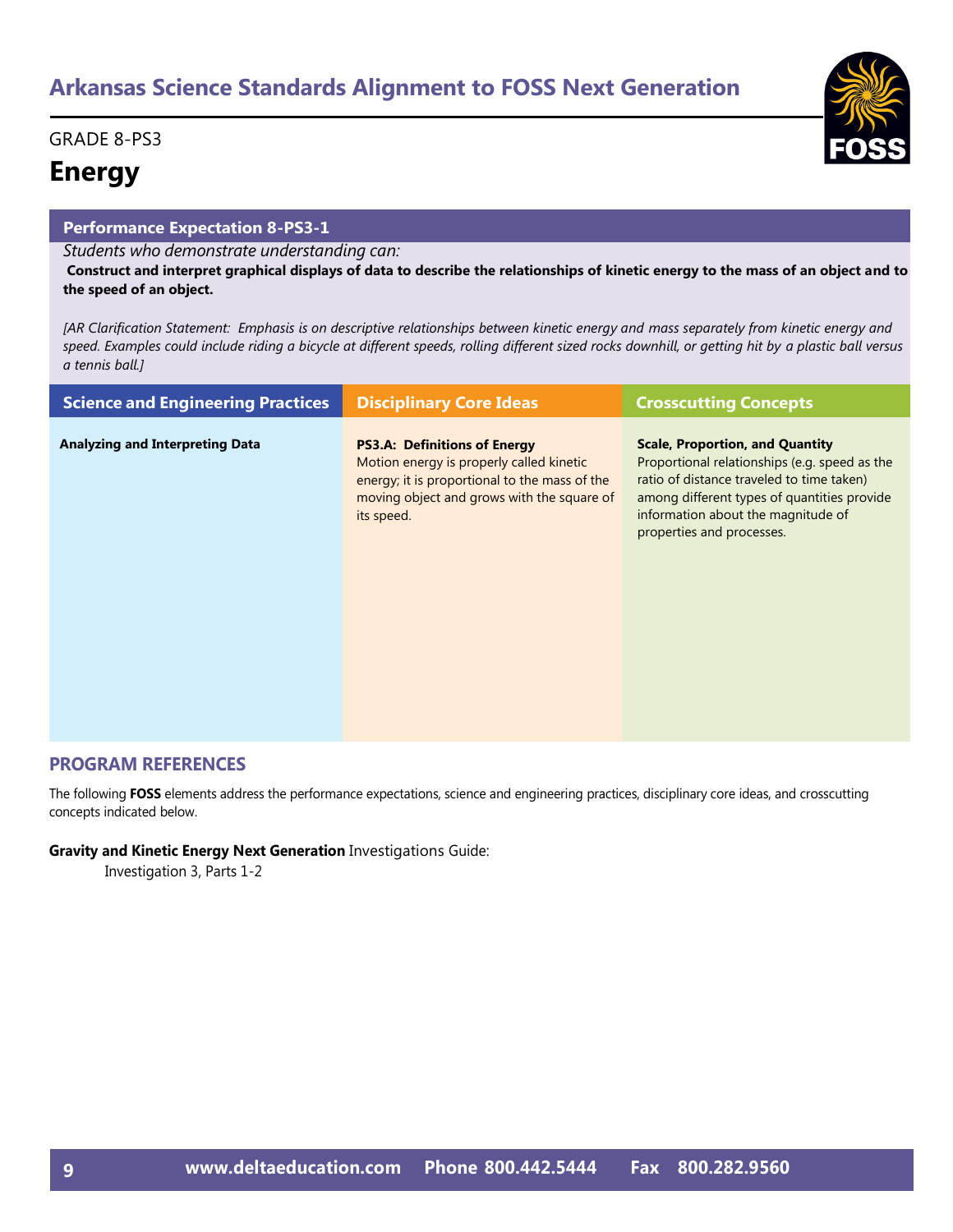#### GRADE 8-PS3

### **Energy**

#### **Performance Expectation 8-PS3-2**

*Students who demonstrate understanding can:*

**Develop a model to describe that when the arrangement of objects interacting at a distance changes, different amounts of potential energy are stored in the system.** 

*[Clarification Statement: Emphasis is on relative amounts of potential energy, not on calculations of potential energy. Examples of objects within systems interacting at varying distances could include changing the direction/orientation of a magnet, a balloon with static electrical charge being brought closer to a classmate's hair, and the Earth and either a roller coaster cart at varying positions on a hill or objects at varying heights on shelves. Examples of models could include representations, diagrams, pictures, or written descriptions of systems.]* 

*[Assessment Boundary: Assessment is limited to two objects and electric, magnetic, and gravitational interactions.]*

| <b>Science and Engineering Practices</b> | <b>Disciplinary Core Ideas</b>                                                                                                                                                                                                                                                                                                                                | <b>Crosscutting Concepts</b>                                                                                                                                                               |
|------------------------------------------|---------------------------------------------------------------------------------------------------------------------------------------------------------------------------------------------------------------------------------------------------------------------------------------------------------------------------------------------------------------|--------------------------------------------------------------------------------------------------------------------------------------------------------------------------------------------|
| <b>Developing and Using Models</b>       | <b>PS3.A: Definitions of Energy</b><br>A system of objects may also contain<br>stored (potential) energy, depending on<br>their relative positions.<br><b>PS3.C: Relationship Between Energy and</b><br><b>Forces</b><br>When two objects interact, each one exerts<br>a force on the other that can cause energy<br>to be transferred to or from the object. | <b>Systems and System Models</b><br>Models can be used to represent systems<br>and their interactions $-$ e.g., processes, and<br>outputs – and energy and matter flows<br>within systems. |

#### **PROGRAM REFERENCES**

The following **FOSS** elements address the performance expectations, science and engineering practices, disciplinary core ideas, and crosscutting concepts indicated below.

#### **Electromagnetic Force Next Generation** Investigations Guide:

Investigation 3, Parts 1-2

#### **Gravity and Kinetic Energy Next Generation** Investigations Guide:

Investigation 3, Parts 1-3

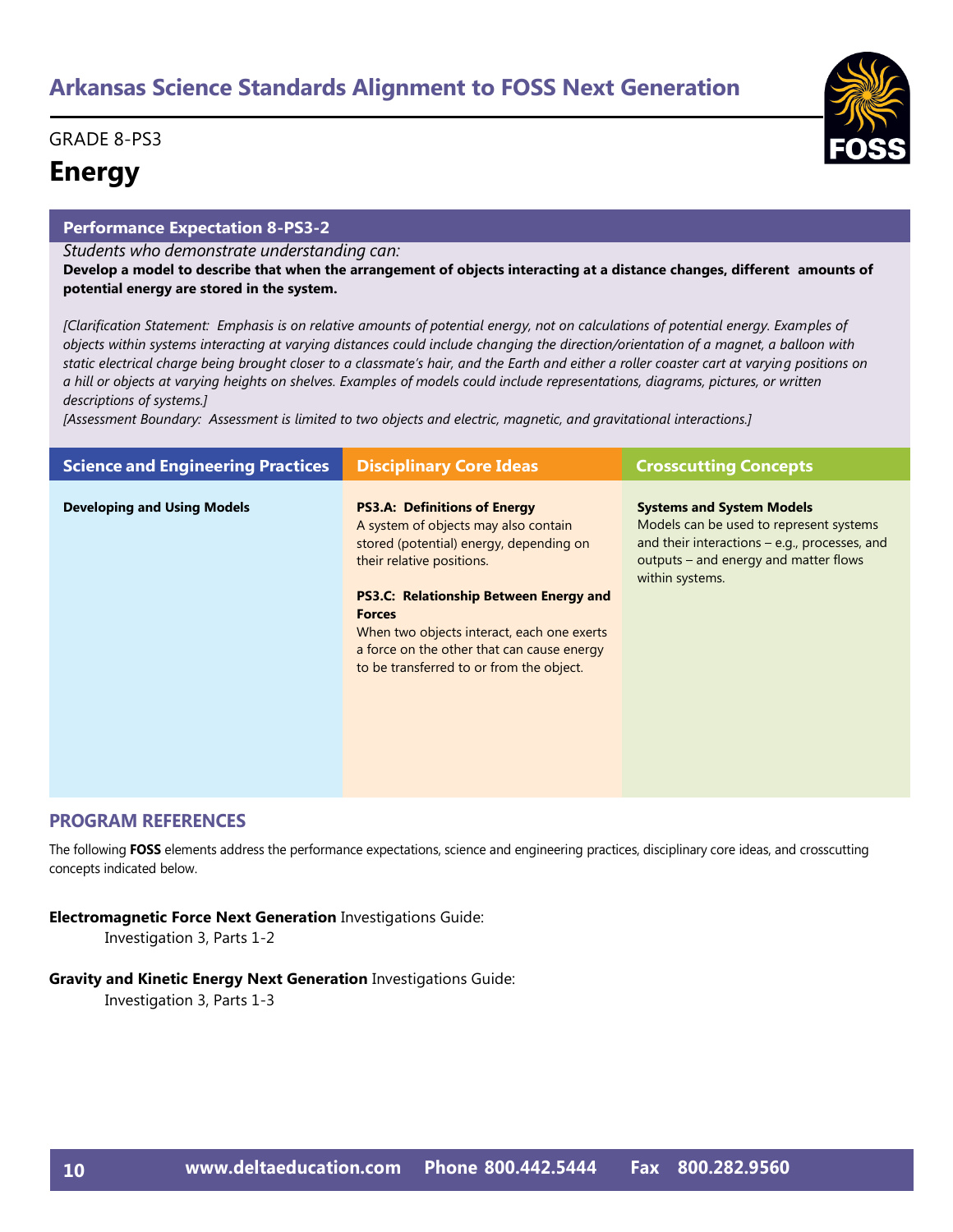#### GRADE 8-ESS1

### **Space Systems**

#### **Performance Expectation 8-ESS1-1**

#### *Students who demonstrate understanding can:*

**Develop and use a model of the Earth-sun-moon system to describe the cyclic patterns of lunar phases, eclipses of the sun and moon, and seasons.** 

*[Clarification Statement: Examples of models can be physical, graphical, or conceptual.]*

| <b>Science and Engineering Practices</b>                                                                                                                                  | <b>Disciplinary Core Ideas</b>                                                                                                                                                                                                                                                                                                                                                                           | <b>Crosscutting Concepts</b>                                  |
|---------------------------------------------------------------------------------------------------------------------------------------------------------------------------|----------------------------------------------------------------------------------------------------------------------------------------------------------------------------------------------------------------------------------------------------------------------------------------------------------------------------------------------------------------------------------------------------------|---------------------------------------------------------------|
| <b>Developing and Using Models</b>                                                                                                                                        | <b>ESS1.A: The Universe and Its Stars</b><br>Patterns of the apparent motion of the sun,                                                                                                                                                                                                                                                                                                                 | <b>Patterns</b><br>Patterns can be used to identify cause and |
| Scientific Knowledge Assumes an Order<br>and Consistency in Natural Systems<br>Science assumes that objects and events in<br>natural systems occur in consistent patterns | the moon, and stars in the sky can be<br>observed, described, predicted, and<br>explained with models.                                                                                                                                                                                                                                                                                                   | effect relationships.                                         |
| that are understandable through<br>measurement and observation.                                                                                                           | <b>ESS1.B: Earth and the Solar System</b><br>This model of the solar system can explain<br>eclipses of the sun and the moon. Earth's<br>spin axis is fixed in direction over the short-<br>term but tilted relative to its orbit around<br>the sun. The seasons are a result of that tilt<br>and are caused by the differential intensity<br>of sunlight on different areas of Earth<br>across the year. |                                                               |

#### **PROGRAM REFERENCES**

The following **FOSS** elements address the performance expectations, science and engineering practices, disciplinary core ideas, and crosscutting concepts indicated below.

#### **Planetary Science Second Edition** Investigations Guide:

Investigation 1, Part 2 Investigation 2, Parts 1-2 Investigation 3, Parts 1-2 Investigation 5, Parts 2-3

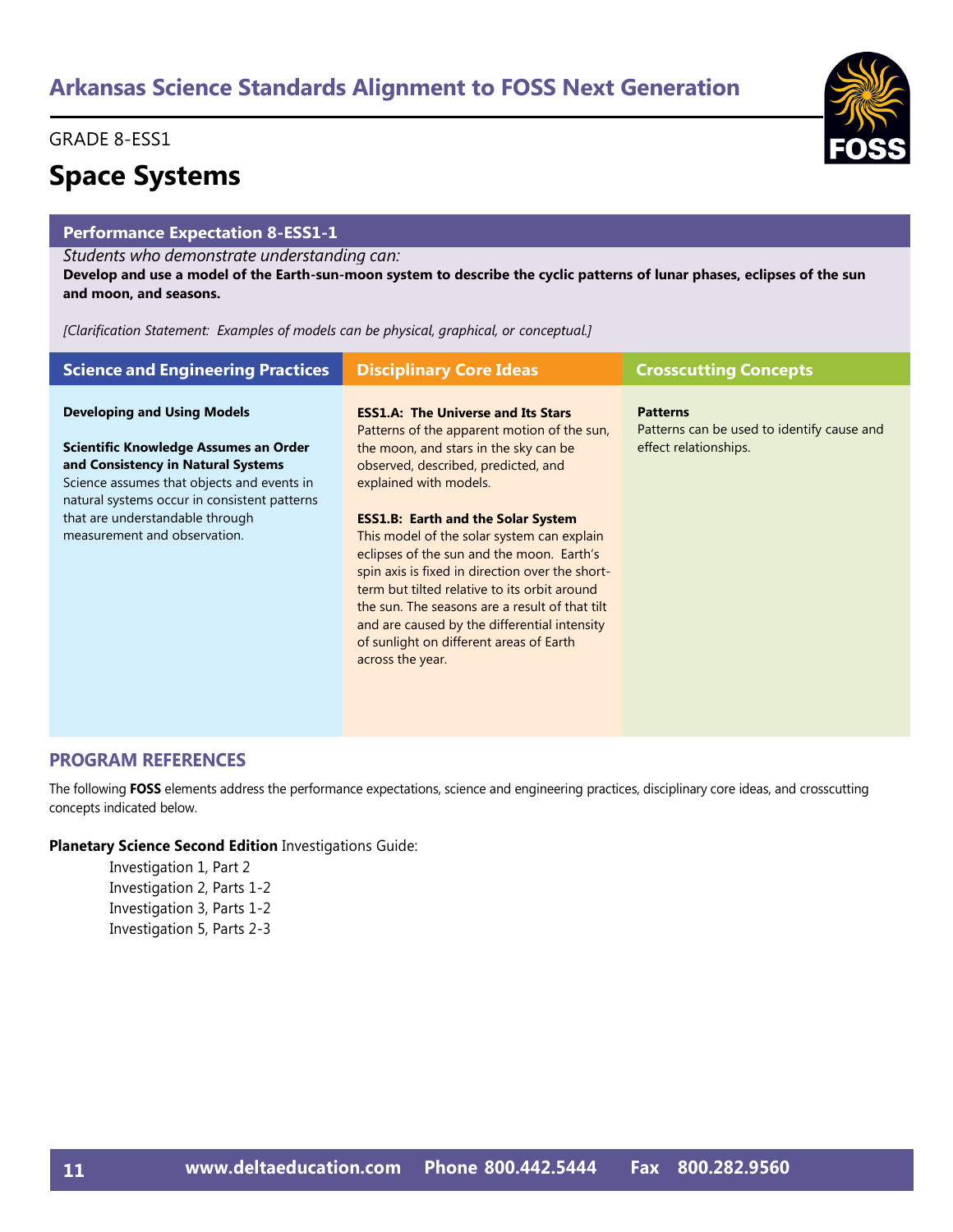#### GRADE 8-ESS1

### **Space Systems**

#### **Performance Expectation8-ESS1-2**

*Students who demonstrate understanding can:*

**Develop and use a model to describe the role of gravity in the motions within galaxies and the solar system.** 

*[Clarification Statement: Emphasis for the model is on gravity as the force that holds together the solar system and Milky Way galaxy and controls orbital motions within them. Examples of models can be physical (such as the analogy of distance along a football field or computer visualizations of elliptical orbits) or conceptual (such as mathematical proportions relative to the size of familiar objects such as students' school or state).]* 

[Assessment Boundary: Assessment does not include Kepler's Laws of orbital motion or the apparent retrograde motion of the planets as *viewed from Earth.]*

| <b>Science and Engineering Practices</b>                                                                                  | <b>Disciplinary Core Ideas</b>                                                                                                                                                                                                                    | <b>Crosscutting Concepts</b>                                                    |
|---------------------------------------------------------------------------------------------------------------------------|---------------------------------------------------------------------------------------------------------------------------------------------------------------------------------------------------------------------------------------------------|---------------------------------------------------------------------------------|
| <b>Developing and Using Models</b>                                                                                        | <b>ESS1.A: The Universe and Its Stars</b><br>Earth and its solar system are part of the                                                                                                                                                           | <b>Systems and System Models</b><br>Models can be used to represent systems and |
| Scientific Knowledge Assumes an Order<br>and Consistency in Natural Systems<br>Science assumes that objects and events in | Milky Way galaxy, which is one of many<br>galaxies in the universe.                                                                                                                                                                               | their interactions.                                                             |
| natural systems occur in consistent<br>patterns that are understandable through<br>measurement and observation.           | <b>ESS1.B: Earth and the Solar System</b><br>The solar system consists of the sun and a<br>collection of objects, including planets, their<br>moons, and asteroids that are held in orbit<br>around the sun by its gravitational pull on<br>them. |                                                                                 |
|                                                                                                                           | The solar system appears to have formed<br>from a disk of dust and gas, drawn together<br>by gravity.                                                                                                                                             |                                                                                 |

#### **PROGRAM REFERENCES**

The following **FOSS** elements address the performance expectations, science and engineering practices, disciplinary core ideas, and crosscutting concepts indicated below.

#### **Planetary Science Second Edition** Investigations Guide:

Investigation 7, Part 2

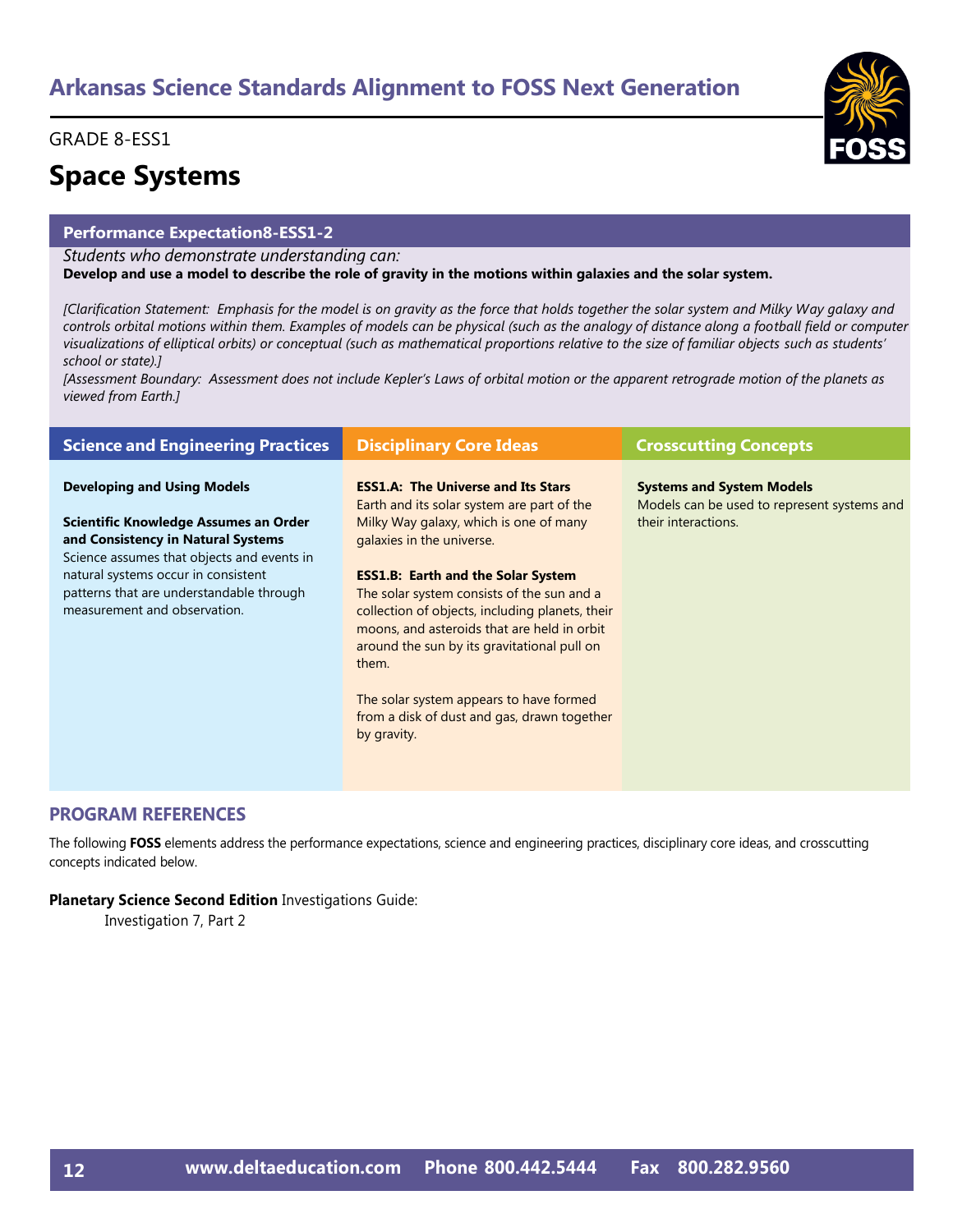#### GRADE 8-ESS1

### **Space Systems**

#### **Performance Expectation 8-ESS1-3**

*Students who demonstrate understanding can:*

**Analyze and interpret data to determine scale properties of objects in the solar system.** 

*[Clarification Statement: Emphasis is on the analysis of data from Earth-based instruments, space-based telescopes, or spacecraft to determine similarities and differences among solar system objects. Examples of scale properties include the sizes of an object's layers (such as crust or atmosphere), surface features (such as volcanoes), or orbital radius. Examples of data include statistical information, drawings and photographs, or models.]* 

*[Assessment Boundary: Assessment does not include recalling facts about properties of the planets or other solar system bodies.]*

| <b>Science and Engineering Practices</b> | <b>Disciplinary Core Ideas</b>                                                                                                                                                                                                                    | <b>Crosscutting Concepts</b>                                                                                                                                                                                                                                                                                                                                                                                                                                   |
|------------------------------------------|---------------------------------------------------------------------------------------------------------------------------------------------------------------------------------------------------------------------------------------------------|----------------------------------------------------------------------------------------------------------------------------------------------------------------------------------------------------------------------------------------------------------------------------------------------------------------------------------------------------------------------------------------------------------------------------------------------------------------|
| <b>Analyzing and Interpreting Data</b>   | <b>ESS1.B: Earth and the Solar System</b><br>The solar system consists of the sun and a<br>collection of objects, including planets,<br>their moons, and asteroids that are held in<br>orbit around the sun by its gravitational<br>pull on them. | <b>Scale, Proportion, and Quantity</b><br>Time, space, and energy phenomena can be<br>observed at various scales using models to<br>study systems that are too large or too small.<br>Interdependence of Science, Engineering,<br>and Technology<br>Engineering advances have led to important<br>discoveries in virtually every field of science<br>and scientific discoveries have led to the<br>development of entire industries and<br>engineered systems. |

#### **PROGRAM REFERENCES**

The following **FOSS** elements address the performance expectations, science and engineering practices, disciplinary core ideas, and crosscutting concepts indicated below.

#### **Planetary Science Second Edition** Investigations Guide:

Investigation 4, Parts 1-2 Investigation 7, Part 1 Investigation 8, Part 1

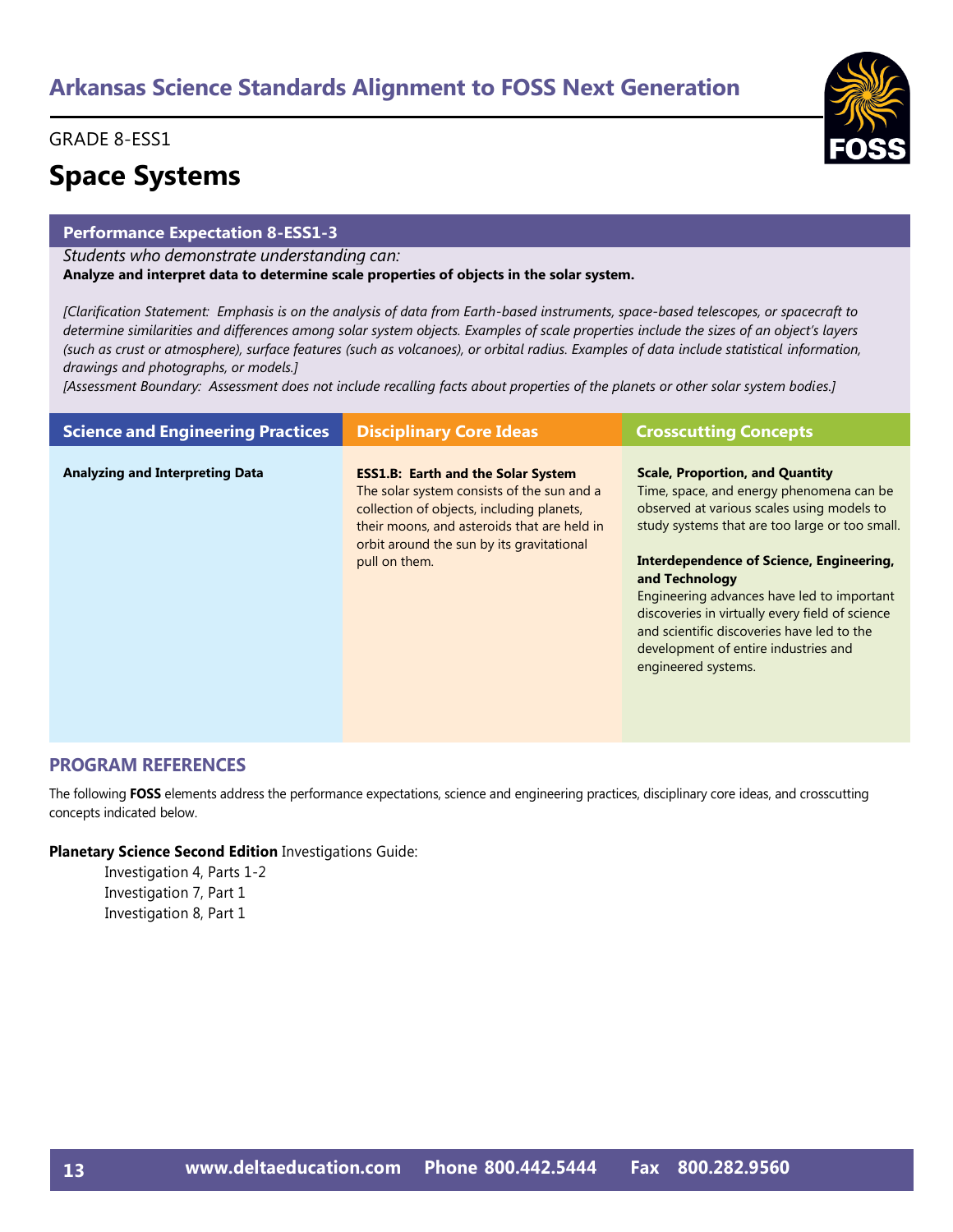#### GRADE 8-ESS1

# **History of Earth**

#### **Performance Expectation 8-ESS1-4**

*Students who demonstrate understanding can:*

**Construct a scientific explanation based on evidence from rock strata for how the geologic time scale is used to organize Earth's 4.6-billion-year-old history.** 

*[Clarification Statement: Emphasis is on how analyses of rock formations and the fossils they contain are used to establish relative ages of major events in Earth's history. Examples of Earth's major events could range from being very recent (such as the last Ice Age or the earliest fossils of Homo sapiens) to very old (such as the formation of Earth or the earliest evidence of life). Examples can include the formation of mountain chains or ocean basins, the evolution or extinction of particular living organisms, or significant volcanic eruptions.] [Assessment Boundary: Assessment does not include recalling the names of specific periods or epochs and events within them.]*

| <b>Science and Engineering Practices</b>                           | <b>Disciplinary Core Ideas</b>                                                                                                                                                                                                                               | <b>Crosscutting Concepts</b>                                                                                                                                                     |
|--------------------------------------------------------------------|--------------------------------------------------------------------------------------------------------------------------------------------------------------------------------------------------------------------------------------------------------------|----------------------------------------------------------------------------------------------------------------------------------------------------------------------------------|
| <b>Constructing Explanations and Designing</b><br><b>Solutions</b> | <b>ESS1.C: The History of Planet Earth</b><br>The geologic time scale interpreted from<br>rock strata provides a way to organize<br>Earth's history. Analyses of rock strata and<br>the fossil record provide only relative dates,<br>not an absolute scale. | <b>Scale Proportion and Quantity</b><br>Time, space, and energy phenomena can be<br>observed at various scales using models to<br>study systems that are too large or too small. |

#### **PROGRAM REFERENCES**

The following **FOSS** elements address the performance expectations, science and engineering practices, disciplinary core ideas, and crosscutting concepts indicated below.

*This standard is met at Grade 7 with Earth History Second Edition: Earth History Second Edition Investigations Guide: Investigation 1, Part 3*

*Investigation 3, Part 3 Investigation 4, Parts 1-4 Investigation 9, Parts 1-2*

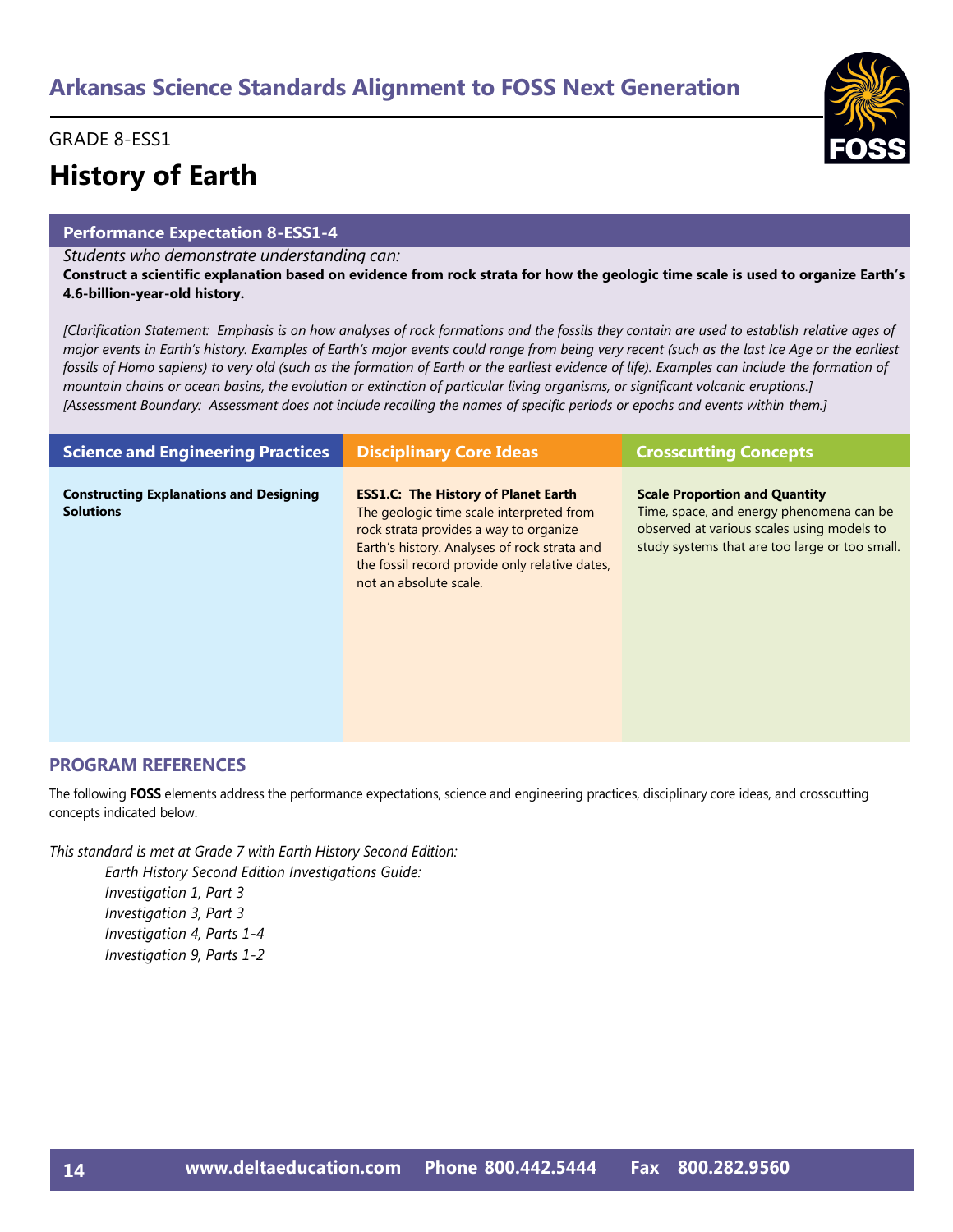# **Growth, Development, and Reproduction of Organisms**

#### **Performance Expectation 8-LS3-1**

*Students who demonstrate understanding can:*

**Develop and use a model to describe why structural changes to genes (mutations) located on chromosomes may affect proteins and may result in harmful, beneficial, or neutral effects to the structure and function of the organism.** 

*[Clarification Statement: Emphasis is on conceptual understanding that changes in genetic material may result in making different proteins.]* 

*[Assessment Boundary: Assessment does not include specific changes at the molecular level, mechanisms for protein synthesis, or specific types of mutations.]*

| <b>Science and Engineering Practices</b> | <b>Disciplinary Core Ideas</b>                                                                                                                                                                                                                                                                                                                                                                                                                                                                                                                                                                                                                                                                                                                                                                                                                       | <b>Crosscutting Concepts</b>                                                                                                                                                                                                                                                                                                              |
|------------------------------------------|------------------------------------------------------------------------------------------------------------------------------------------------------------------------------------------------------------------------------------------------------------------------------------------------------------------------------------------------------------------------------------------------------------------------------------------------------------------------------------------------------------------------------------------------------------------------------------------------------------------------------------------------------------------------------------------------------------------------------------------------------------------------------------------------------------------------------------------------------|-------------------------------------------------------------------------------------------------------------------------------------------------------------------------------------------------------------------------------------------------------------------------------------------------------------------------------------------|
| <b>Developing and Using Models</b>       | <b>LS3.A: Inheritance of Traits</b><br>Genes are located in the chromosomes of<br>cells, with each chromosome pair<br>containing two variants of each of many<br>distinct genes. Each distinct gene chiefly<br>controls the production of specific proteins,<br>which in turn affects the traits of the<br>individual. Changes (mutations) to genes<br>can result in changes to proteins, which can<br>affect the structures and functions of the<br>organism and thereby change traits.<br><b>LS3.B: Variation of Traits</b><br>In addition to variations that arise from<br>sexual reproduction, genetic information<br>can be altered because of mutations.<br>Though rare, mutations may result in<br>changes to the structure and function of<br>proteins. Some changes are beneficial,<br>others harmful, and some neutral to the<br>organism. | <b>Structure and Function</b><br>Complex and microscopic structures and<br>systems can be visualized, modeled, and<br>used to describe how their function depends<br>on the shapes, composition, and<br>relationships among its parts, therefore<br>complex natural structures/systems can be<br>analyzed to determine how they function. |
|                                          |                                                                                                                                                                                                                                                                                                                                                                                                                                                                                                                                                                                                                                                                                                                                                                                                                                                      |                                                                                                                                                                                                                                                                                                                                           |

#### **PROGRAM REFERENCES**

The following **FOSS** elements address the performance expectations, science and engineering practices, disciplinary core ideas, and crosscutting concepts indicated below.

**Heredity and Adaptation Next Generation** Investigations Guide: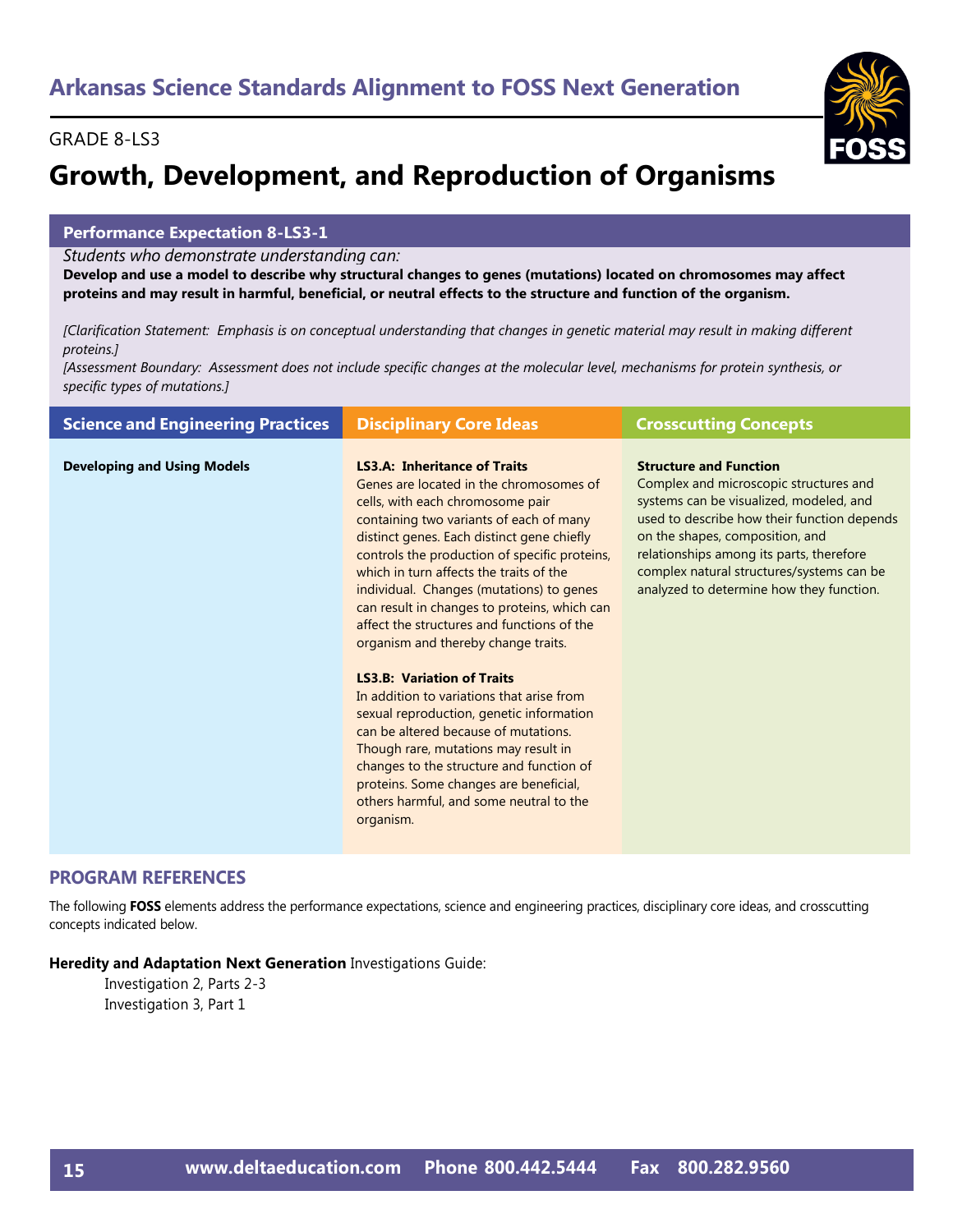# **Growth, Development, and Reproduction of Organisms**

#### **Performance Expectation 8-LS4-5**

*Students who demonstrate understanding can:*

**Gather and synthesize information about the technologies that have changed the way humans influence the inheritance of desired traits in organisms.** 

*[Clarification Statement: Emphasis is on synthesizing information from reliable sources about the influence of humans on genetic outcomes in artificial selection (such as genetic modification, animal husbandry, or gene therapy); or, on the impacts these technologies have on society as well as the technologies leading to these scientific discoveries.]*

| <b>Science and Engineering Practices</b>                              | <b>Disciplinary Core Ideas</b>                                                                                                                                                                                                                                                  | <b>Crosscutting Concepts</b>                                                                                                                                                                                                                                                                                                                                                                                                                                |
|-----------------------------------------------------------------------|---------------------------------------------------------------------------------------------------------------------------------------------------------------------------------------------------------------------------------------------------------------------------------|-------------------------------------------------------------------------------------------------------------------------------------------------------------------------------------------------------------------------------------------------------------------------------------------------------------------------------------------------------------------------------------------------------------------------------------------------------------|
| <b>Obtaining, Evaluating, and Communicating</b><br><b>Information</b> | <b>LS4.B: Natural Selection</b><br>In artificial selection, humans have the<br>capacity to influence certain characteristics<br>of organisms by selective breeding. One can<br>choose desired parental traits determined<br>by genes, which are then passed on to<br>offspring. | <b>Cause and Effect</b><br>Phenomena may have more than one cause,<br>and some cause and effect relationships in<br>systems can only be described using<br>probability.<br><b>Interdependence of Science, Engineering,</b><br>and Technology<br>Engineering advances have led to important<br>discoveries in virtually every field of science,<br>and scientific discoveries have led to the<br>development of entire industries and<br>engineered systems. |

#### **PROGRAM REFERENCES**

The following **FOSS** elements address the performance expectations, science and engineering practices, disciplinary core ideas, and crosscutting concepts indicated below.

#### **Heredity and Adaptation Next Generation** Investigations Guide:

Investigation 3, Part 3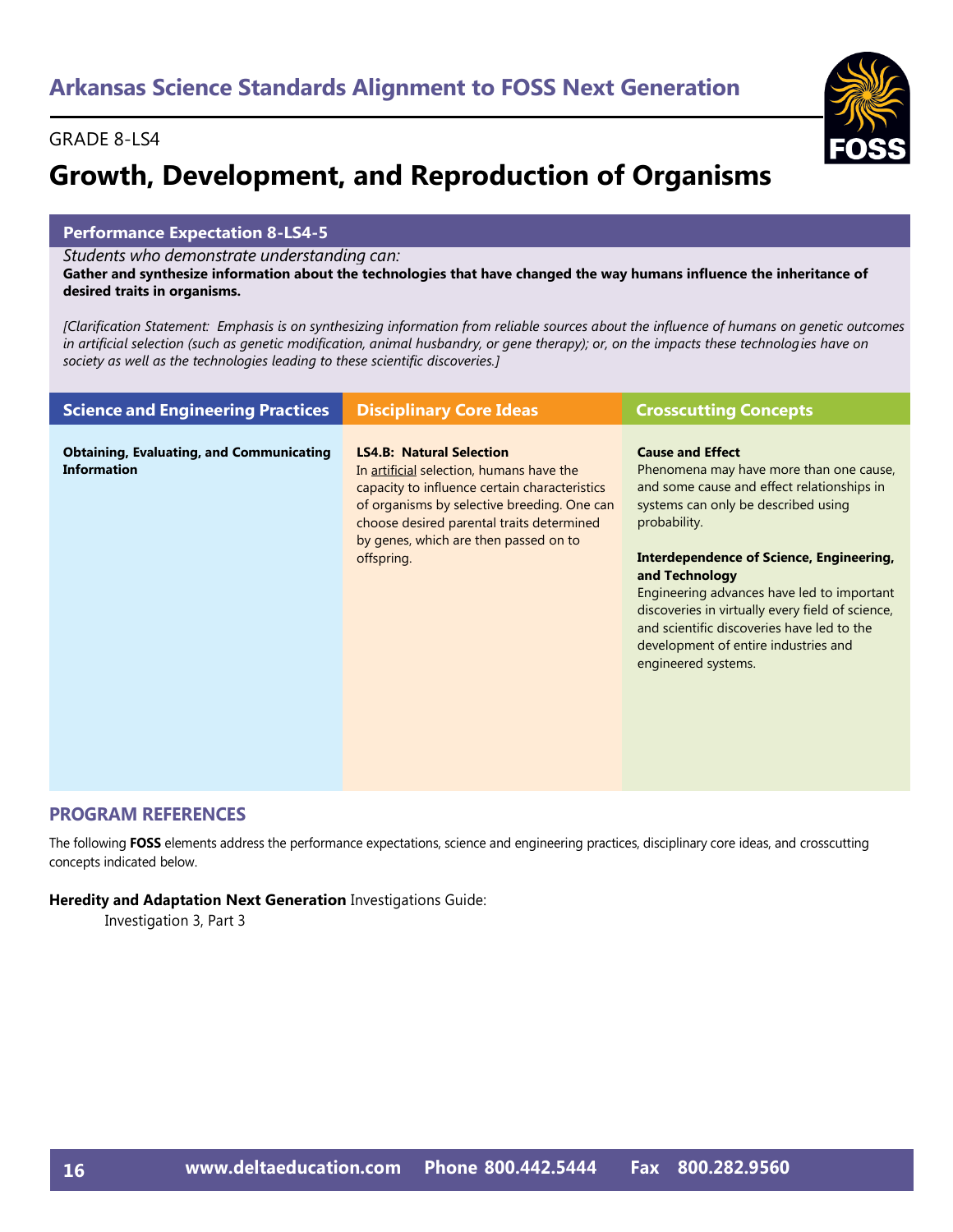

# **Natural Selection and Adaptations**

#### **Performance Expectation 8-LS4-1**

*Students who demonstrate understanding can:*

**Analyze and interpret data for patterns in the fossil record that document the existence, diversity, extinction, and change of life forms throughout the history of life on Earth under the assumption that natural laws operate today as in the past.** 

*[Clarification Statement: Emphasis is on finding patterns of change in the level of complexity of anatomical structures in organisms or the chronological order of fossil appearance in the rock layers.]* 

*[Assessment Boundary: Assessment does not include the names of individual species or geological eras in the fossil record.]*

| <b>Science and Engineering Practices</b>                                               | <b>Disciplinary Core Ideas</b>                                                            | <b>Crosscutting Concepts</b>                                 |
|----------------------------------------------------------------------------------------|-------------------------------------------------------------------------------------------|--------------------------------------------------------------|
| <b>Analyzing and Interpreting Data</b>                                                 | <b>LS4.A: Evidence of Common Ancestry</b><br>and Diversity                                | <b>Patterns</b><br>Graphs, charts, and images can be used to |
| Scientific Knowledge is Based on Empirical<br><b>Evidence</b>                          | The collection of fossils and their<br>placement in chronological order (e.g.,            | identify patterns in data.                                   |
| Science knowledge is based upon logical and<br>conceptual connections between evidence | through the location of the sedimentary<br>layers in which they are found or through      |                                                              |
| and explanations.                                                                      | radioactive dating) is known as the fossil<br>record. It documents the existence,         |                                                              |
| Scientific Knowledge Assumes an Order<br>and Consistency in Natural Systems            | diversity, extinction, and change of many<br>life forms throughout the history of life on |                                                              |
| Science assumes that objects and events in                                             | Earth.                                                                                    |                                                              |
| natural systems occur in consistent patterns<br>that are understandable through        |                                                                                           |                                                              |
| measurement and observation.                                                           |                                                                                           |                                                              |
|                                                                                        |                                                                                           |                                                              |

#### **PROGRAM REFERENCES**

The following **FOSS** elements address the performance expectations, science and engineering practices, disciplinary core ideas, and crosscutting concepts indicated below.

**Heredity and Adaptation Next Generation** Investigations Guide:

Investigation 1, Parts 1-2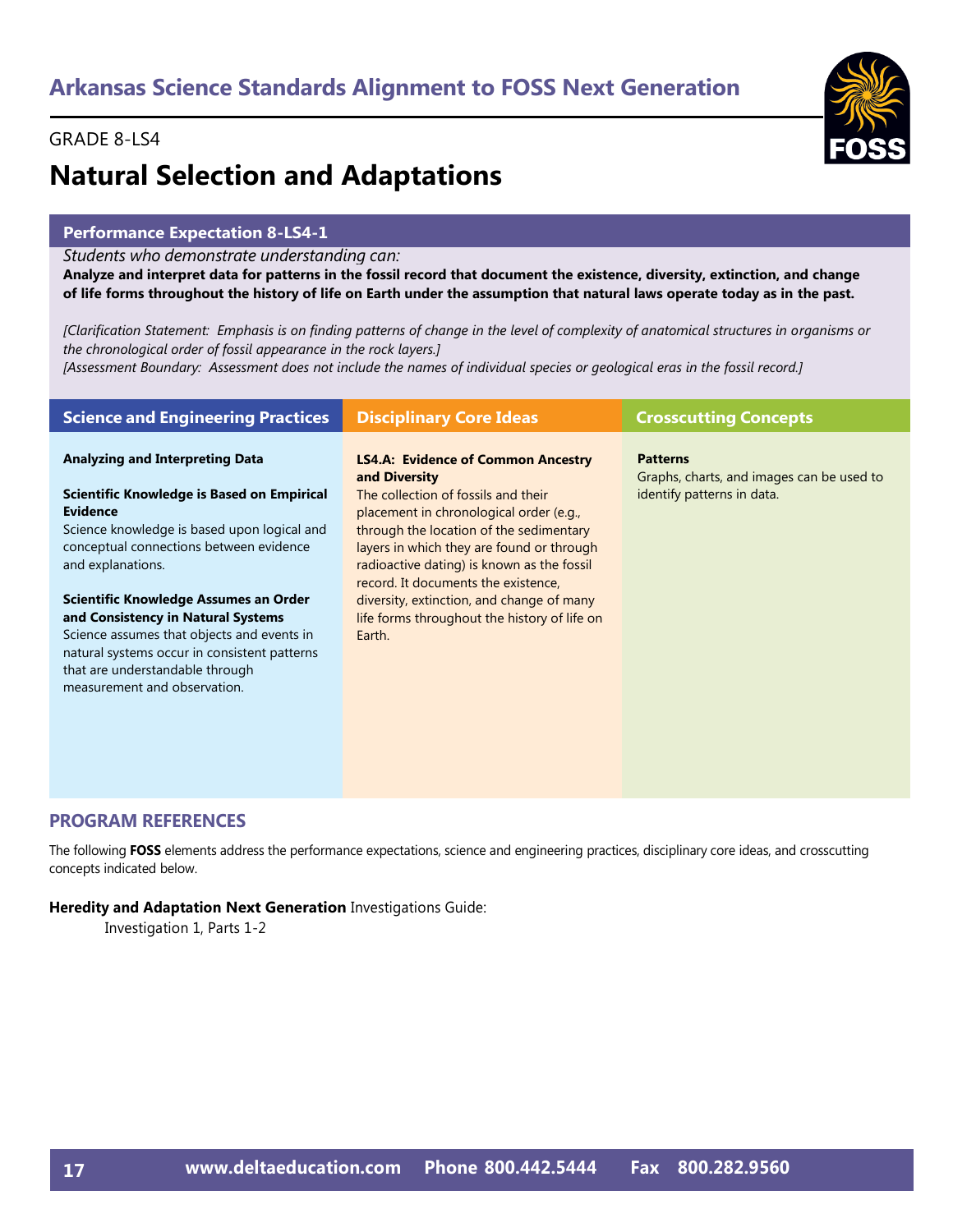

#### **Performance Expectation 8-LS4-2**

*Students who demonstrate understanding can:*

**Apply scientific ideas to construct an explanation for the anatomical similarities and differences among modern organisms and between modern and fossil organisms to infer evolutionary relationships.** 

*[Clarification Statement: Emphasis is on explanations of the evolutionary relationships among organisms in terms of similarities or differences of the gross appearance of anatomical structures.]*

| <b>Science and Engineering Practices</b>                                                                                                                                                                                                     | <b>Disciplinary Core Ideas</b>                                                                                                                                                                                | <b>Crosscutting Concepts</b>                                                           |
|----------------------------------------------------------------------------------------------------------------------------------------------------------------------------------------------------------------------------------------------|---------------------------------------------------------------------------------------------------------------------------------------------------------------------------------------------------------------|----------------------------------------------------------------------------------------|
| <b>Constructing Explanations and Designing</b><br><b>Solutions</b>                                                                                                                                                                           | <b>LS4.A: Evidence of Common Ancestry</b><br>and Diversity<br>Anatomical similarities and differences                                                                                                         | <b>Patterns</b><br>Patterns can be used to identify cause<br>and effect relationships. |
| Scientific Knowledge Assumes an Order<br>and Consistency in Natural Systems<br>Science assumes that objects and events in<br>natural systems occur in consistent patterns<br>that are understandable through<br>measurement and observation. | between various organisms living today and<br>between them and organisms in the fossil<br>record, enable the reconstruction of<br>evolutionary history and the inference of<br>lines of evolutionary descent. |                                                                                        |
|                                                                                                                                                                                                                                              |                                                                                                                                                                                                               |                                                                                        |

#### **PROGRAM REFERENCES**

The following **FOSS** elements address the performance expectations, science and engineering practices, disciplinary core ideas, and crosscutting concepts indicated below.

#### **Heredity and Adaptation Next Generation** Investigations Guide:

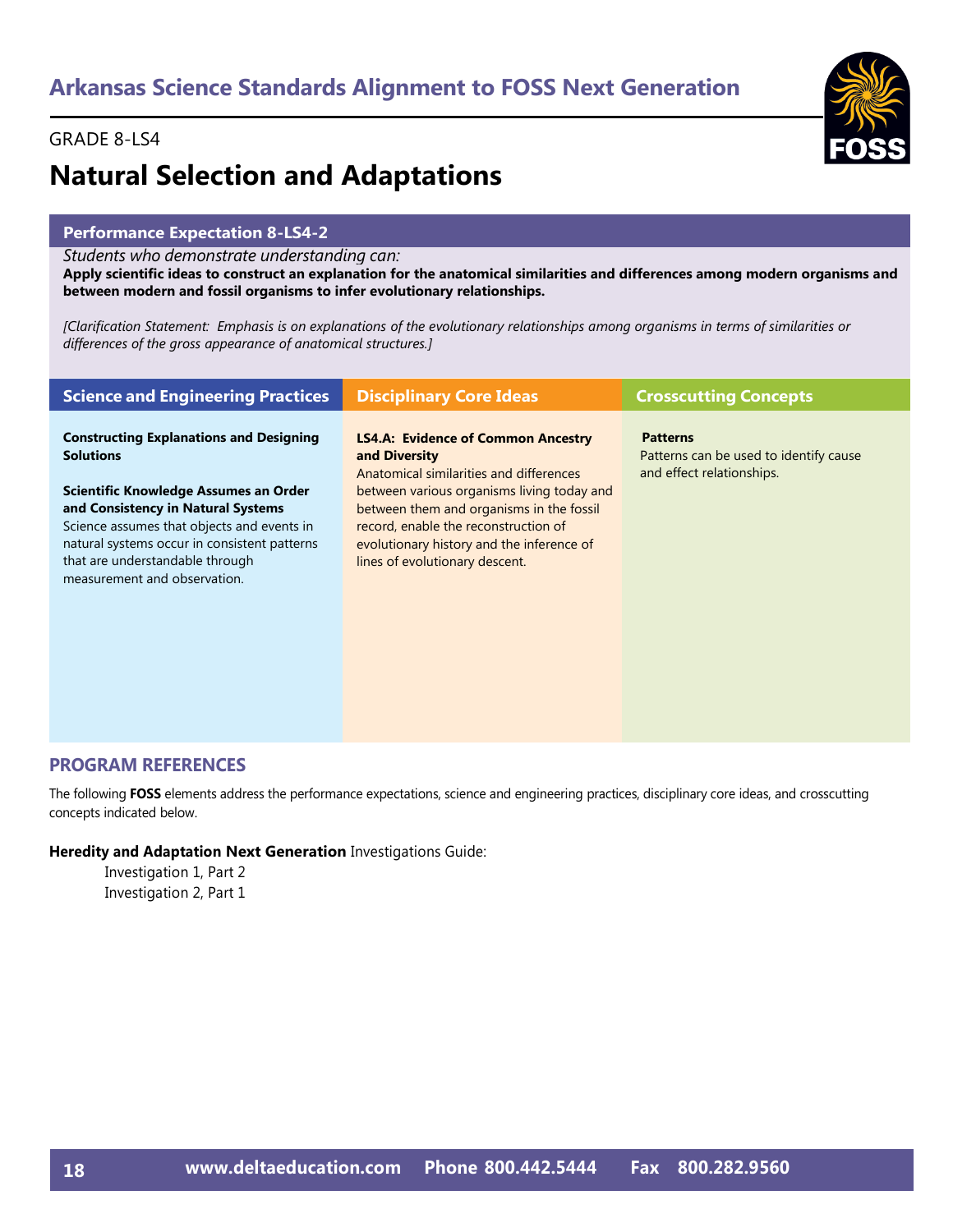

# **Natural Selection and Adaptations**

#### **Performance Expectation 8-LS4-3**

*Students who demonstrate understanding can:*

**Analyze displays of pictorial data to compare patterns of similarities in the embryological development across multiple species to identify relationships not evident in the fully formed anatomy.** 

*[Clarification Statement: Emphasis is on inferring general patterns of relatedness among embryos of different organisms by comparing the macroscopic appearance of diagrams or pictures.]* 

*[Assessment Boundary: Assessment of comparisons is limited to gross appearance of anatomical structures in embryological development.]*

| <b>Science and Engineering Practices</b> | <b>Disciplinary Core Ideas</b>                                                                                                                                                                                                     | <b>Crosscutting Concepts</b>                                                               |
|------------------------------------------|------------------------------------------------------------------------------------------------------------------------------------------------------------------------------------------------------------------------------------|--------------------------------------------------------------------------------------------|
| <b>Analyzing and Interpreting Data</b>   | <b>LS4.A: Evidence of Common Ancestry</b><br>and Diversity<br>Comparison of the embryological<br>development of different species also<br>reveals similarities that show relationships<br>not evident in the fully-formed anatomy. | <b>Patterns</b><br>Graphs, charts, and images can be used to<br>identify patterns in data. |

#### **PROGRAM REFERENCES**

The following **FOSS** elements address the performance expectations, science and engineering practices, disciplinary core ideas, and crosscutting concepts indicated below.

#### **Heredity and Adaptation Next Generation** Investigations Guide:

Investigation 2, Part 1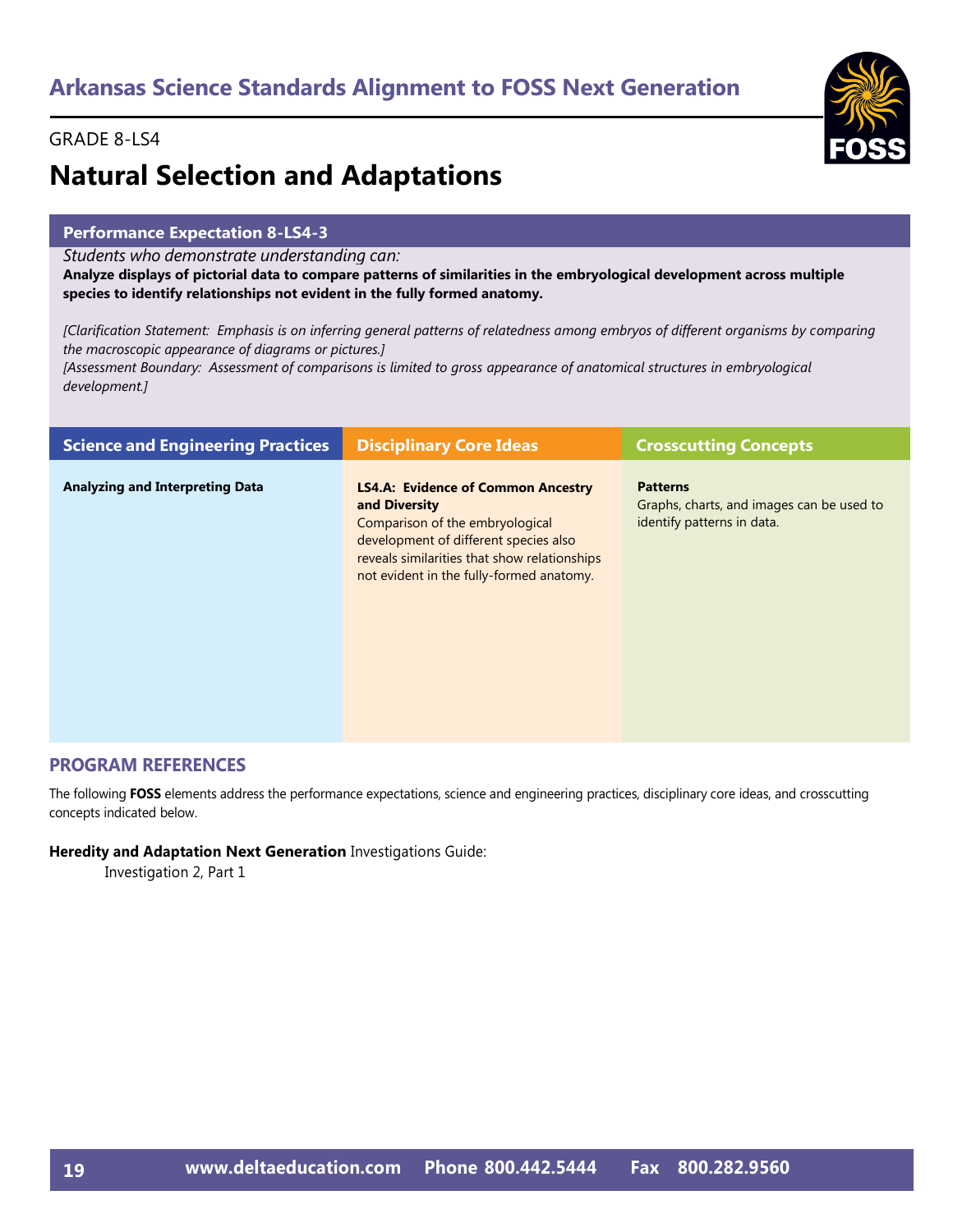# **Natural Selection and Adaptations**

#### **Performance Expectation 8-LS4-4**

*Students who demonstrate understanding can:*

**Construct an explanation based on evidence that describes how genetic variations of traits in a population increase some individuals' probability of surviving and reproducing in a specific environment.**

| <b>Science and Engineering Practices</b>                           | <b>Disciplinary Core Ideas</b>                                                                                                                         | <b>Crosscutting Concepts</b>                                                                                                                                            |
|--------------------------------------------------------------------|--------------------------------------------------------------------------------------------------------------------------------------------------------|-------------------------------------------------------------------------------------------------------------------------------------------------------------------------|
| <b>Constructing Explanations and Designing</b><br><b>Solutions</b> | <b>LS4.B: Natural Selection</b><br>Natural selection leads to the predominance<br>of certain traits in a population, and the<br>suppression of others. | <b>Cause and Effect</b><br>Phenomena may have more than one cause,<br>and some cause and effect relationships in<br>systems can only be described using<br>probability. |

#### **PROGRAM REFERENCES**

The following **FOSS** elements address the performance expectations, science and engineering practices, disciplinary core ideas, and crosscutting concepts indicated below.

#### **Heredity and Adaptation Next Generation** Investigations Guide:

Investigation 3, Parts 1-2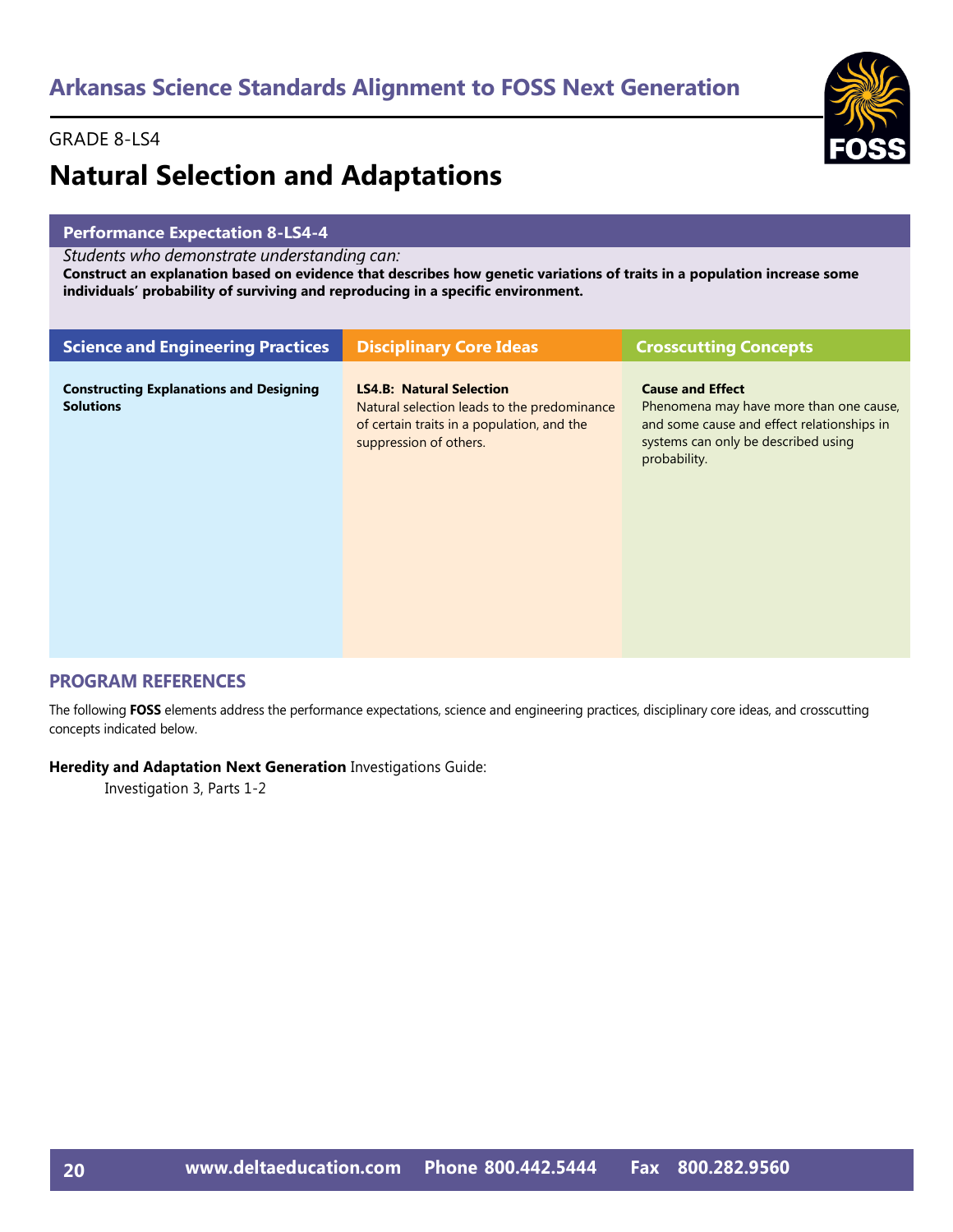#### GRADE 8-LS4

# **Natural Selection and Adaptations**

#### **Performance Expectation 8-LS4-6**

*Students who demonstrate understanding can:*

**Use mathematical representations to support explanations of how natural selection may lead to increases and decreases of specific traits in populations over time.** 

*[Clarification Statement: Emphasis is on using mathematical models, probability statements, or proportional reasoning to support explanations of trends in changes to populations over time.] [Assessment Boundary: Assessment does not include Hardy Weinberg calculations.]*

| <b>Science and Engineering Practices</b>                      | <b>Disciplinary Core Ideas</b>                                                                                                                                                                                                                                                                                                                                                                                                    | <b>Crosscutting Concepts</b>                                                                                                                                            |
|---------------------------------------------------------------|-----------------------------------------------------------------------------------------------------------------------------------------------------------------------------------------------------------------------------------------------------------------------------------------------------------------------------------------------------------------------------------------------------------------------------------|-------------------------------------------------------------------------------------------------------------------------------------------------------------------------|
| <b>Using Mathematics and Computational</b><br><b>Thinking</b> | <b>LS4.C: Adaptation</b><br>Adaptation by natural selection acting over<br>generations is one important process by<br>which species change over time in<br>response to changes in environmental<br>conditions. Traits that support successful<br>survival and reproduction in the new<br>environment become more common; those<br>that do not become less common. Thus,<br>the distribution of traits in a population<br>changes. | <b>Cause and Effect</b><br>Phenomena may have more than one cause,<br>and some cause and effect relationships in<br>systems can only be described using<br>probability. |

#### **PROGRAM REFERENCES**

The following **FOSS** elements address the performance expectations, science and engineering practices, disciplinary core ideas, and crosscutting concepts indicated below.

**Heredity and Adaptation Next Generation** Investigations Guide:

Investigation 3, Part 2

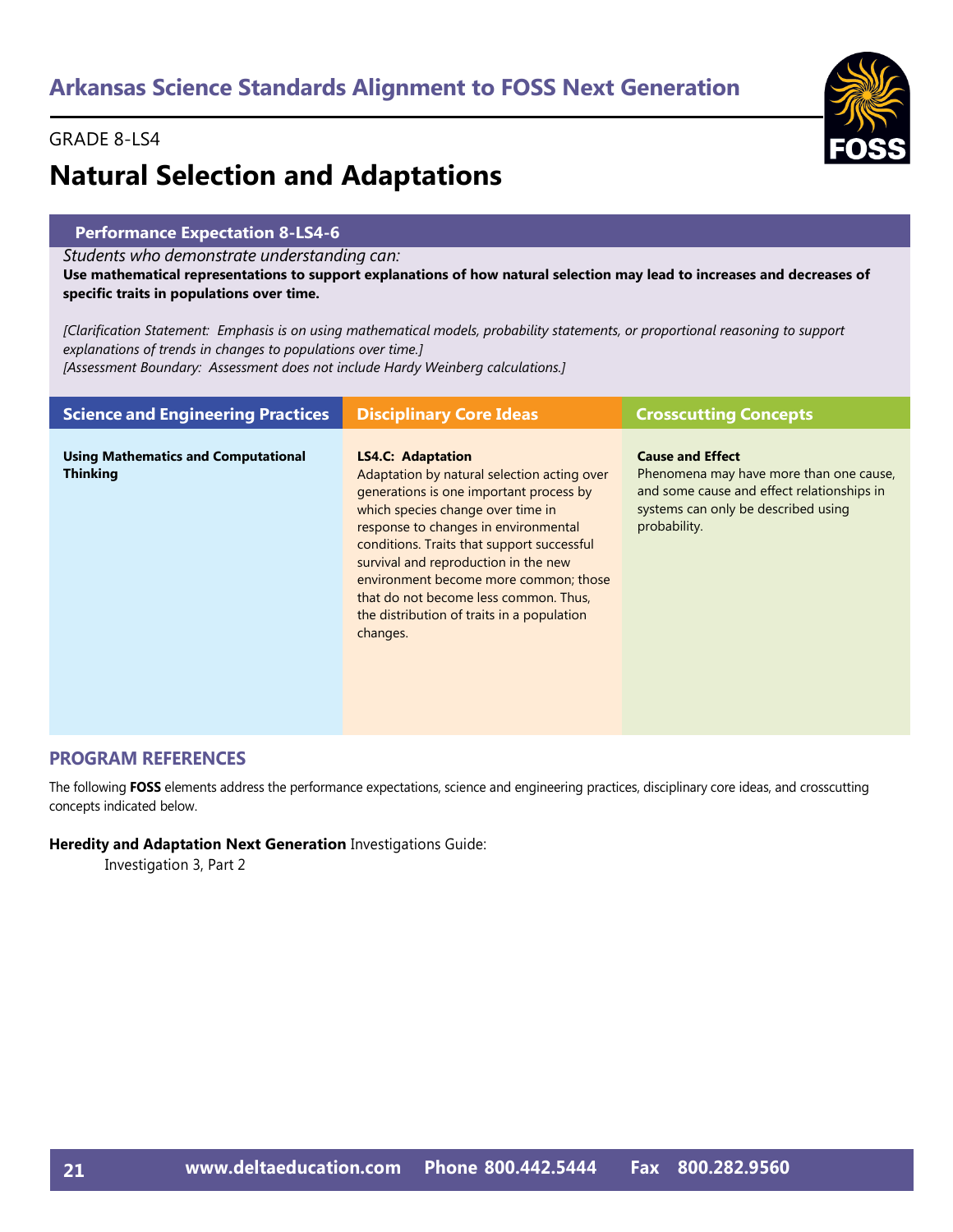### GRADE 8-ESTS1 **Engineering, Technology, and Applications of Science**

#### **Performance Expectation 8-ETS1-1**

*Students who demonstrate understanding can:*

 **Define the criteria and constraints of a design problem with sufficient precision to ensure a successful solution, taking into account relevant scientific principles and potential impacts on people and the natural environment that may limit possible solutions.** 

| <b>Science and Engineering Practices</b>      | <b>Disciplinary Core Ideas</b>                                                                                                                                                                                                                                                                                                                                                                     | <b>Crosscutting Concepts</b>                                                                                                                                                                                                                                                                                                                                                                                                                                                                                                                                                              |
|-----------------------------------------------|----------------------------------------------------------------------------------------------------------------------------------------------------------------------------------------------------------------------------------------------------------------------------------------------------------------------------------------------------------------------------------------------------|-------------------------------------------------------------------------------------------------------------------------------------------------------------------------------------------------------------------------------------------------------------------------------------------------------------------------------------------------------------------------------------------------------------------------------------------------------------------------------------------------------------------------------------------------------------------------------------------|
| <b>Asking Questions and Defining Problems</b> | <b>ETS1.A: Defining and Delimiting</b><br><b>Engineering Problems</b><br>The more precisely a design task's criteria<br>and constraints can be defined, the more<br>likely it is that the designed solution will be<br>successful. Specification of constraints<br>includes consideration of scientific<br>principles and other relevant knowledge<br>that are likely to limit possible solutions. | <b>Influence of Science, Engineering, and</b><br><b>Technology on Society and the Natural</b><br><b>World</b><br>All human activity draws on natural resources<br>and has both short and long-term<br>consequences, positive as well as negative,<br>for the health of people and the natural<br>environment.<br>The uses of technologies and limitations on<br>their use are driven by individual or societal<br>needs, desires, and values; by the findings of<br>scientific research; and by differences in such<br>factors as climate, natural resources, and<br>economic conditions. |

#### **PROGRAM REFERENCES**

The following **FOSS** elements address the performance expectations, science and engineering practices, disciplinary core ideas, and crosscutting concepts indicated below.

**Electromagnetic Force Next Generation** Investigations Guide:

Investigation 3, Part 3

**Gravity and Kinetic Energy** Investigation Guide:

Investigation 4, Parts 1-2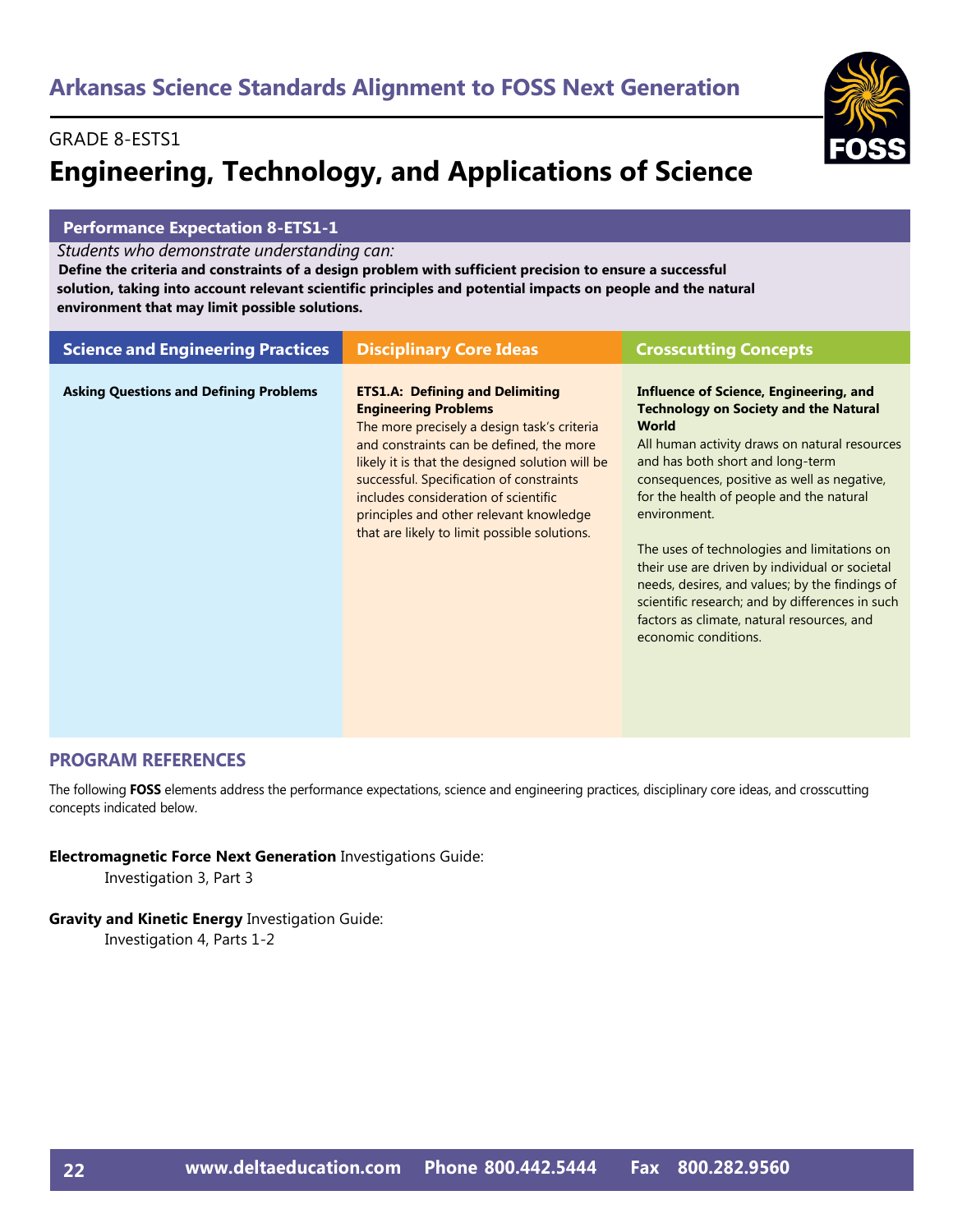#### GRADE 8-ESTS1

# **Engineering, Technology, and Applications of Science**

#### **Performance Expectation 8-ETS1-2**

*Students who demonstrate understanding can:*

**Evaluate competing design solutions using a systematic process to determine how well they meet the criteria and constraints of the problem.** 

| <b>Science and Engineering Practices</b>            | <b>Disciplinary Core Ideas</b>                                                                                                                                                                 | <b>Crosscutting Concepts</b> |
|-----------------------------------------------------|------------------------------------------------------------------------------------------------------------------------------------------------------------------------------------------------|------------------------------|
| <b>Engaging in Argument from</b><br><b>Evidence</b> | <b>ETS1.B: Developing Possible Solutions</b><br>There are systematic processes for<br>evaluating solutions with respect to how<br>well they meet the criteria and constraints of<br>a problem. |                              |
|                                                     |                                                                                                                                                                                                |                              |

#### **PROGRAM REFERENCES**

The following **FOSS** elements address the performance expectations, science and engineering practices, disciplinary core ideas, and crosscutting concepts indicated below.

#### **Electromagnetic Force Next Generation** Investigations Guide:

Investigation 3, Part 3

#### **Gravity and Kinetic Energy** Investigation Guide:

Investigation 4, Parts 1-4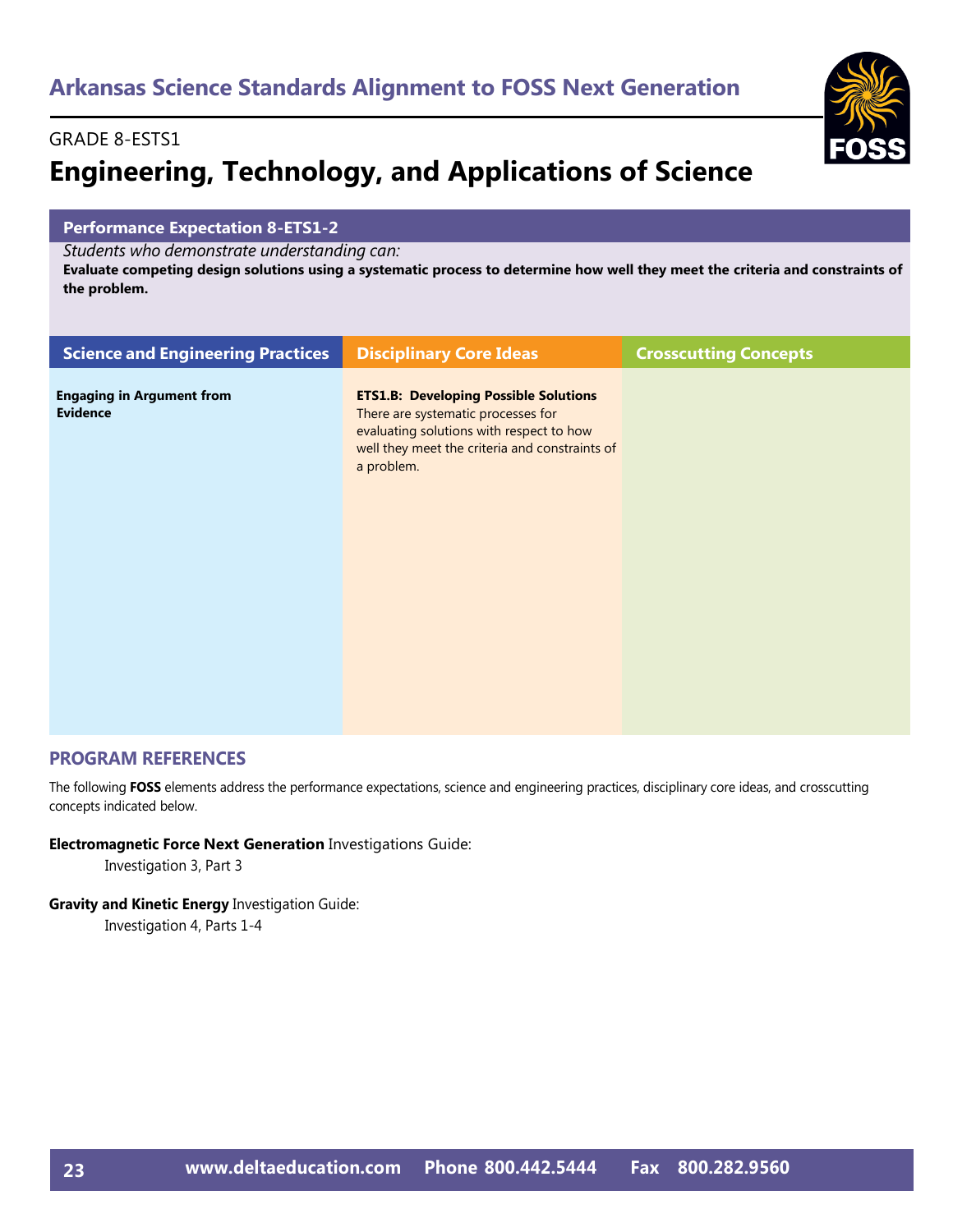#### GRADE 8-ESTS1

# **Engineering, Technology, and Applications of Science**

#### **Performance Expectation8 ETS1-3**

*Students who demonstrate understanding can:*

**Analyze data from tests to determine similarities and differences among several design solutions to identify the best characteristics of each that can be combined into a new solution to better meet the criteria for success.** 

| <b>Science and Engineering Practices</b> | <b>Disciplinary Core Ideas</b>                                                                                                                                                                                                                                                                                                                                                                                                                                                                                                                                                                                                                                                                   | <b>Crosscutting Concepts</b> |
|------------------------------------------|--------------------------------------------------------------------------------------------------------------------------------------------------------------------------------------------------------------------------------------------------------------------------------------------------------------------------------------------------------------------------------------------------------------------------------------------------------------------------------------------------------------------------------------------------------------------------------------------------------------------------------------------------------------------------------------------------|------------------------------|
| <b>Analyzing and Interpreting Data</b>   | <b>ETS1.B: Developing Possible Solutions</b><br>There are systematic processes for<br>evaluating solutions with respect to how<br>well they meet the criteria and constraints<br>of a problem.<br>Sometimes parts of different solutions can<br>be combined to create a solution that is<br>better than any of its predecessors.<br><b>ETS1.C: Optimizing the Design Solution</b><br>Although one design may not perform the<br>best across all tests, identifying the<br>characteristics of the design that performed<br>the best in each test can provide useful<br>information for the redesign process—that<br>is, some of those characteristics may be<br>incorporated into the new design. |                              |
|                                          |                                                                                                                                                                                                                                                                                                                                                                                                                                                                                                                                                                                                                                                                                                  |                              |

#### **PROGRAM REFERENCES**

The following **FOSS** elements address the performance expectations, science and engineering practices, disciplinary core ideas, and crosscutting concepts indicated below.

**Electromagnetic Force Next Generation** Investigations Guide:

Investigation 3, Part 3

**Gravity and Kinetic Energy** Investigations Guide: Investigation 4, Parts 1-2